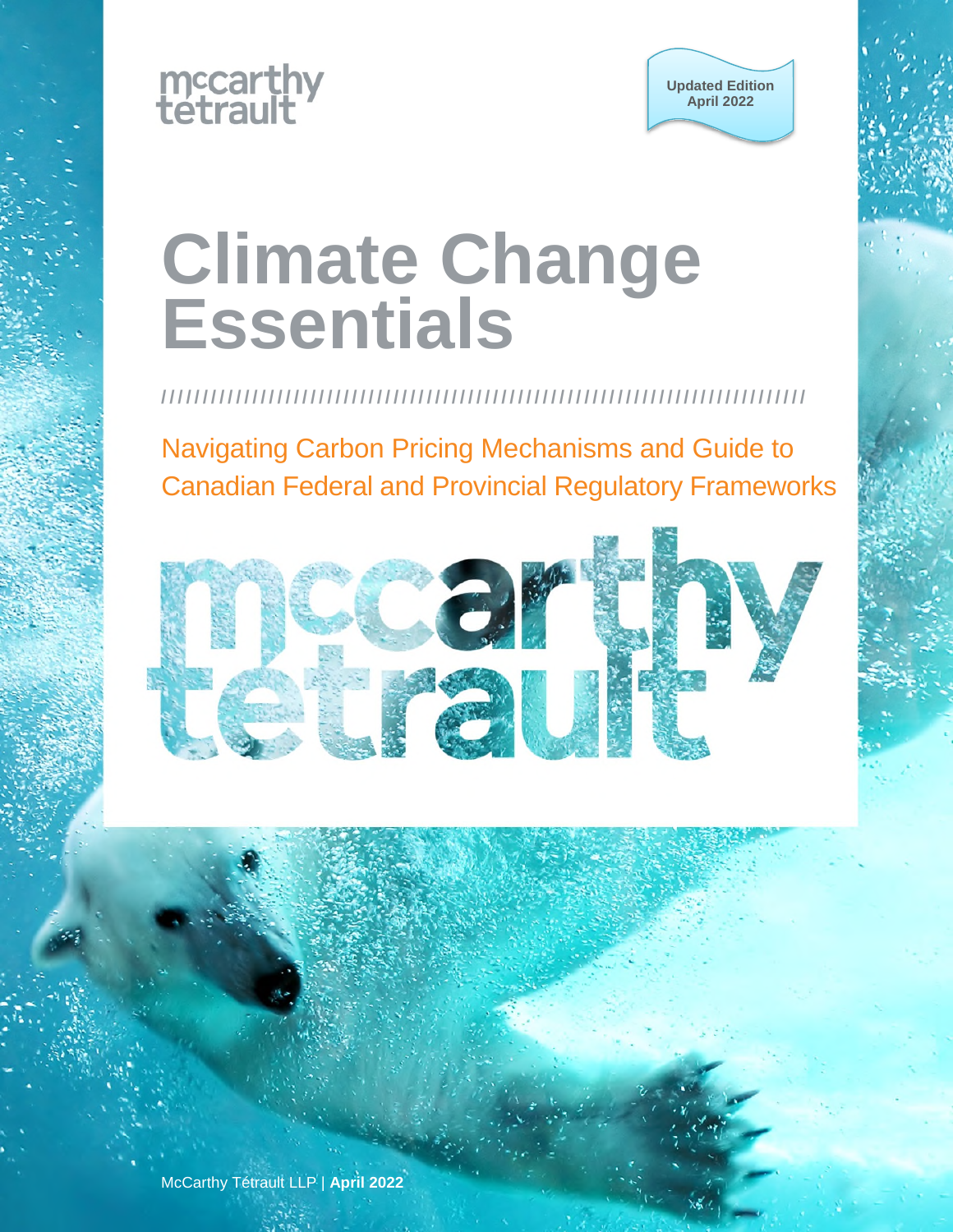This publication is intended as a general guide to carbon market mechanisms and climate change regulations, and was authored by **Selina Lee-Andersen**.

Legal advice should be sought in respect of specific matters or projects.

For more information, please contact:

VANCOUVER CALGARY TORONTO MONTRÉAL

**Selina Lee-Andersen Cindy Vaillancourt** Kimberly Howard **Supering Accommence Cindy Vaillancourt Standersen@mccarthy.ca Supering and Conditation Cindy Vaillancourt Conditation Conditation Conditation Conditatio** jrosengarten@mccarthy.ca

The laws, regulations and policies discussed in this overview are stated as of April 2022.

© 2022 McCarthy Tétrault LLP/S.E.N.C.R.L., s.r.l.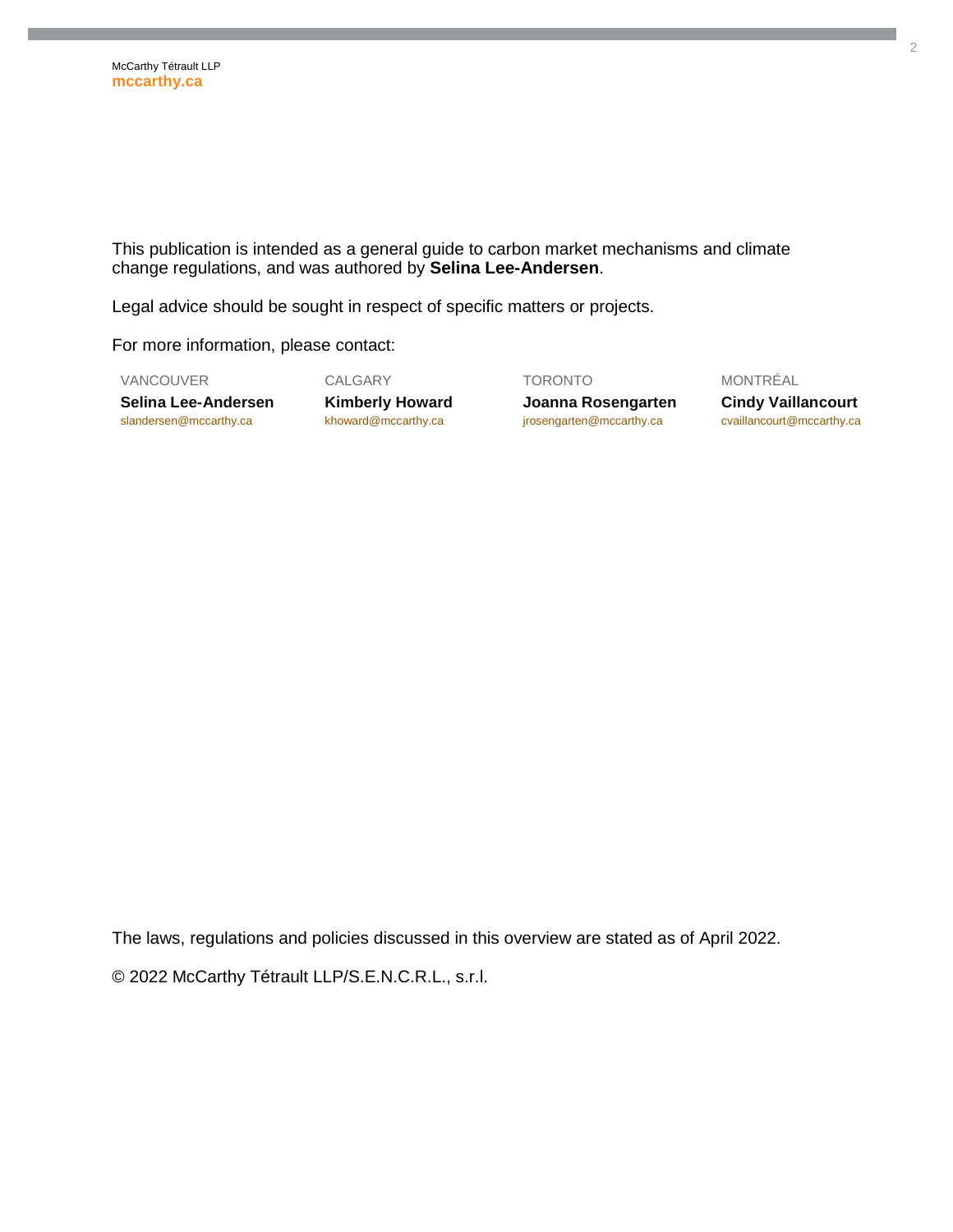# <span id="page-2-0"></span>**Table of Contents**

| Overview of Provincial Frameworks for Climate Change Action 26 |  |
|----------------------------------------------------------------|--|
|                                                                |  |
|                                                                |  |
|                                                                |  |
|                                                                |  |
|                                                                |  |
|                                                                |  |
|                                                                |  |
|                                                                |  |
|                                                                |  |
|                                                                |  |
|                                                                |  |
|                                                                |  |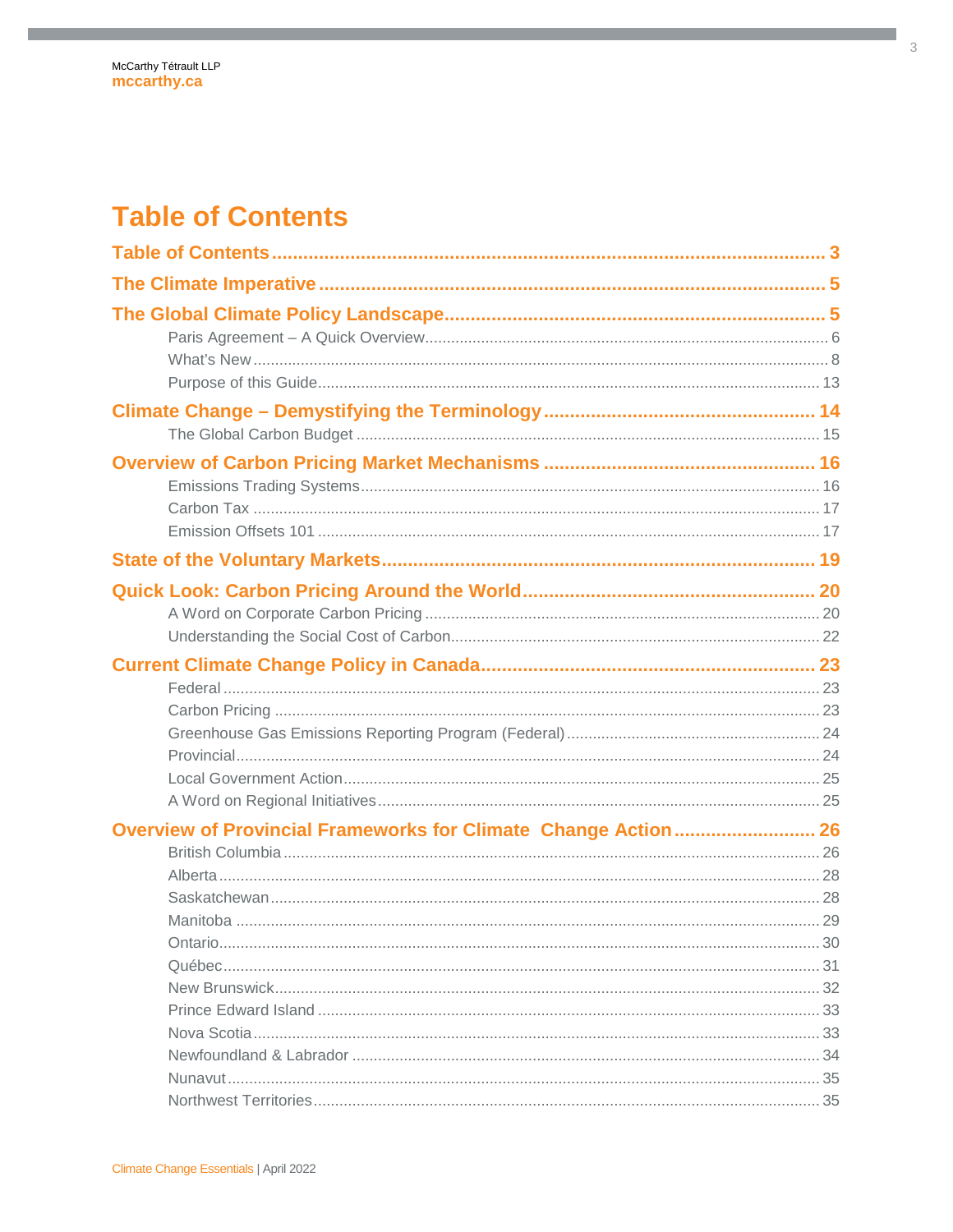| Quick Summary Table - Federal, Provincial and Territorial Climate Change |  |
|--------------------------------------------------------------------------|--|
|                                                                          |  |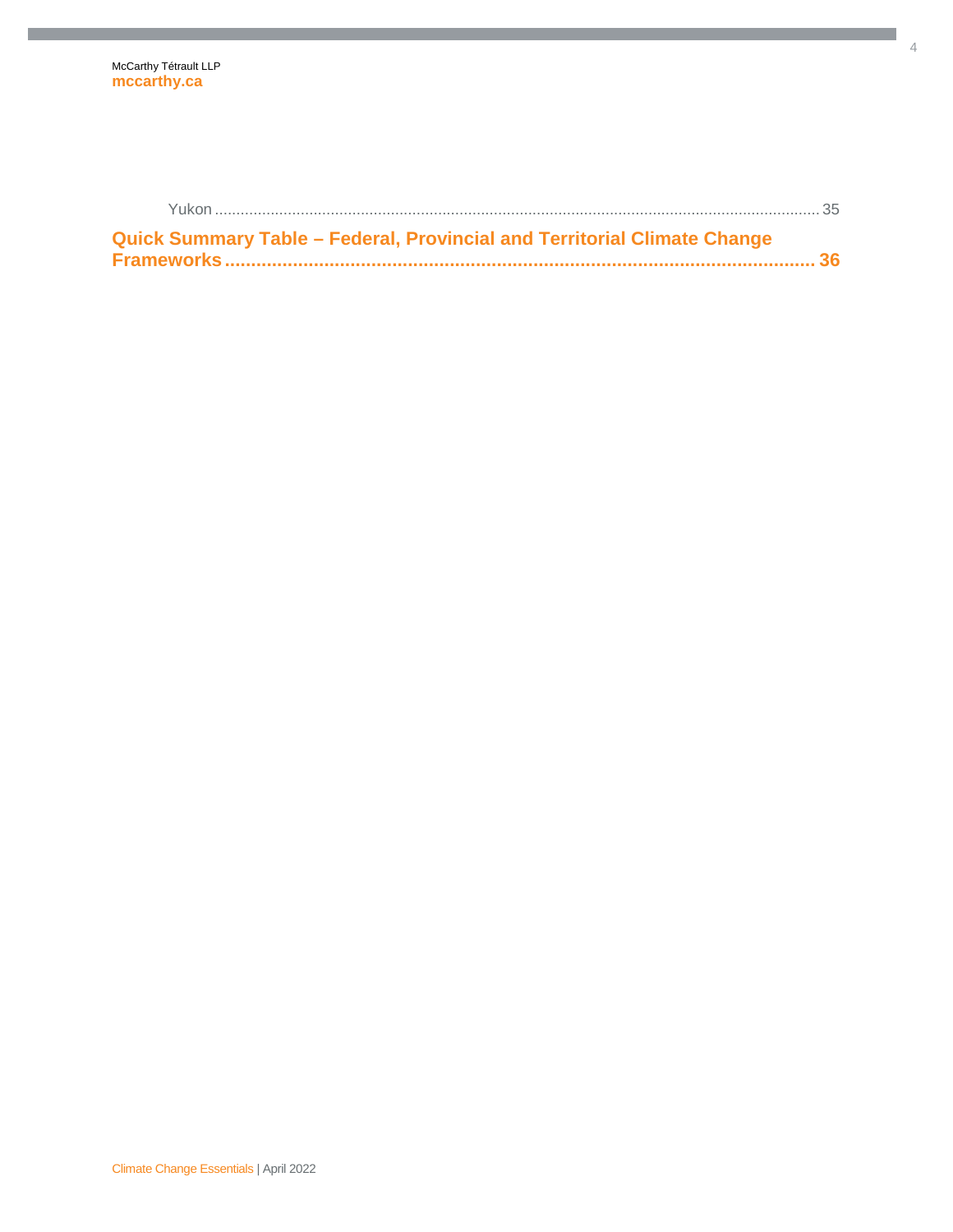# <span id="page-4-0"></span>**The Climate Imperative**

In the February 2022 [report](https://www.ipcc.ch/report/ar6/wg2/) from the Intergovernmental Panel on Climate Change (IPCC), the world's scientists advise that in order to avoid mounting loss of life, biodiversity and infrastructure, ambitious and accelerated action to adapt to climate change is needed, along with rapid, deep cuts in greenhouse gas (GHG) emissions. The report also finds that progress on adaptation is uneven and there are increasing gaps between action taken and what is needed to deal with increasing climate risks. Perhaps not surprisingly, these gaps are largest among lower-income populations. The COVID-19 pandemic has exposed vulnerabilities in the economy as governments and industry manage the impacts of lockdowns and changes in consumer behaviour. It has also put a spotlight on issues such as social equity, poverty, and climate change. The pandemic has also highlighted the need for more responsive risk management approaches, and the importance of quantifying climate change-related risks. As the global economy recovers from the pandemic, governments at all levels are looking to "build back better" by investing in green infrastructure and emission reduction initiatives, as well as implementing regulations that incentivize activities that support the transition to a lower-carbon future.

# <span id="page-4-1"></span>**The Global Climate Policy Landscape**

Over the years, climate change policy has experienced its ebbs and flows. Climate change arrived on the international stage at the Rio Earth Summit in 1992, where 154 countries signed the United Nations Framework Convention on Climate Change (UNFCCC) to stabilize atmospheric concentrations of GHG emissions at a level to prevent "dangerous anthropogenic interference with the climate system". The UNFCCC entered into force on March 21, 1994 and 197 countries have [ratified](https://unfccc.int/process-and-meetings/the-convention/status-of-ratification/status-of-ratification-of-the-convention) the UNFCCC to date. Subsequent international negotiations led to the Kyoto [Protocol, an international treaty which extends the UNFCCC and commits its signatories to reduce](https://unfccc.int/kyoto_protocol)  GHG emissions. The Kyoto Protocol was adopted in December 1997 and came into force on February 16, 2005. There are currently 192 parties to the Kyoto Protocol. While Canada withdrew from the Kyoto Protocol effective December 2012, a federal election in October 2015 brought into power a Liberal government that took steps not only to re-engage in international efforts to implement a new global climate change treaty for the post-Kyoto era, but also sought to take meaningful steps to reduce GHG emissions at the domestic level. Following the most recent federal election in September 2021, a minority government led by the Liberals continues to focus on efforts to reduce GHG emissions across the Canadian economy.

Following the anti-climactic outcome of the  $15<sup>th</sup>$  session of the Conference of the Parties to the UNFCCC (COP 15) which produced the non-legally binding Copenhagen Accord in 2009, there was cautious expectation of a legally binding successor agreement – or at least certain legally binding components of an agreement – to the Kyoto Protocol as countries convened in Paris for the latest round of international climate change talks held from November 30 to December 11, 2015 (COP 21). After marathon negotiations and compromises on all sides, COP 21 reached a successful conclusion on December 12, 2015 with the adoption of the [Paris Agreement](http://unfccc.int/resource/docs/2015/cop21/eng/l09.pdf) by 195 member nations of the UNFCCC. The Paris Agreement was opened for signature on April 22, 2016 at the United Nations (UN) Headquarters in New York and achieved the threshold for entry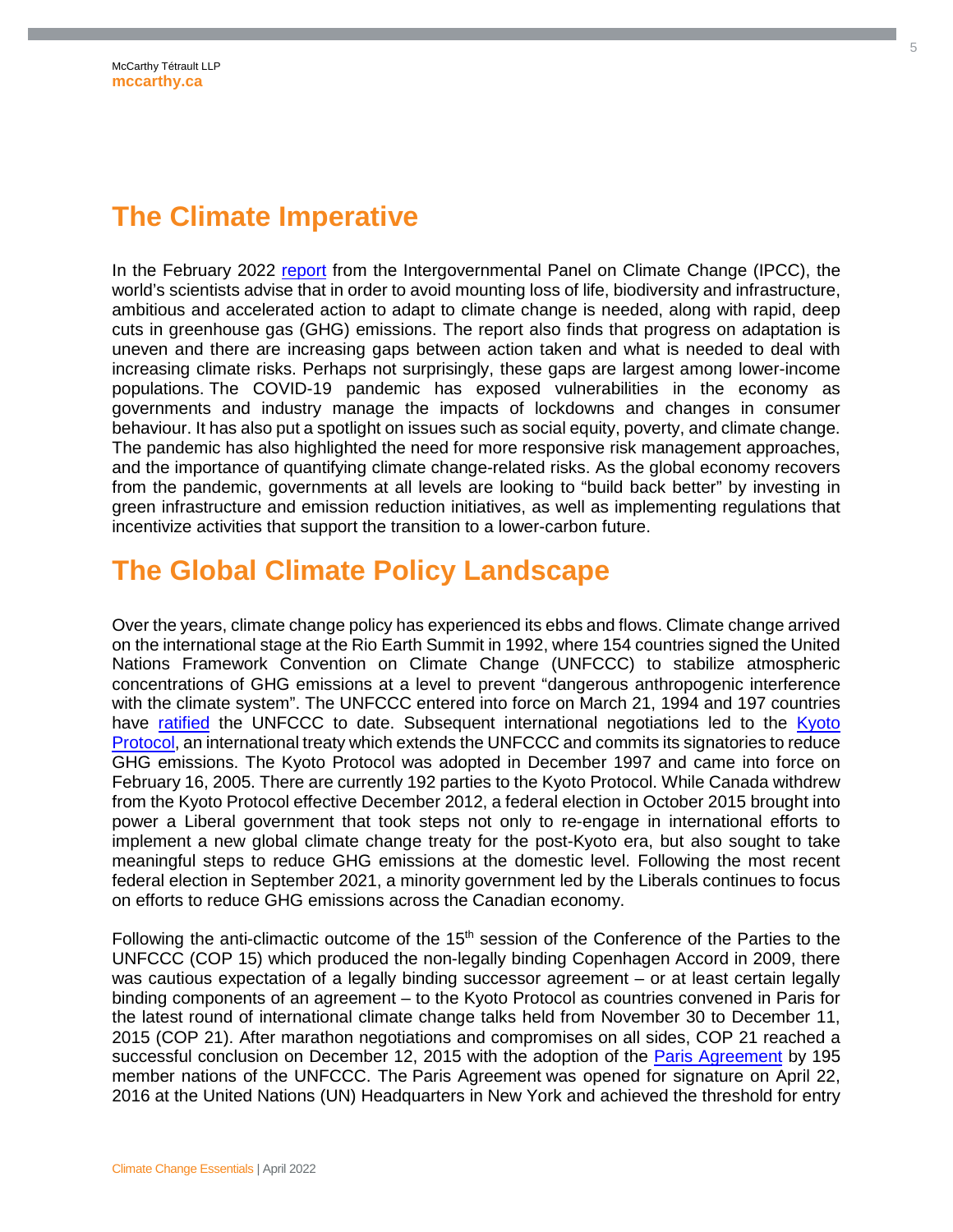into force on October 5, 2016; the Paris Agreement came into force on November 4, 2016. As of February 7, 2020, 195 countries had [signed](http://unfccc.int/paris_agreement/items/9444.php) the Paris Agreement, 191 of which had also deposited instruments of ratification (accounting for [97.18%](https://cait.wri.org/indc/#/ratification) of the world's total GHG emissions). Canada ratified the Paris Agreement on October 5, 2016 and has committed to reducing its GHG emissions by 40-45% below 2005 levels by 2030.

#### <span id="page-5-0"></span>**Paris Agreement – A Quick Overview**

The Paris Agreement articulates a series of global goals to enhance climate adaptation efforts and capacity-building, as well as strengthen resilience and reduce vulnerability to climate change. The Paris Agreement also establishes a long-term emissions goal of peaking global GHG emissions as soon as possible, with a view to achieving net zero emissions – i.e. a balance between anthropogenic emissions by sources and removals of GHG emissions by sinks – in the second half of this century. Under the Paris Agreement, countries have also committed to an ambitious goal of **holding** the increase in global average temperature to **well below 2°C** above pre-industrial levels, while they **pursue efforts** to limit the temperature increase to **1.5°C** above pre-industrial levels. Prior to the Paris Agreement, limiting the rise in global temperatures to no more than **two degrees Celsius** (2°C) was the *de facto* target for global climate change policy. 2°C is the level scientists of the Intergovernmental Panel on Climate Change (IPCC) say is needed to avoid the potentially adverse consequences of climate change. The two degree limit was formally enshrined into international climate policy in the [2010 Cancun Agreements](https://unfccc.int/process/conferences/pastconferences/cancun-climate-change-conference-november-2010/statements-and-resources/Agreements), which commits governments to "hold the increase in global average temperature below 2°C above preindustrial levels". With the British Met Office [reporting](https://www.metoffice.gov.uk/about-us/press-office/news/weather-and-climate/2021/2022-global-temperature-forecast) that global temperatures for 2022 are forecast to be between 0.97°C and 1.21°C above the pre-industrial 1850-1900 average – the eighth year in succession when temperatures have exceeded or been close to 1.0°C above preindustrial levels – there is increasing recognition that the window is quickly closing for collective action on climate change.

Since national pledges to reduce emissions are voluntary, the success of the pact in achieving meaningful GHG emission reductions will likely turn on the willingness of future governments to take action as well as global peer pressure. Ahead of [COP 26](https://ukcop26.org/) in Glasgow, countries were invited to submit new or updated [Nationally Determined Contributions](https://unfccc.int/process-and-meetings/the-paris-agreement/nationally-determined-contributions-ndcs/nationally-determined-contributions-ndcs) (NDCs), which set out what climate actions they intend to take to meet the goals of the Paris Agreement. Every country is expected to update its NDC every five years. As part of the 2015 process, 165 NDCs were submitted to the UNFCCC, representing 192 countries and covering approximately [96.4% of their emissions.](https://cait.wri.org/indc/#/) As of April 2022, [157 countries](https://www.climatewatchdata.org/2020-ndc-tracker) (representing 83.2% of global emissions) had submitted a new or updated NDC. There is wide variation among national plans in terms of scope and ambition. Member nations are required to put forward a plan, but as noted above, the pledges by countries to reduce emissions are voluntary and there are no legal requirements around how – or how much – countries should reduce emissions. That said, negotiators have built certain legally binding commitments into the Paris Agreement, including the requirement for countries to update their NDCs every five years (starting in 2020) and to undertake a global stocktake in 2023 (and every five years thereafter) to assess their collective progress toward achieving the goals of the Paris Agreement. Further, they will be required to monitor and report on their national GHG inventories based on standardized requirements. Developed countries have been called on to mobilize financial resources to assist developing countries with respect to both mitigation and adaptation,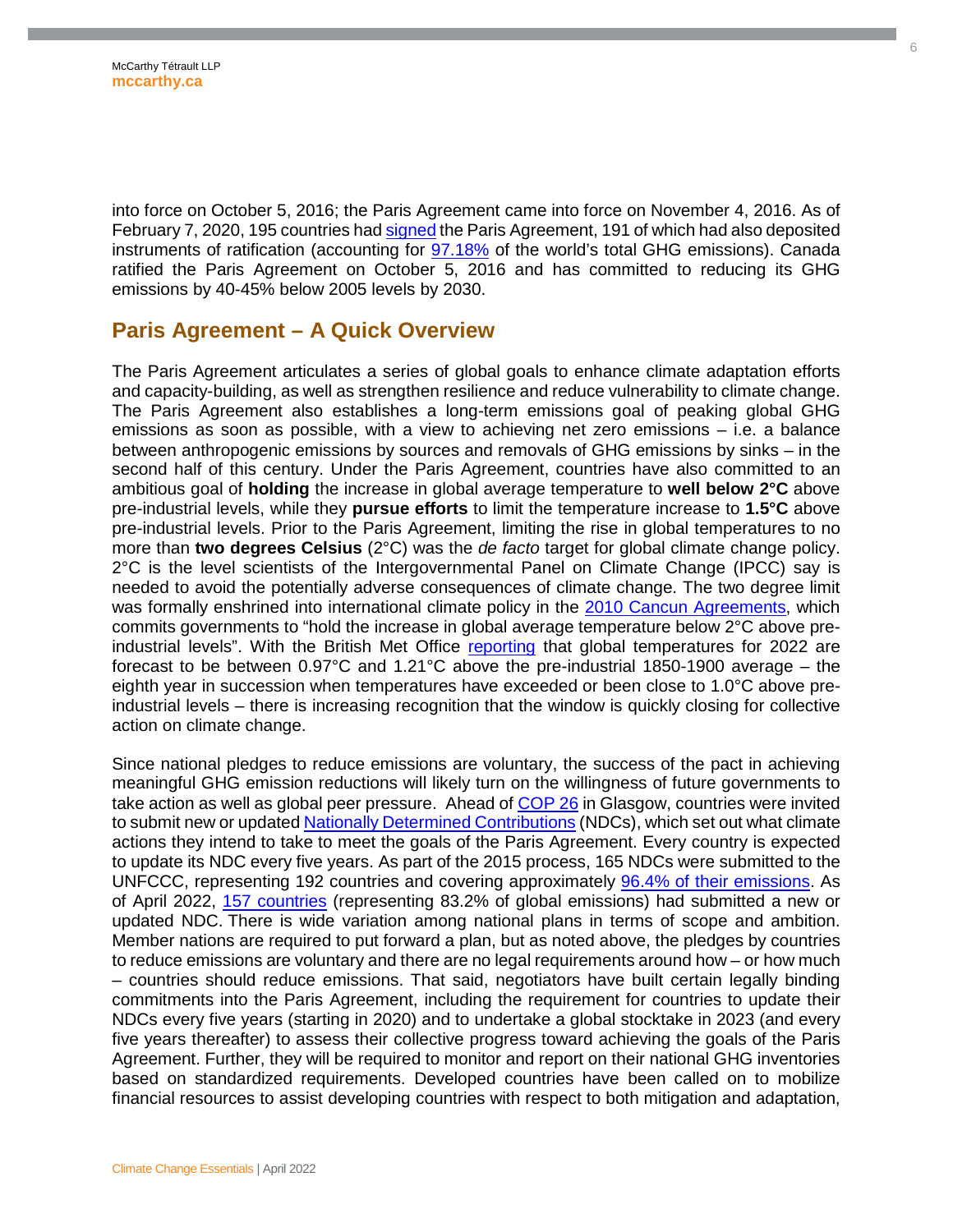and other parties are encouraged to provide or continue to provide such support voluntarily. In addition to NDCs, 65 countries have pledged to reach net-zero emissions by mid-century. Taking into account [both net-zero targets and the NDCs](https://www.wri.org/insights/understanding-ndcs-paris-agreement-climate-pledges) (as well as additional 2030 pledges from China and South Korea), the World Resources Institute has found that [warming could be limited to](https://www.wri.org/research/closing-the-gap-g20-climate-commitments-limiting-global-temperature-rise)  [2.1°C.](https://www.wri.org/research/closing-the-gap-g20-climate-commitments-limiting-global-temperature-rise) 

The adoption of the Paris Agreement marked the start of a renaissance period for climate change policy, one that represents a global paradigm shift towards a lower-carbon economy. The onset of the COVID-19 pandemic revealed vulnerabilities in the economy as well as gaps in our social fabric. As the global economy emerges from its pandemic slumber, the need to address climate change has taken on greater urgency because there is growing recognition that many of the sectors and populations vulnerable to the pandemic will also likely be disproportionately impacted by climate change. In its [2022 Global Risks Report](https://www.weforum.org/reports/global-risks-report-2022), respondents to the World Economic Forum's (WEF) Global Risks Perception Survey identified "climate action failure" as the number one longterm threat to the world, and the risk with potentially the most severe impacts over the next decade. That said, the lessons learned during the pandemic offer an opportunity to not only strengthen our resilience, but to better prepare for and mitigate the impacts of the global challenges we face. In its report, the WEF notes that any critical risks demand a whole-of-society response. This involves not only the engagement of different sectors leading to multiple individual actions, but also more effective interaction between different sectors in ways that are accretive to wellbeing and prosperity. The WEF concludes that the collaborative exploration of risk and resilience issues – before, during and after a crisis – would benefit from stronger, more flexible communication channels and higher levels of trust.

At [COP 24](https://cop24.gov.pl/), which was held in Katowice, Poland in November 2018, UNFCCC parties produced the [Katowice Rulebook,](https://unfccc.int/process-and-meetings/the-paris-agreement/the-katowice-climate-package/katowice-climate-package) which sets out the details for implementing the Paris Agreement. As the host of COP 24, Poland sought to highlight the issue of a "just transition" for workers away from fossil fuel jobs to high quality jobs that support low GHG emission and climate resilient development. To that end, more than 50 countries – including Canada – signed the [Solidarity and](https://cop24.gov.pl/fileadmin/user_upload/files/Solidarity_and_Just_Transition_Silesia_Declaration.pdf)  [Just Transition Silesia Declaration.](https://cop24.gov.pl/fileadmin/user_upload/files/Solidarity_and_Just_Transition_Silesia_Declaration.pdf) 

[COP 25](https://unfccc.int/cop25) was held in Madrid in December 2019 against a backdrop of growing civil unrest with the rise of movements such as Extinction Rebellion and the Fridays for Future school strike for climate (*Skolstrejk för klimatet* in its original Swedish), which began in earnest in August 2018 when then 15-year old Greta Thunberg staged a single person protest outside the Swedish parliament. The "Greta effect" has resulted in a series of significant climate strikes around the world, as well as changes to consumer behaviour, including efforts to fly less and to take less carbon intensive forms of transportation. While COP 25 had an important role as the stepping stone for more ambitious emission reduction comments to be presented by governments at [COP 26](https://www.ukcop26.org/), negotiations at COP 25 were fractious and ultimately disappointing in terms of the lack of progress made.

Many urgent decisions were deferred to COP 26, which was held in Glasgow, Scotland in November 2021. At the close of COP 26, nations adopted the [Glasgow Climate Pact,](https://unfccc.int/documents/310475) which calls on countries to "revisit and strengthen" their 2030 targets by the end of 2022 to align them with the Paris Agreement's temperature goals. In addition, the pact asks countries to consider taking further action to curb potent GHGs (such as methane) and includes language emphasizing the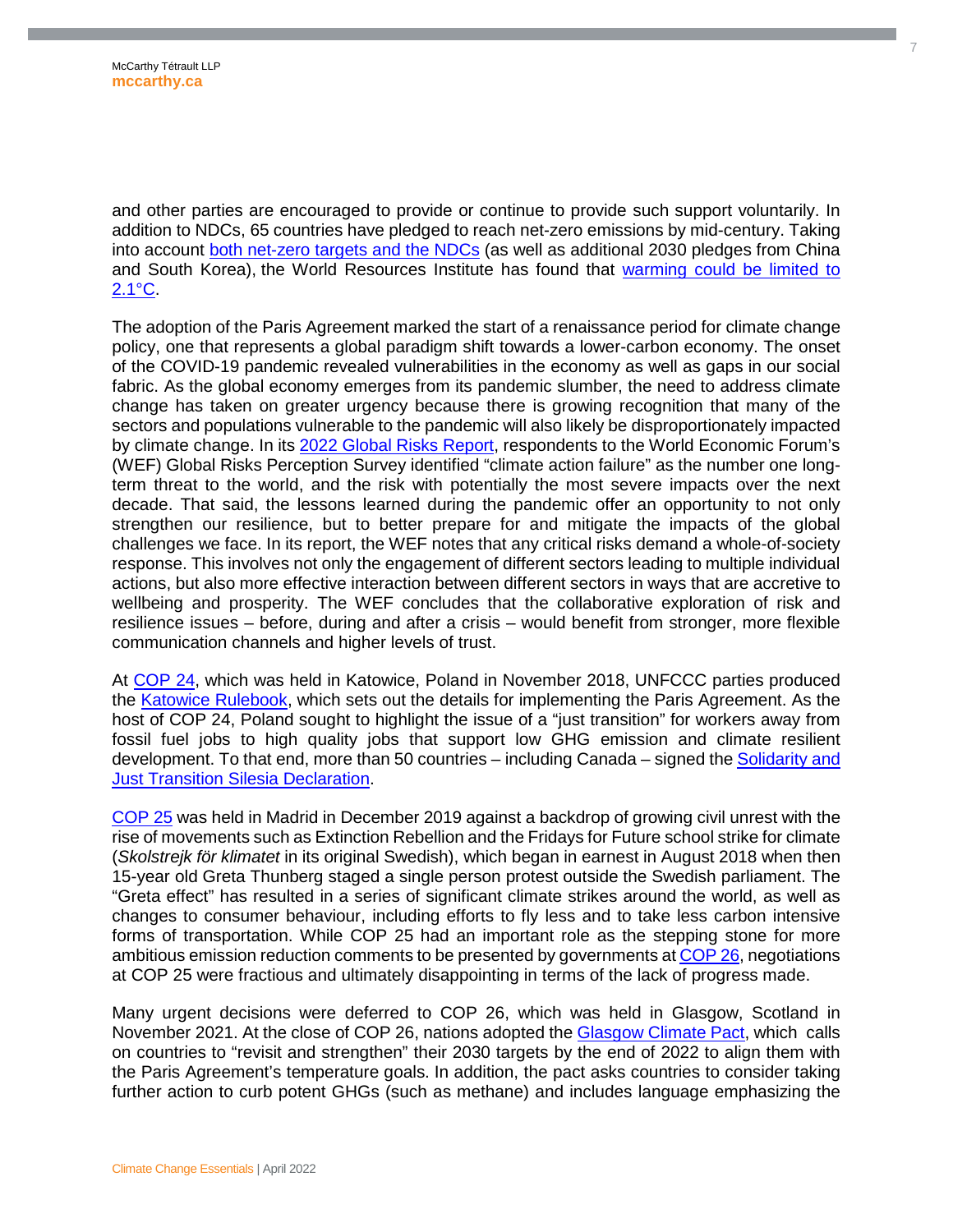need to "phase down unabated coal" and "phase-out fossil fuel subsidies." While many of the rules underpinning the implementation of the Paris Agreement were adopted in 2018 with the Katowice Rulebook, decisions on several outstanding issues had remained on the table until they were resolved at COP 26. These issues included:

- **Global Carbon Market Rules**. After five years of negotiations, countries agreed on the rules for the global carbon market under the Paris Agreement's Article 6. Negotiators came to an agreement on avoiding double-counting and agreed that 5% of proceeds must go toward funding adaptation under traditional market mechanisms (Article 6.4).
- **Use of Common Timeframes**. At COP 26, countries were encouraged to use common timeframes for their national climate commitments. This means that new NDCs put forward in 2025 should have an end-date of 2035; in 2030 commitments should have a 2040 enddate, etc. It is hoped that the alignment of NDC targets dates around five-year cycles will help spur near-term action and ensure that countries take action over the same time period, while keeping pace with the Paris Agreement's five-year cycle to strengthen NDCs.
- **Increasing Accountability**. At COP 26, countries agreed to submit information about their emissions and financial, technological and capacity-building support using a common and standardized set of formats and tables. This will ensure that reporting is more transparent, consistent and comparable.

A group of 46 countries, including the Canada, UK and New Zealand made commitments to phase [out domestic coal, while 29 countries including the](https://ukcop26.org/global-coal-to-clean-power-transition-statement/) [Canada](https://www.canada.ca/en/natural-resources-canada/news/2021/11/canada-announces-commitment-to-end-new-direct-public-support-for-the-international-unabated-fossil-fuel-sector-by-the-end-of-2022.html)[, UK, Germany and Italy committed to](https://ukcop26.org/global-coal-to-clean-power-transition-statement/)  end new direct international public support for unabated fossil fuels by the end of 2022 and redirect this investment to clean energy. [COP 27](https://unfccc.int/process-and-meetings/conferences/the-road-to-sharm-el-sheikh-informal-consultations-by-the-cop-26-presidency-and-the-cop-27-incoming) will be convened in Sharm el-Sheikh, Egypt in November 2022.

In Canada, federal and provincial efforts are well underway to implement climate change policy initiatives under the [Pan-Canadian Framework on Clean Growth and Climate Change](https://publications.gc.ca/collections/collection_2017/eccc/En4-294-2016-eng.pdf) (2016), A [Healthy Environment and a Healthy Economy \(December 2020\), and most recently, Canada's](https://www.canada.ca/en/services/environment/weather/climatechange/climate-plan/climate-plan-overview/healthy-environment-healthy-economy.html)  [2030 Emissions Reduction Plan \(March 2022\). Canada has expressed its support for more](https://www.canada.ca/en/services/environment/weather/climatechange/climate-plan/climate-plan-overview/emissions-reduction-2030.html)  ambitious climate action by endorsing the global goal of keeping rising average temperatures to within 1.5°C above pre-industrial levels; how this ambition is translating into federal, provincial and municipal climate action continues to evolve. As Canada works towards its 2030 target, we will continue to see the implementation of a broad range of climate change policy initiatives by all levels of government, as well as climate-related initiatives by businesses and investors.

#### <span id="page-7-0"></span>**What's New**

The climate change and energy policy landscape both domestically and globally continues to evolve. Recent developments in Canada include:

 **Canada's Latest GHG Emissions Profile**: According to Canada's most recent [National](https://unfccc.int/documents/271493)  [Inventory Report, total national greenhouse emissions were 730 megatonnes of carbon](https://unfccc.int/documents/271493)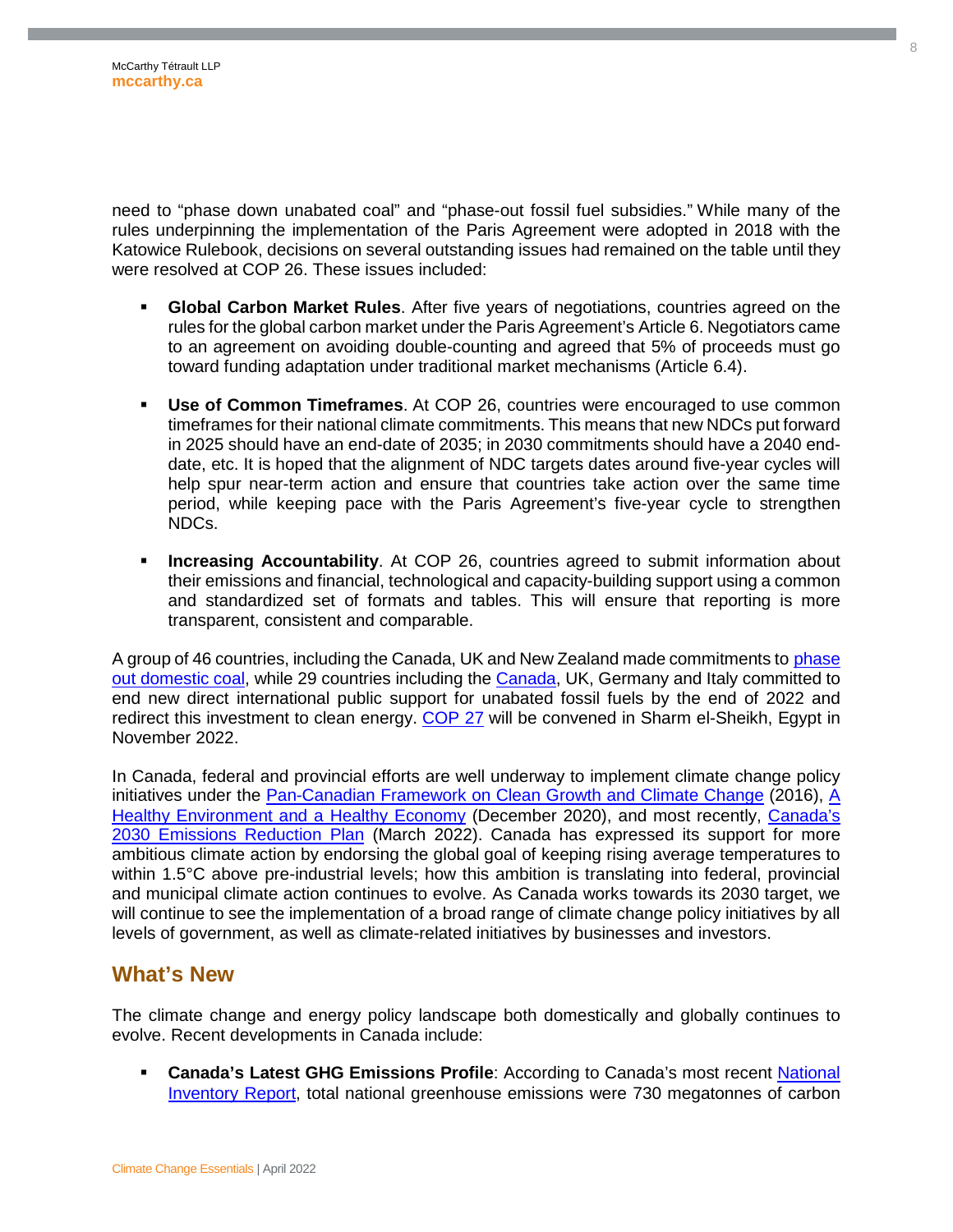dioxide equivalent (Mt  $CO<sub>2</sub>$  eq) in 2019. The oil and gas and transportation sectors continue to be Canada's largest sectoral emissions sources, with buildings, heavy industry, and agriculture following closely behind. Canada's 2019 emissions were approximately 9 Mt lower than in 2005. Since 2005, emissions in the oil and gas and transportation sectors have increased by 20% and 16%, respectively. While decreases in electricity (48%), heavy industry (12%) and waste and others (10%) have offset these increases, Canada's overall emissions have increased by more than 20% since 1990.

- **Federal Government Releases Climate Change Plan to Achieve 2030 Target**: In March 2022, the federal government introduced [Canada's 2030 Emissions Reduction](https://www.canada.ca/en/services/environment/weather/climatechange/climate-plan/climate-plan-overview/emissions-reduction-2030.html)  [Plan \(2030 Plan\), which provides a roadmap to achieve Canada's 2030 emissions](https://www.canada.ca/en/services/environment/weather/climatechange/climate-plan/climate-plan-overview/emissions-reduction-2030.html)  reduction target of 40-45% emissions reductions below 2005 levels. Canada's updated target for 2030 equates to approximately 406 to 443 Mt (as noted above, Canada's total GHG emissions in 2019 were 730 Mt). The 2030 Plan builds upon the actions outlined in the federal government's climate change plans: [A Healthy Environment and a Healthy](https://www.canada.ca/en/services/environment/weather/climatechange/climate-plan/climate-plan-overview/healthy-environment-healthy-economy.html)  [Economy \(December 2020\) and the Pan-Canadian Framework on Clean Growth and](https://www.canada.ca/en/services/environment/weather/climatechange/climate-plan/climate-plan-overview/healthy-environment-healthy-economy.html)  [Climate Change \(2016\). As part of the plan, Canada's first](https://publications.gc.ca/collections/collection_2017/eccc/En4-294-2016-eng.pdf) [National Adaptation Strategy](https://www.canada.ca/en/services/environment/weather/climatechange/climate-plan/national-adaptation-strategy.html) will also be developed. The 2030 Plan includes \$9.1 billion in new investments, and reflects economy-wide measures such as carbon pricing and clean fuels, while also targeting sector-specific actions in a range of industries, from buildings and vehicles, to energy and agriculture. The 2030 Plan is the first Emissions Reduction Plan issued under the *Canadian Net-Zero Emissions Accountability Act*. Progress under the plan will be reviewed in reports produced in 2023, 2025, and 2027. The federal government has indicated that additional targets and plans will be developed for 2035 through to 2050.
- **Continuing Increase to Carbon Price from 2023 to 2030**: As part of its **Healthy** [Environment and a Healthy Economy Plan released in December 2020, the federal](https://www.canada.ca/content/dam/eccc/documents/pdf/climate-change/climate-plan/healthy_environment_healthy_economy_plan.pdf)  government has announced that the carbon price will be increased annually at a rate of \$15 per tonne starting in 2023 until it reaches \$170 per tonne of  $CO<sub>2</sub>e$  in 2030. The federal government's approach to carbon pricing received a boost following the [March 25, 2021](https://www.scc-csc.ca/case-dossier/cb/2021/38663-38781-39116-eng.aspx)  [decision of the Supreme Court of Canada \(SCC\), which upheld the constitutionality of the](https://www.scc-csc.ca/case-dossier/cb/2021/38663-38781-39116-eng.aspx)  federal *[Greenhouse Gas Pollution Pricing Act](https://laws-lois.justice.gc.ca/eng/acts/G-11.55/FullText.html)* (GGPPA). The SCC's review arose from the appeals of three provincial court decisions (Saskatchewan, Ontario and Alberta), which all considered whether the federal government has the authority to impose the regime established under the GGPPA*.* A 6-3 majority of the SCC held that the GGPPA is constitutional and that Parliament has jurisdiction to enact it as a matter of national concern under its constitutional Peace, Order and Good Government power. The SCC decision brings certainty to the carbon pricing regime in Canada, and allows the federal government to continue implementing its climate change strategy.
- **Canada Announces Enhanced Emissions Reduction Target for 2030**: In July 2021, the federal Minister of Environment and Climate Change formally submitted Canada's enhanced NDC to the United Nations under the Paris Agreement, committing Canada to cut its GHG emissions by 40-45% below 2005 levels by 2030. Canada's NDC submission, [Canada's Climate Actions for a Healthy Environment and a Healthy Economy,](https://www.canada.ca/en/services/environment/weather/climatechange/climate-plan/climate-plan-overview/actions-healthy-environment-economy.html) outlines a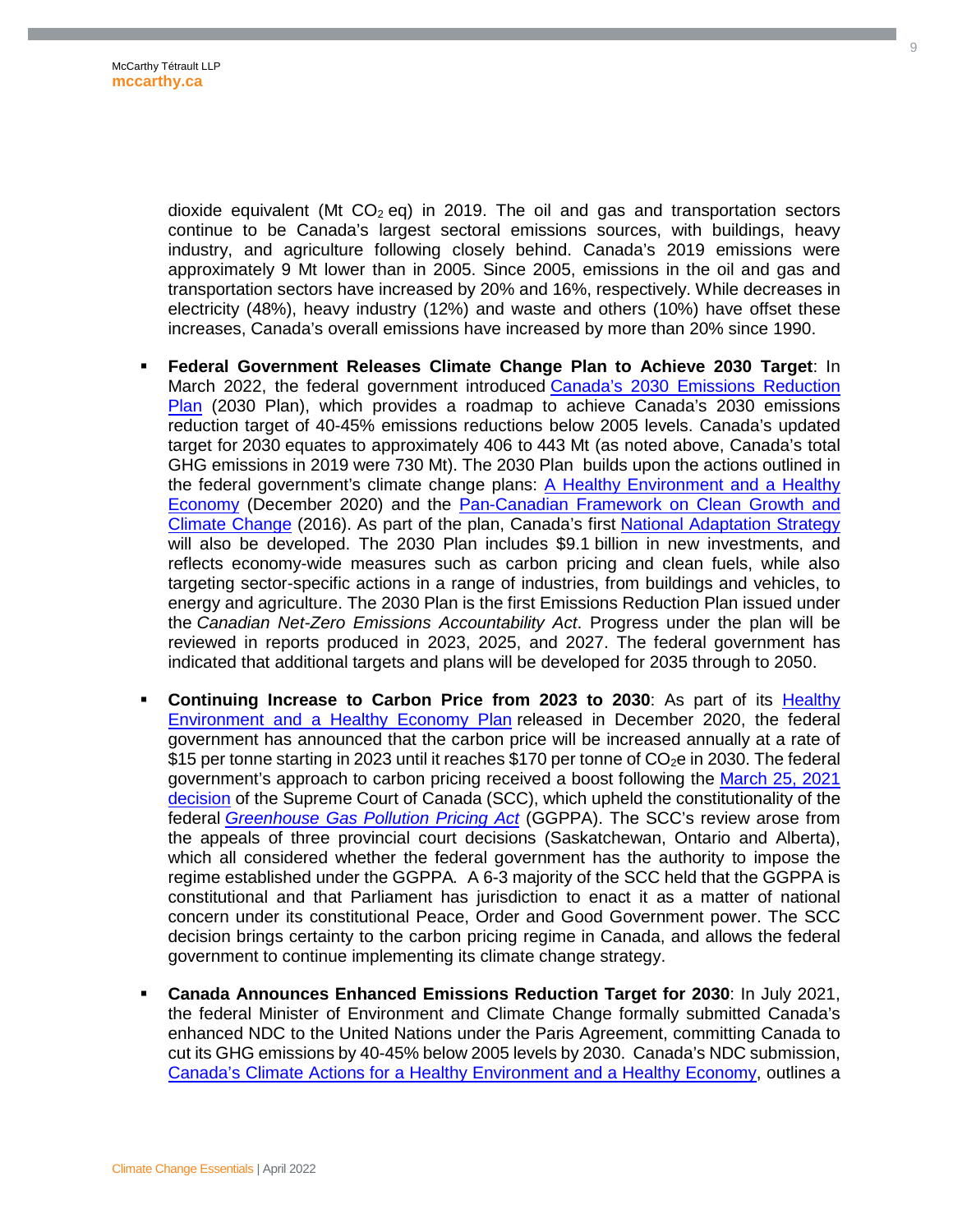series of investments, regulations and measures that the federal government is taking in pursuit of its 2030 target.

- **Canada Formalizes its Goal of Net-Zero Emissions by 2050**: In June 2021, the federal government formalized its commitment to achieve net-zero emissions by 2050 when it passed the *[Canadian Net-Zero Emissions Accountability Act](https://laws-lois.justice.gc.ca/eng/acts/c-19.3/FullText.html)*. The Act legally binds the federal government to a process to achieve net-zero emissions by 2050. In addition, the legislation:
	- $\circ$  sets rolling five-year emission reduction targets (starting in 2030), and requires plans to reach each target and report on progress;
	- o enshrines greater accountability and public transparency into Canada's plan for meeting net-zero emissions by 2050 by providing for independent third-party review by the Commissioner of the Environment and Sustainable Development;
	- o requires the federal government to publish an annual report describing how departments and federal Crown corporations are considering the financial risks and opportunities of climate change in their decision-making; and
	- o establishes the Net-Zero Advisory Body to provide independent advice to the federal government on the best pathway to reach its targets.
- **Canada to Require Climate Disclosure from Banks and Insurers from 2024**: In its [2022 budget](https://budget.gc.ca/2022/home-accueil-en.html) released in April 2022, the federal government confirmed plans to phase-in mandatory [Task Force on Climate-related Financial Disclosures](https://www.fsb-tcfd.org/) (TCFD) reporting for federally regulated banks and insurers from 2024. The [Office of the Superintendent of](https://www.osfi-bsif.gc.ca/Eng/Pages/default.aspx)  [Financial Institutions \(OSFI\) will consult federally regulated financial institutions on climate](https://www.osfi-bsif.gc.ca/Eng/Pages/default.aspx)  disclosure guidelines in 2022 and financial institutions will be expected to collect and assess information on climate risks and emissions from their clients. For federally regulated pension plans, the federal government also indicated that it will move forward with requirements for disclosure of ESG considerations, including climate-related risks.
- **CSA Proposes Rules for Mandatory Disclosure of Climate-related Matters**: In October 2021, the Canadian Securities Administrators (CSA) published proposed National [Instrument 51-107 Disclosure of Climate-related Matters \(NI 51-107\) for public](https://www.osc.ca/en/securities-law/instruments-rules-policies/5/51-107/51-107-consultation-climate-related-disclosure-update-and-csa-notice-and-request-comment-proposed)  consultation. The consultation period ended on February 16, 2022 and the CSA is looking to implement NI 51-107 by December 31, 2022. The primary objectives of the proposed regulation are to provide clarity to issuers regarding climate-related disclosure, to promote consistency, and to allow issuers to compare themselves. The proposed disclosure requirements are based on the four key pillars drawn from the TCFD recommendations (i.e. governance, strategy, risk management, and metrics and targets). In March 2022, the Canada Climate Law Initiative (CCLI) released a [report](https://ccli.ubc.ca/wp-content/uploads/2022/03/CCLI-Summary-of-submissions-to-CSA.pdf) summarizing the 131 submissions made to the CSA on proposed NI 51-107. CCLI found that the submissions indicate strong support for strengthening Canadian securities law to require more effective governance of climate-related financial risks.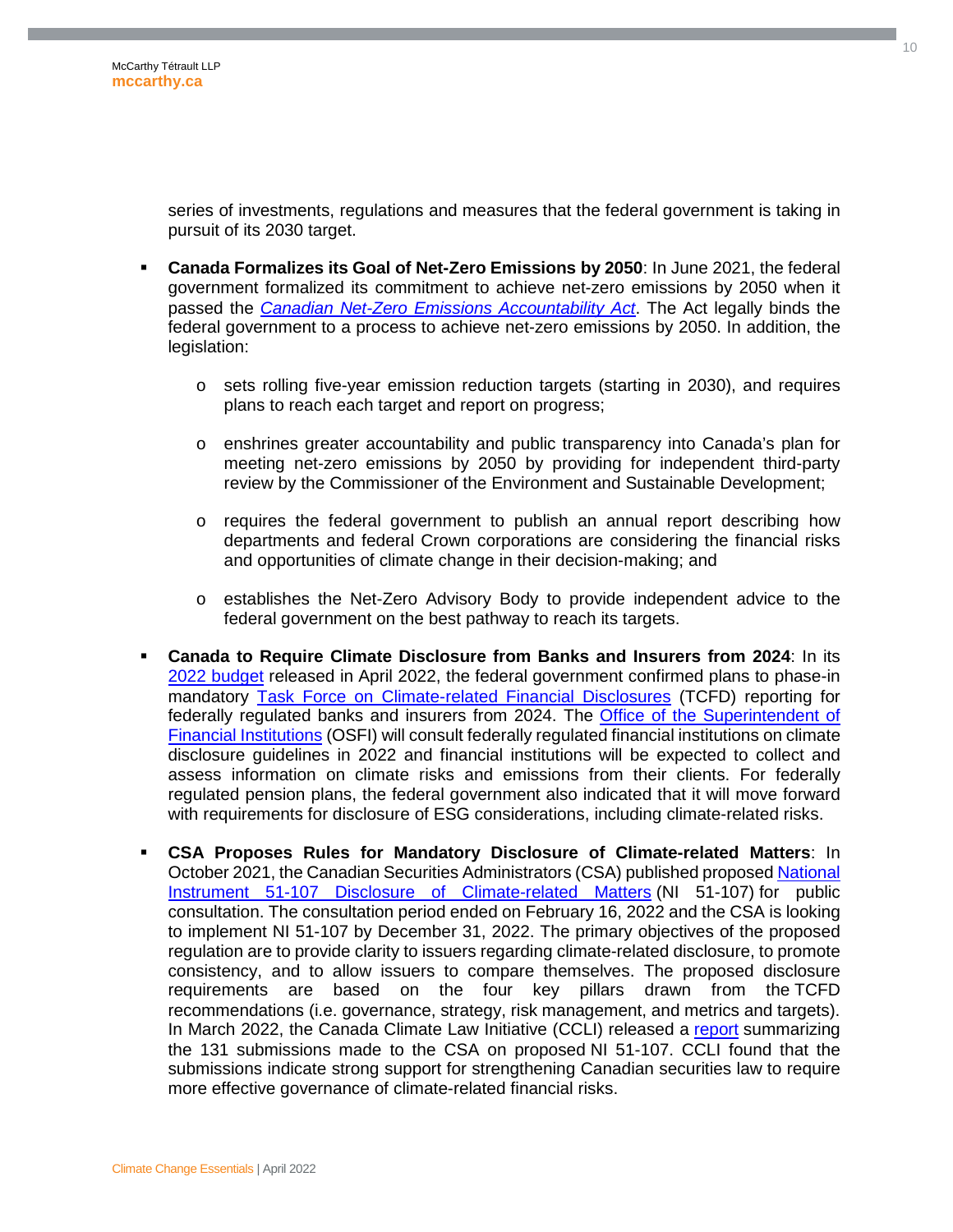- **Federal Government Introduces Draft Regulations for Clean Fuel Standard**: In December 2020, Environment & Climate Change Canada published the proposed *[Clean](https://gazette.gc.ca/rp-pr/p1/2020/2020-12-19/html/reg2-eng.html)  Fuel Regulations* [\(CFR\), which seek to achieve 30 million tonnes of annual reductions in](https://gazette.gc.ca/rp-pr/p1/2020/2020-12-19/html/reg2-eng.html)  GHG emissions by 2030. The proposed CFR will require liquid fossil fuel primary suppliers (i.e. producers and importers) to reduce the carbon intensity (CI) of the liquid fossil fuels they produce in, and import into, Canada from 2016 CI levels by  $2.4$  gCO<sub>2</sub>e/MJ in 2022, increasing to 12 gCO<sub>2</sub>e/MJ in 2030 at a rate of 1.2 gCO<sub>2</sub>e/MJ per year. Reduction requirements for the years after 2030 would be held constant at 12  $qCO<sub>2</sub>e/MJ$ , subject to a review of the regulations and future amendments. The proposed CFR would also establish a credit market whereby the annual CI reduction requirement could be met via three main categories of credit-creating actions: (1) actions that reduce the CI of the fossil fuel throughout its lifecycle, (2) supplying low-carbon fuels, and (3) specified end-use fuel switching in transportation. Parties that are not fossil fuel primary suppliers (e.g. lowcarbon fuel producers and importers) will be able to participate in the credit market as voluntary credit creators by completing certain actions. In addition, the proposed CFR would retain the minimum volumetric requirements (at least 5% low CI fuel content in gasoline and 2% low CI fuel content in diesel fuel and light fuel oil) currently set out in the federal *Renewable Fuels Regulations* (RFR) and the RFR would be repealed. Final regulations are expected to be released in 2022, with the coming into force of regulatory requirements on January 1, 2023.
- **BC Releases CleanBC Roadmap to 2030**: The BC government released its updated climate change plan in October 2021. The [CleanBC Roadmap to 2030](https://www2.gov.bc.ca/assets/gov/environment/climate-change/action/cleanbc/cleanbc_roadmap_2030.pdf) builds on the CleanBC plan released in 2018, and sets out policy plans to help BC achieve the province's emission reduction target for 2030 and to reach net-zero by 2050. The CleanBC Roadmap to 2030 includes a series of actions across a number of pathways, including increases to carbon pricing, requirements for new industry projects to have plans to achieve BC's sectoral targets and net zero by 2050, measures to reduce industrial methane emissions, a review of the oil and gas royalty system to ensure it aligns with BC's climate goals, requirements to make all new buildings zero-carbon by 2030, targets for adopting zero-emission vehicles, increased clean fuel and energy efficiency requirements; and support for innovation in areas like clean hydrogen, the forest-based bio-economy and negative emissions technology.
- **BC Releases Hydrogen Strategy**: In July 2021, BC became the first province in Canada to release a comprehensive hydrogen strategy. Part of the CleanBC plan, the [BC](https://www2.gov.bc.ca/assets/gov/farming-natural-resources-and-industry/electricity-alternative-energy/electricity/bc-hydro-review/bc_hydrogen_strategy_final.pdf)  [Hydrogen Strategy includes 63 actions for government, industry and innovators to](https://www2.gov.bc.ca/assets/gov/farming-natural-resources-and-industry/electricity-alternative-energy/electricity/bc-hydro-review/bc_hydrogen_strategy_final.pdf)  undertake during the short term (2020-25), medium term (2025-30) and long term (2030 and beyond). Under the BC Hydrogen Strategy, immediate priorities include scaling up production of renewable hydrogen, establishing regional hydrogen hubs, and deploying medium- and heavy-duty fuel-cell vehicles. The Province is supporting the BC Hydrogen Strategy with further investments announced as part of Budget 2021, including \$10 million over three years to develop policy on reducing the carbon intensity of fuel and advancing the hydrogen economy. In addition, BC Hydro recently introduced a discounted electricity rate for renewable hydrogen production to attract new investment in clean industry.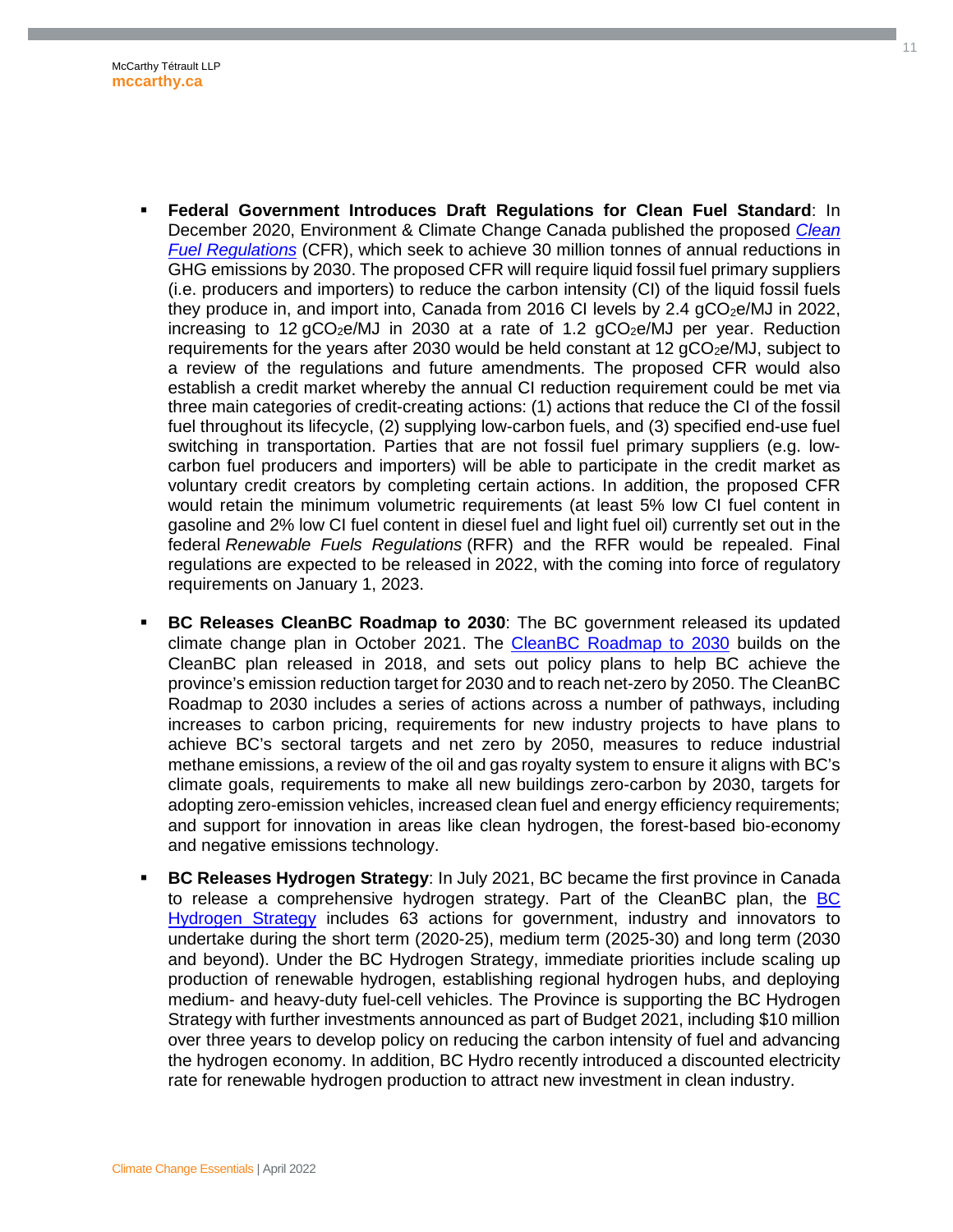- **BC Sets Sectoral Greenhouse Gas Emission Reduction Targets for Industry**: In March 2021, BC set sectoral GHG targets as part of its CleanBC plan. Sectoral targets for 2030 have been established for the following sectors (expressed as a percentage reduction from 2007 sector emissions): (i) transportation  $-27$  to 32%; (ii) industry  $-38$  to 43%; (iii) oil and gas  $-33$  to 38%; and (iv) buildings and communities  $-59$  to 64%.
- **Ontario Transitions to Emissions Performance Standards:** The Ontario government created the Ontario Emission Performance Standards (EPS) in 2019 as an alternative to the federal government's output based pricing system (OBPS) for industrial emitters. Both the EPS and OBPS programs regulate emissions from industrial facilities by setting industry-specific emission standards for regulated facilities. If a regulated facility exceeds its baseline emissions limit, it will have to pay a carbon price for the emissions output that is in excess. In September 2021, the federal and Ontario governments finalized their agreement to have the EPS apply in Ontario effective January 1, 2022 and to remove the application of the federal OBPS on the same date. The emissions performance standards, and thus the emissions limits for regulated facilities, are expected to become more stringent over time.

Recent global developments include:

- **SEC Proposes Climate Change Disclosure Rules**: On March 21, 2022, the U.S. Securities and Exchange Commission (SEC) proposed climate change disclosure rules for both U.S. public companies and foreign private issuers. The SEC posted a Proposing [Release for public consultation and a](https://www.sec.gov/rules/proposed/2022/33-11042.pdf) **[Fact Shee](https://www.sec.gov/files/33-11042-fact-sheet.pdf)t** summarizing the key provisions. The disclosure requirements are primarily prescriptive in nature and, in many respects, are derived from the TCFD recommendations and the [Greenhouse Gas Protocol](https://ghgprotocol.org/).
- **China Launches World's Largest Carbon Market**: In July 2021, China officially launched its emissions trading system (ETS), which is now the largest carbon market in the world by volume, covering more than four billion tonnes of  $CO<sub>2</sub>e$  with 2,225 power plants participating (which accounts for about 40% of China's national carbon emissions). China's ETS, which operates on the trading platform run by the Shanghai Environment and Energy Exchange, aims to support the country's key targets of peaking carbon emissions before 2030 and achieving carbon neutrality by 2060. The allocation of carbon emission allowances under the ETS is based on carbon intensity (i.e. the amount of emissions per unit of power generation) rather than absolute limits. The ETS debuted with a reported opening price of CNY 48 (USD \$7.41) per tonne for its carbon emission allowances (CEAs). The first trading day [concluded](https://www.reuters.com/business/sustainable-business/chinas-national-carbon-emission-trading-opens-48-yuant-chinese-media-2021-07-16/) with the closing price of CNY 51.23 (USD \$7.89) per tonne, and the total trading volume reached 4.1 million tonnes at CNY 210 million (USD \$22.12 million). Currently, China's ETS only covers the power sector. China intends to expand the ETS to cover eight high-emission industries, including petrochemicals, chemicals, building materials, non-ferrous metals, papermaking, steel, power generation and aviation. However, the timeline for expansion has not yet been announced. Financial institutions or individual investors are not currently permitted to participate in the ETS, but it is [expected](https://www.reuters.com/business/chinas-national-emissions-trading-scheme-ets-2021-07-14/) that institutional investors will be included once the trading mechanism matures.

\* \* \* \* \*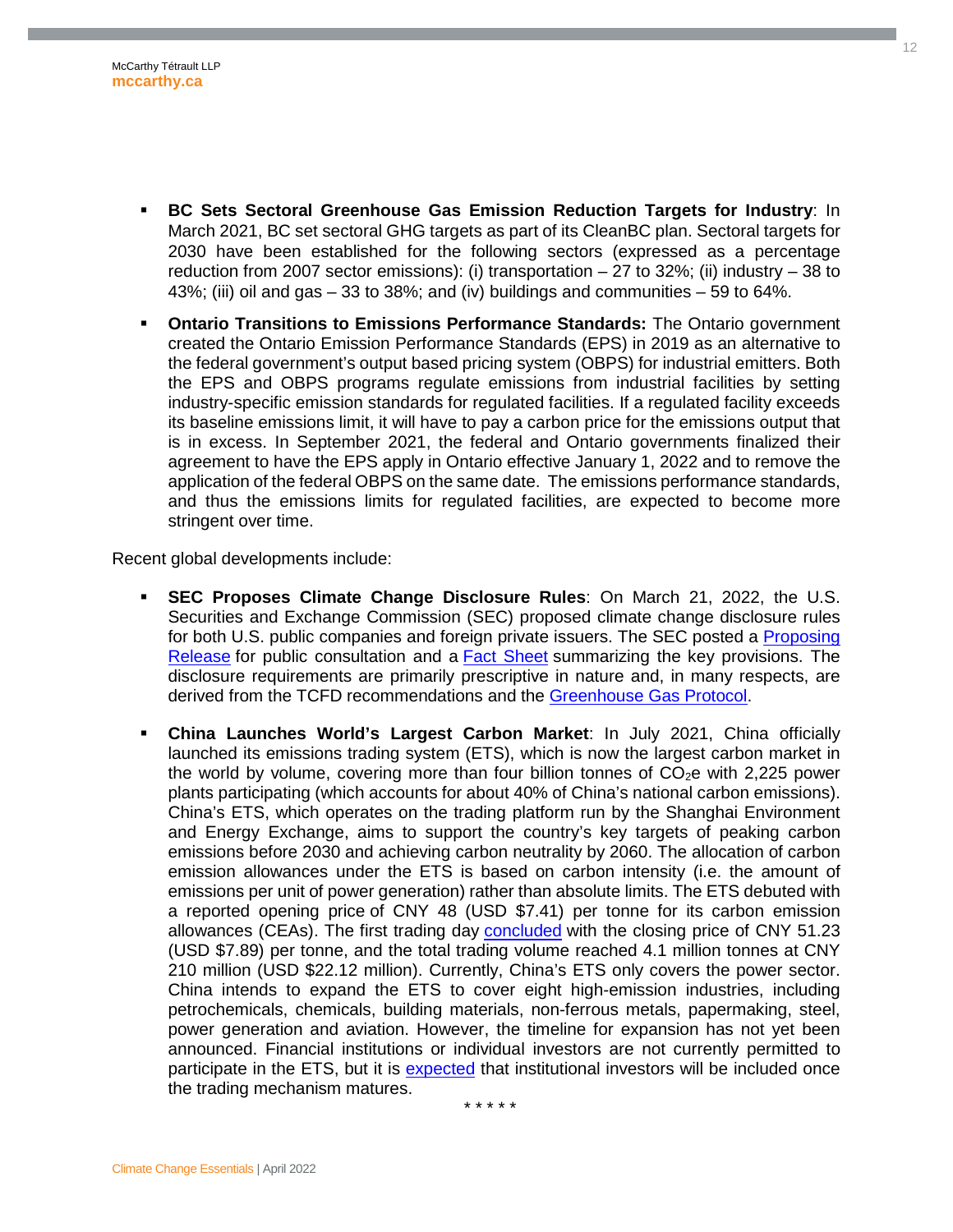### <span id="page-12-0"></span>**Purpose of this Guide**

This guide provides an overview of key climate change issues, focusing on the market mechanisms for addressing climate change as well as the context for climate change concepts such as the global carbon budget and the social cost of carbon. In addition, an overview of Canadian federal, provincial and territorial climate policies, and regional climate change initiatives is provided. While a discussion of municipal climate change initiatives, climate change mitigation and adaptation plans, air quality regulations, and provincial renewable energy policies and incentives is outside the scope of this guide, such initiatives and policies play a key role in the fight against climate change.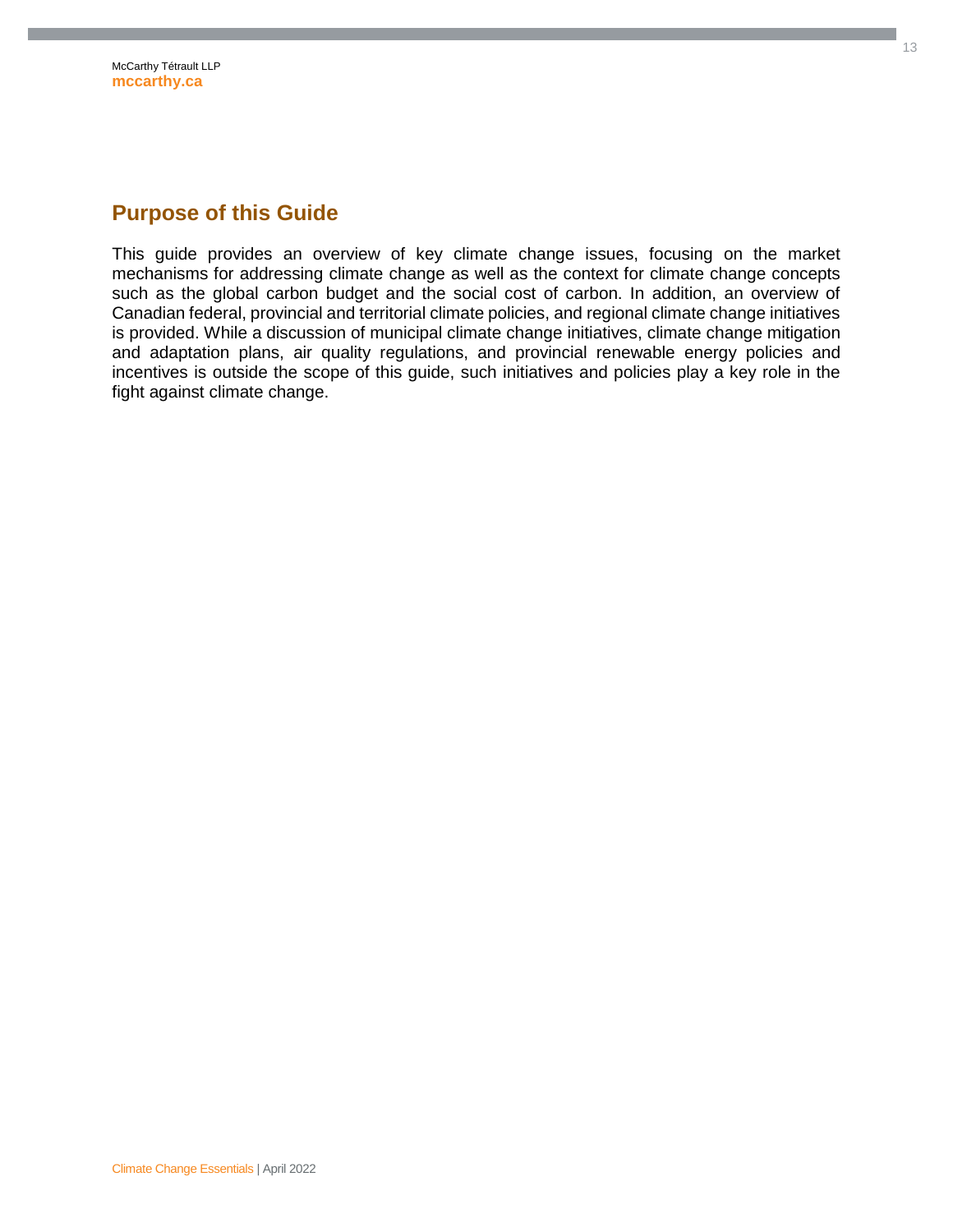# <span id="page-13-0"></span>**Climate Change – Demystifying the Terminology**

While there are varying definitions in use, the term "climate change" generally [refers](https://www.metoffice.gov.uk/climate-guide/climate-change) to the large-scale, long-term shift in the planet's weather patterns or average temperatures. Environment and Climate Change Canada [describes](https://www.canada.ca/en/environment-climate-change/services/climate-change/causes.html) climate change in the following terms: "*Climate change is a long-term shift in weather conditions identified by changes in temperature, precipitation, winds, and other indicators. Climate change can involve both changes in average conditions and changes in variability, including, for example, extreme events.*" The [National Aeronautics and Space](https://climate.nasa.gov/)  Administration (NASA) distinguishes between climate change [and "global warming", which refers to the upward temperature](https://climate.nasa.gov/faq/12/whats-the-difference-between-climate-change-and-global-warming/)  trend across the entire earth since the early 20th century, most notably since the late 1970s, due to the increase in fossil fuel emissions since the industrial revolution. While global warming is causing climate patterns to change, it represents only one aspect of climate change.

Greenhouse gases (GHG) are naturally occurring gases in the earth's atmosphere that trap some of the sun's heat and prevent it from escaping into space, thus insulating the earth. GHG include water vapour, carbon dioxide  $(CO<sub>2</sub>)$ , methane  $(CH<sub>4</sub>)$ , nitrous oxide  $(N<sub>2</sub>0)$ , hydrofluorocarbons (HFCs), perfluorocarbons (PFCs) and sulphur hexafluoride ( $SF<sub>6</sub>$ ). Each of these gases can remain in the atmosphere for different amounts of time, from a few years to thousands of years.

Canada's diverse geography means that climate impacts will vary from region to region. In its 2014 report, Canada in a [Changing Climate: Sector Perspectives on Impacts and](http://www.nrcan.gc.ca/sites/www.nrcan.gc.ca/files/earthsciences/pdf/assess/2014/pdf/Full-Report_Eng.pdf)  Adaptation, Natural Resources Canada notes that the impacts of a changing climate are already noticeable throughout Canada, especially in the North. Ice is breaking up on most rivers and lakes earlier in the spring and glaciers and polar sea ice are shrinking. Other changes in climate are expected, including the amount and distribution of rain, snow, and ice and the risk of extreme weather events such as heat waves, heavy rainfalls and related flooding, dry spells and/or droughts, and forest fires. Since Canada is a maritime nation with eight of its ten provinces and all three territories bordering on ocean waters, many regions of Canada will also

identified (e.g. using statistical tests) by changes in the mean and/or the variability of its properties, and that persists for an extended period, typically decades or longer. It refers to any change in climate over time, whether due to natural variability or as a result of human activity. This usage differs from that in UNFCC circles, where climate change refers to a change of climate that is attributed directly or indirectly to human activity that alters the composition of the global atmosphere and that is in addition to natural climate variability observed over comparable time periods.

**A phrase by any other name…**  In scientific circles such as the **IPCC**, **climate change** refers to a change in the state of the climate that can be

#### **Understanding Global Warming Potential**

Since different GHG have different effects on global warming, the concept of a **Global Warming Potential** (GWP) was developed to allow comparisons of the impacts of different gases. GWP is a measure of how much energy the emissions of one tonne of a gas will absorb over a given period of time (usually 100 years), relative to the emissions of one tonne of carbon dioxide – hence the term carbon dioxide equivalent, or CO<sub>2</sub>e. The larger the GWP, the more that a given gas warms the earth compared to carbon dioxide over that time period. GWP provides a common unit of measure, which allows policymakers to estimate emissions and to compare emission reduction opportunities across sectors.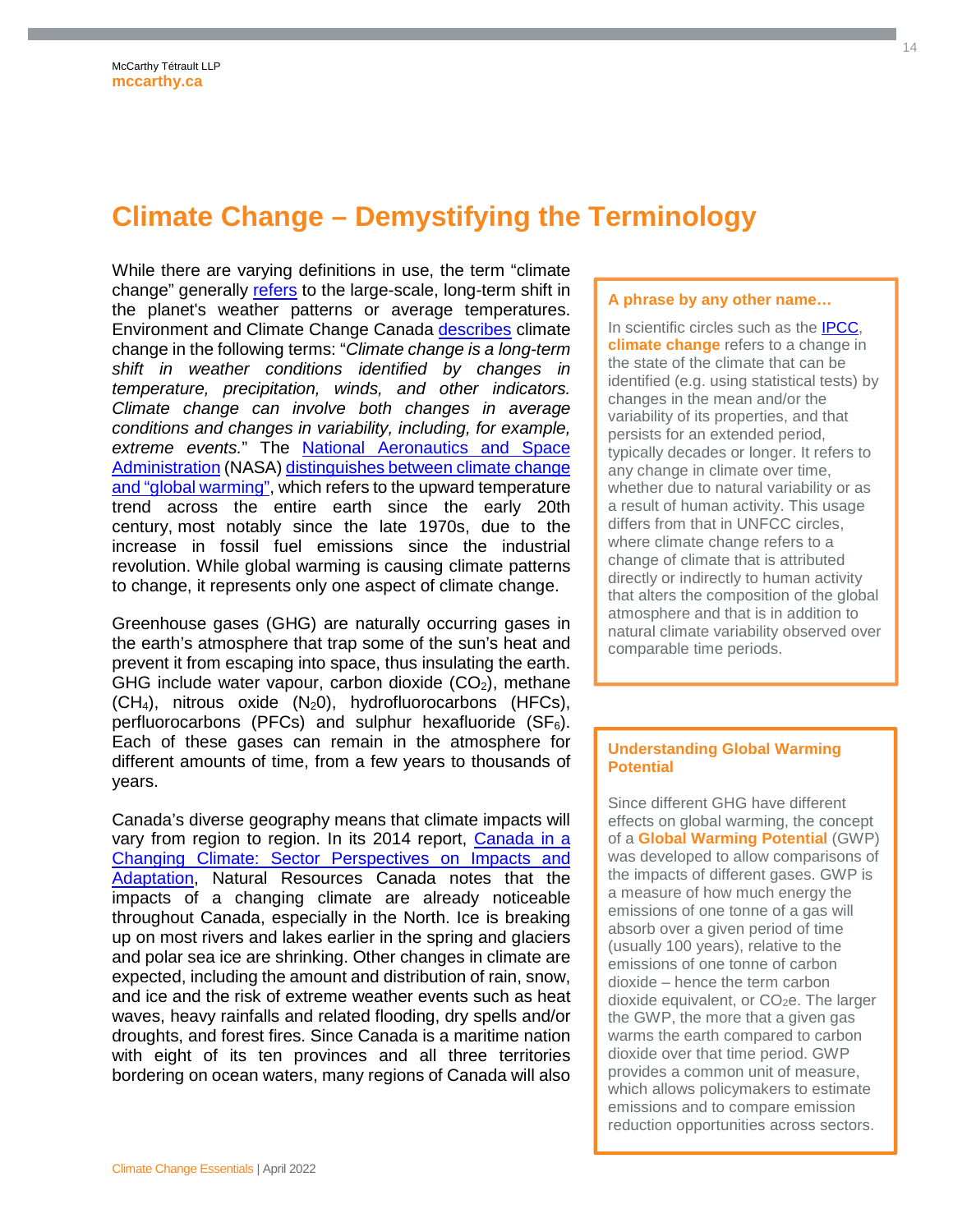be affected by changing ocean environments, including changes in average and extreme sea level, wave regimes, and ice conditions.

#### <span id="page-14-0"></span>**The Global Carbon Budget**

One of the recent contributions of the IPCC to the climate lexicon is the concept of a global ["carbon budget"](https://www.globalcarbonproject.org/carbonbudget/index.htm). The concept of a carbon budget was first articulated in the IPCC's 2013 [Fifth Assessment Report,](https://www.ipcc.ch/report/ar5/wg1/) which addressed the physical basis of climate change. Essentially, the carbon budget represents the amount of carbon dioxide emissions the world can emit while still having a likely chance of limiting global temperature rise to 1.5°C above pre-industrial levels. The

The concept of the **two degree** threshold first emerged in the 1970s, when Professor William Nordhaus suggested that warming of more than two degrees would push the climate beyond the limits that humans were familiar with.

global carbon budget is an important number that is used

**Climate Mitigation vs. Climate Adaptation** 

There are two main approaches to managing climate change: **mitigation** and **adaptation**. Climate change mitigation involves designing and implementing methods to reduce GHG emissions, such as energy conservation. Climate change adaptation involves taking action to minimize the adverse impacts and maximize potential benefits from a changing climate. Adaptation measures acknowledge that changes are inevitable and that planning and decision making process must adapt accordingly.

by policy makers, but it should be acknowledged that there are different approaches to calculating it. Based on the [2021 IPCC AR6 Report,](https://www.ipcc.ch/report/ar6/wg1/) the residual carbon budget to remain within 1.5°C of global warming (with 66% probability) is 400 billion tonnes  $CO<sub>2</sub>$  from the start of 2020. This means that for an average country, its share of the global carbon budget will run out in 9 years.

For a high polluting county (such as the UK), its share of the carbon budget will run out in 3 years.

While global CO2 emissions declined by  $5.8\%$  in 2020 (almost 2 gigatonnes of carbon (Gt CO<sub>2</sub>)) as a result of the COVID-19 pandemic, the International Energy Agency [found](https://www.iea.org/reports/global-energy-review-co2-emissions-in-2021-2) that global energyrelated carbon emissions rose by 6% in 2021 to 36.3 billion tonnes – their highest ever level – as the world economy rebounded from the pandemic and relied heavily on coal to power that growth. The global economic recovery from the COVID-19 crisis has not been [the sustainable recovery](https://www.iea.org/commentaries/put-clean-energy-at-the-heart-of-stimulus-plans-to-counter-the-coronavirus-crisis)  [that the IEA called for at the onset of the pandemic in 2020. However, the IEA's Sustainable](https://www.iea.org/commentaries/put-clean-energy-at-the-heart-of-stimulus-plans-to-counter-the-coronavirus-crisis)  [Recovery Tracker has shown that as of October 2021, US \\$470 billion had been earmarked for](https://www.iea.org/reports/sustainable-recovery-tracker/tracking-sustainable-recoveries)  sustainable measures within recovery packages through 2030. While measures taken so far could mobilize approximately US \$400 billion a year in clean energy and sustainable investments, this would only represent 40% of the investment needed in the IEA's [Sustainable Recovery Plan,](https://www.iea.org/reports/sustainable-recovery) which is aligned with a pathway towards reaching net zero emissions by 2050 globally.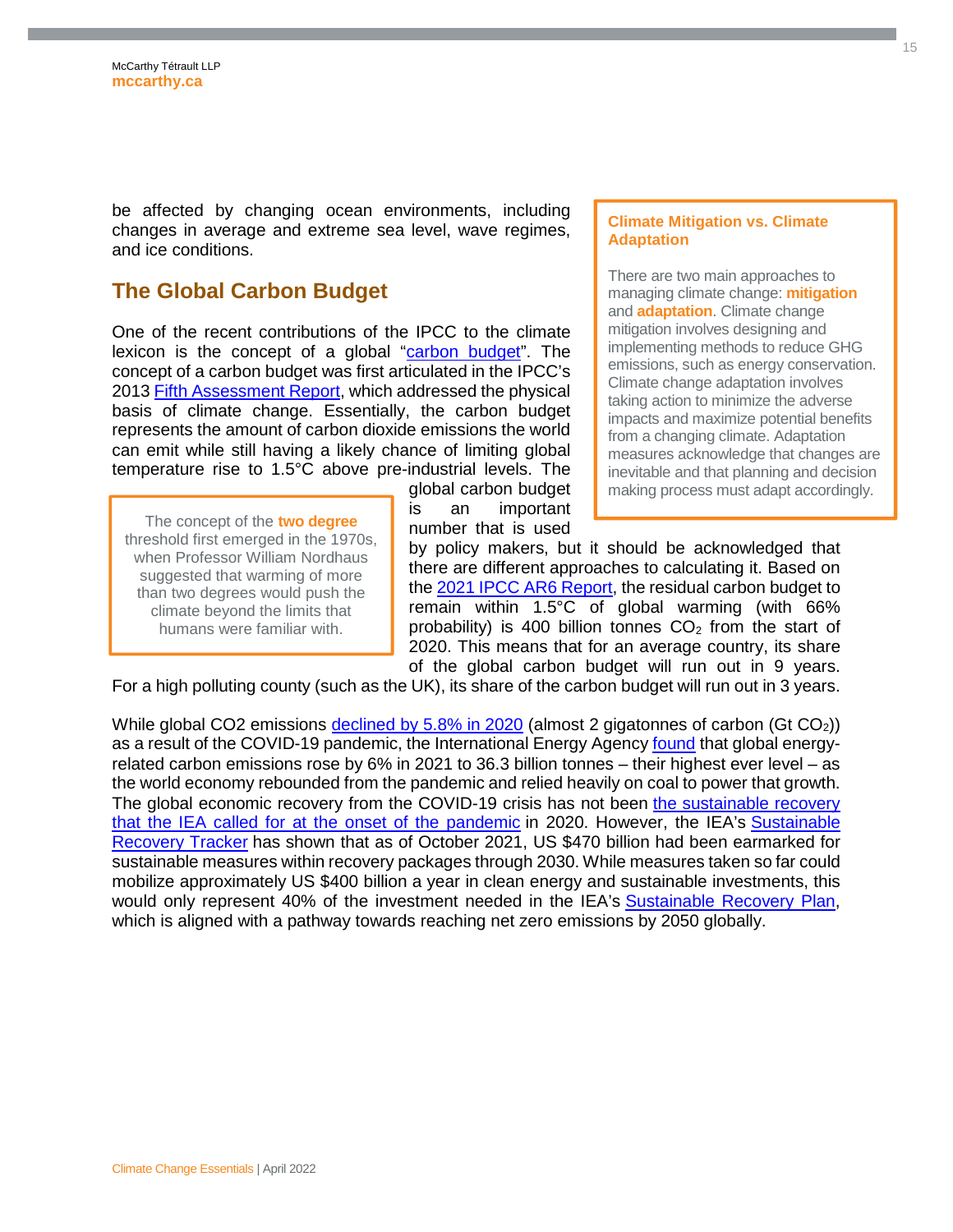# <span id="page-15-0"></span>**Overview of Carbon Pricing Market Mechanisms**

Carbon pricing is increasingly seen as the key mechanism by which meaningful GHG emission reductions can be achieved. As a result, there has been growing pressure on governments to account for the societal costs of climate change and put a price on carbon. A price on carbon looks to capture what are referred to as the external costs of carbon emissions, i.e. costs that the public pays for indirectly, such as damage to crops and damage to property as a result of flooding. By placing a monetary value on carbon, governments, businesses and individuals will have an incentive to change their behaviour to less carbon intensive alternatives.

While governments have traditionally relied on command-and-control regulations or voluntary actions to tackle environmental issues, there has been growing acknowledgement that these traditional policy approaches are no longer adequate to deal with complex environmental issues, such as climate change, where multiple sources of pollution and multi-sector industrial processes that are integral to economic activity are involved. With so many competing economic and environmental interests, policy makers are looking outside the traditional policy tool box to take on the climate change challenge. Since market instruments are perceived as providing more cost efficient and flexible compliance mechanisms, governments are now looking to the market for solutions. In addition to giving an economic signal to emitters, a carbon price can also stimulate investments in clean technology.

There are two main types of carbon pricing mechanisms available to policymakers: emissions trading systems (ETS) and carbon taxes. Each of these is discussed in further detail below. The key differences between the mechanisms are that with an ETS, the quantity of emission reductions is known, but the price is uncertain. With a carbon tax, the price is known, however the quantity of emissions reductions is uncertain. A tax requires decisions on the scope and rate of the tax, while within a trading system, a firm can acquire or bank emission allowances over multiple years depending on the program – emissions trading offers a broader range of compliance options, thus increasing flexibility for participants and potentially lowering compliance costs. Both carbon pricing mechanisms can generate revenue that can be used to lower other taxes or invest in "green" initiatives. Both mechanisms also have related monitoring, reporting, verification and compliance obligations, and both need special provisions to minimize the effects on certain energy intensive, trade exposed industries. The choice of the instrument will depend on each jurisdiction's national and economic circumstances. There are also more indirect carbon pricing tools, such as fuel taxes, the elimination of fossil fuel subsidies, and regulations that incorporate a "social cost of carbon" (discussed in further detail below).

#### <span id="page-15-1"></span>**Emissions Trading Systems**

Emissions trading is a market-based approach used to manage GHG emissions by providing economic incentives for participants to reduce emissions. While emissions trading systems tend to be complex, the economic concept behind it is straightforward – since climate change is a shared global burden and the environmental impacts of reducing emissions is the same wherever the reductions take place, it makes economic sense to reduce emissions where the cost is lowest. As a result, an emissions trading system provides regulated entities with greater flexibility in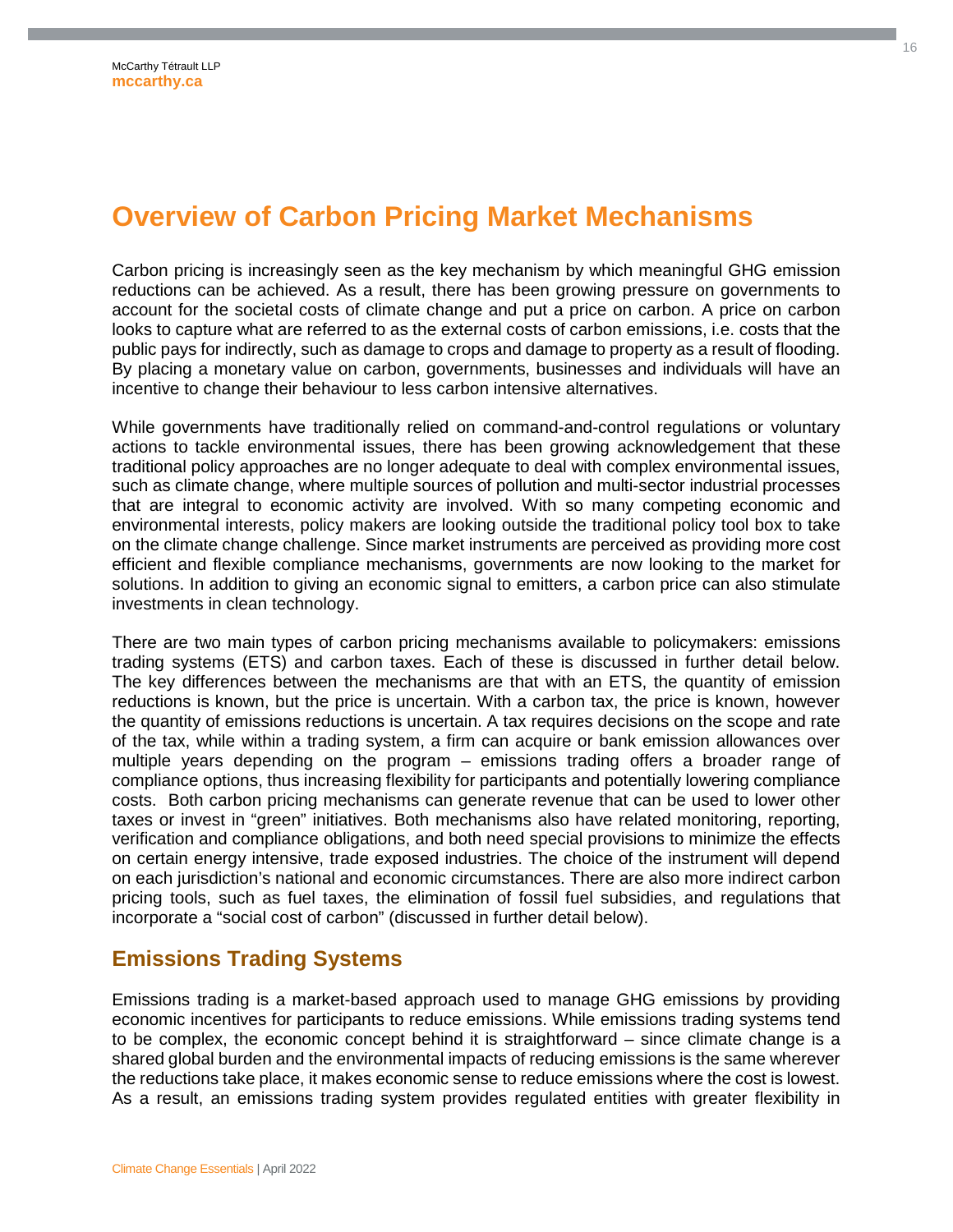how they can comply with their emission reduction obligations, thereby reducing the overall costs of compliance.

Under an ETS, the government or another central authority sets an annual limit or cap on the amount of GHG emissions that can be emitted by certain industries. Regulated entities are then required to hold a number of emissions allowances equivalent to their emissions. Regulated entities that reduce their GHG emissions below their target will require fewer allowances and can sell any surplus allowances to generate revenue. Regulated entities that are unable to reduce their emissions can purchase allowances to comply with their target. By creating demand and supply for emissions

An **emissions allowance** is issued by a governmental or other central authority and represents the right to emit a specific volume of carbon, typically one tonne of CO<sub>2</sub>e. Emission allowances are also commonly known as emission credits or permits.

allowances, an ETS establishes a market price for GHG emissions. In order to achieve absolute reductions in GHG emissions, the limit or cap is gradually lowered over time.

For added compliance flexibility, some emissions trading systems may allow for the use of emission offset credits. Emission offset credits (discussed in further detail below) are generated by GHG-reducing projects in sectors that are not subject to the emissions trading system.

#### <span id="page-16-0"></span>**Carbon Tax**

A carbon tax puts a price on each tonne of GHG emissions generated from the combustion of fossil fuels. The idea is that over time, the carbon price will elicit a market response from all sectors of the economy, i.e. consumers and businesses will choose less carbon intensive alternatives, thus resulting in reduced emissions. The design and implementation of carbon taxes varies widely across jurisdictions. Design aspects such as the scope of coverage, point of application, and tax rate will depend on the jurisdiction's energy mix, composition of its economy, existing tax burdens, existence of complementary environmental policies, and political considerations. With respect to scope, some jurisdictions have focused on a narrow category of energy users and large emitters, while others such as British Columbia (BC) have adopted a broader scope where the carbon tax covers GHG emissions from the combustion of all fossil fuels. According to the [Institute for](https://ieep.eu/work-areas/green-economy/market-based-instruments)  [European Environmental Policy, there are currently no schemes that cover all GHG emissions in](https://ieep.eu/work-areas/green-economy/market-based-instruments)  a given jurisdiction.

#### <span id="page-16-1"></span>**Emission Offsets 101**

An emission offset, also known as a carbon offset, is a market-based tool used by individuals, businesses, governmental and non-governmental organizations to compensate their "carbon footprint", which represents the amount of GHG emissions emitted as a result of their activities. Emission offsets are usually employed after efforts have been made to reduce emissions and further tools are needed to bring one's emissions to a net zero position, which is referred to as becoming "carbon neutral". The basic

**FUN FACT:** The phrase **carbon footprint** was derived from the term **ecological footprint**, which was first coined by Professor William Rees and Mathis Wackernagel at the University of British Columbia in 1992. In his work, Rees described the balance that exists between what people take and use from the environment versus the availability of nature's resources to continue to provide them.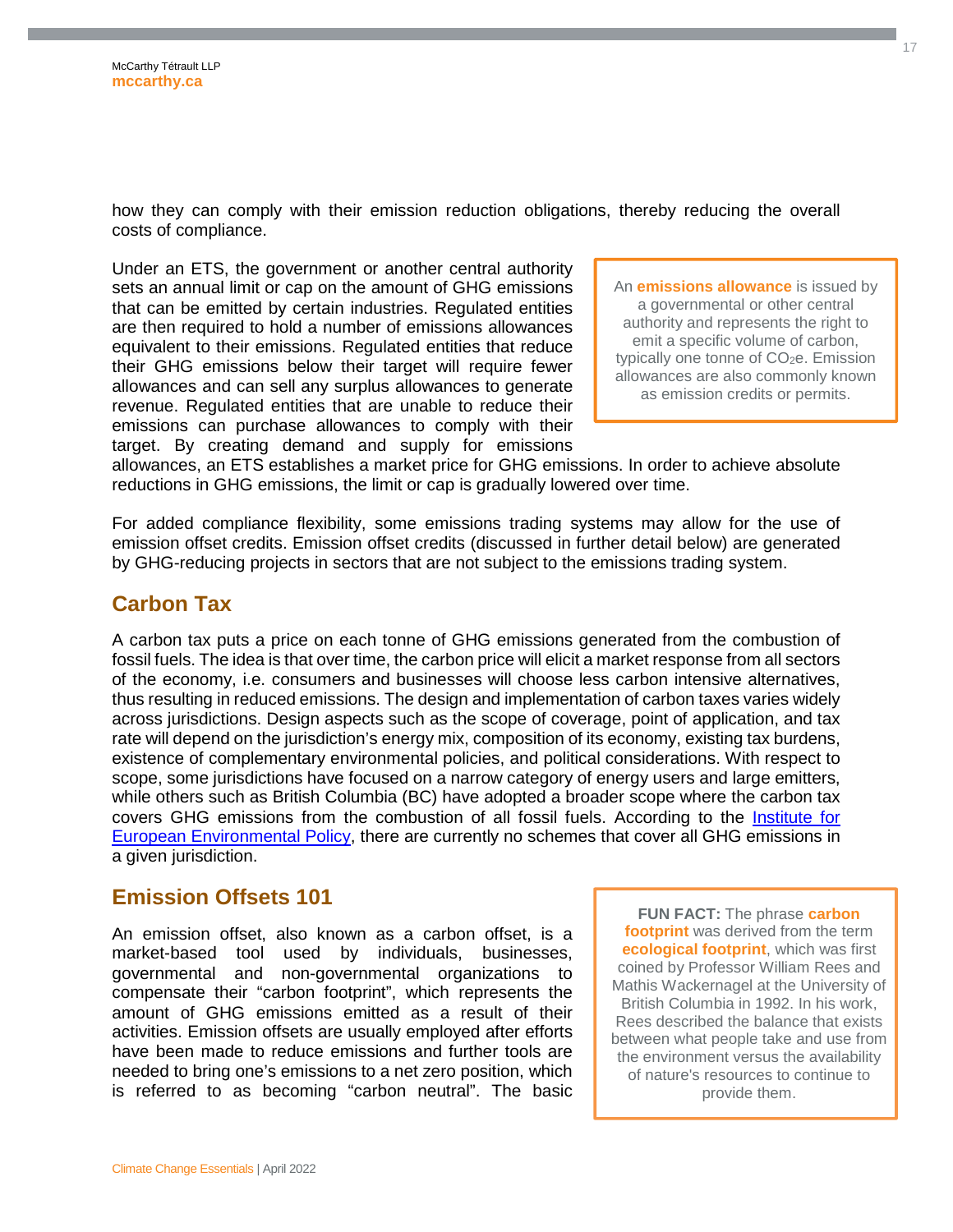concept of an emission offset is that it represents the reduction, removal or avoidance of GHG emissions from a specific activity or project in one location that is used to compensate for GHG emissions occurring at another location – simply put, they are credits for GHG reductions made elsewhere. Emission offsets are quantified and sold in tonnes of  $CO<sub>2</sub>e$  and can be bought or sold through brokers, online retailers or trading platforms.

The essential promise of an offset is the achievement of a real and verifiable reduction in GHG emission levels beyond what would have otherwise occurred. A number of activities can generate carbon offsets, ranging from renewable energy projects (which create carbon offsets by displacing fossil fuels) and energy efficiency projects, to methane capture from landfills and carbon sequestration projects (such as reforestation or agricultural activities that absorb  $CO<sub>2</sub>$  from the atmosphere). Emission offsets must meet certain criteria in order to be recognized as quality offsets. In particular, quality emission offsets must:

- be real.
- be additional,
- be based on a realistic baseline,
- be unambiguously owned,
- be quantified and monitored,
- be independently verified,
- address leakage,
- address permanence, and
- **do no net harm.**

Anyone can purchase emission offsets to balance their GHG emissions. As a result, demand for emission offsets around the world has led to a large and growing carbon market, which is divided into two segments: (1) compliance market, which includes government-regulated programs (such as the European Union ETS) that require regulated entities to reduce their emissions; and (2) voluntary market, which covers activities that are not required by government regulation as part of mandatory GHG reduction programs (or activities that are above and beyond what is required by regulation).



So what does a tonne of CO<sub>2</sub> look like anyway?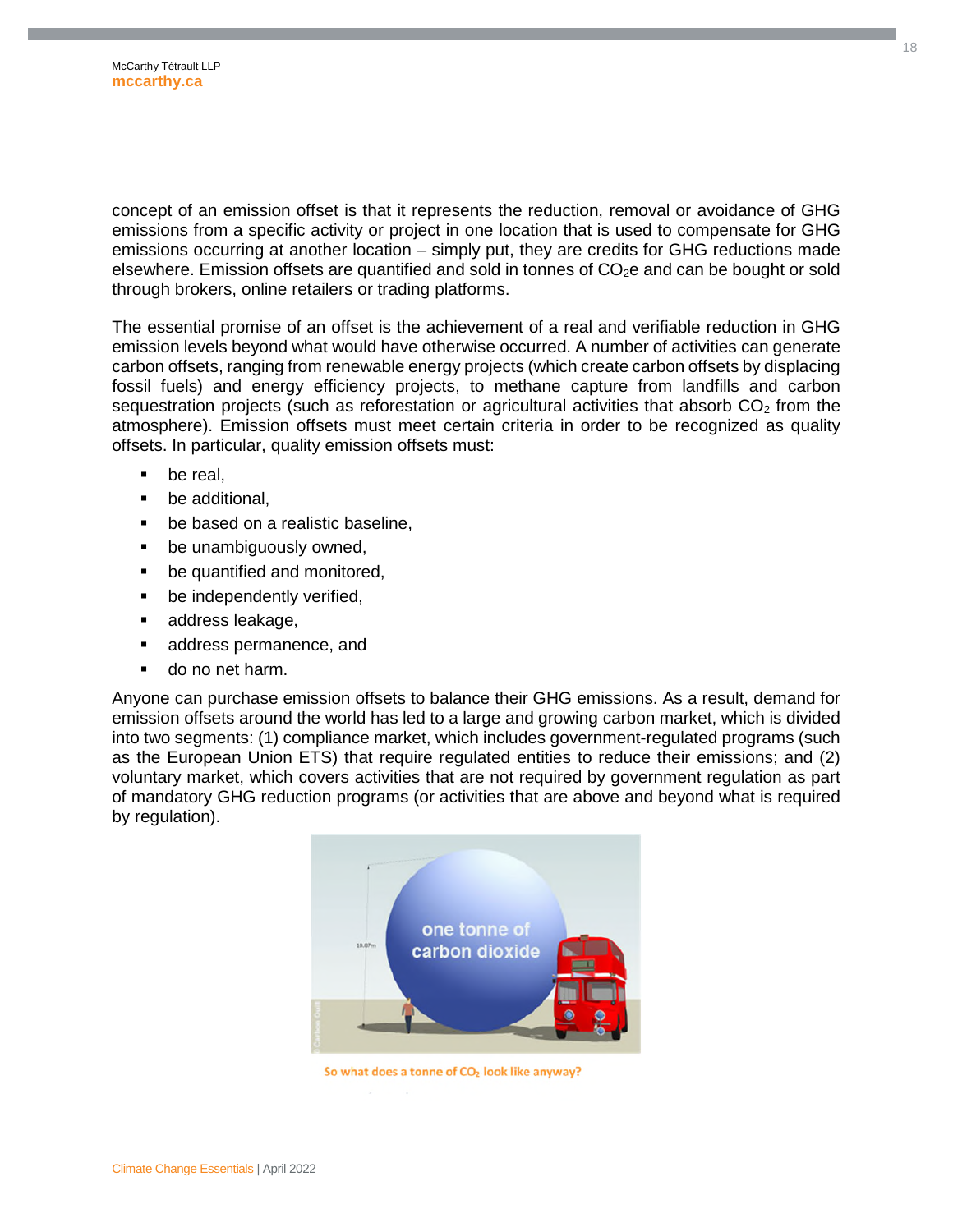## <span id="page-18-0"></span>**State of the Voluntary Markets**

As individuals, businesses, governmental and non-governmental organizations look to reduce their carbon footprints, many are turning to offsets as a way to achieve carbon neutrality. According to [Ecosystem Marketplace,](https://www.ecosystemmarketplace.com/carbon-markets/) the number of companies making climate-neutral or netzero pledges has doubled during the COVID-19 pandemic. At least one fifth (21%) of the world's 2,000 largest public companies have committed to meet net zero targets, according to a new report called [Taking Stock: A global assessment of net zero targets.](https://eciu.net/analysis/reports/2021/taking-stock-assessment-net-zero-targets) Together, the companies represent sales of nearly US \$14 trillion. As companies undertake efforts to abate their emissions,

many will also need to offset emissions as they work towards their decarbonization goals. According to the Forest Trends' Ecosystem Marketplace report, Markets in Motion - State of the Voluntary Carbon [Markets 2021 \(Installment 1\), the value of voluntary](https://www.ecosystemmarketplace.com/articles/voluntary-carbon-markets-top-1-billion-in-2021-with-newly-reported-trades-special-ecosystem-marketplace-cop26-bulletin/)  carbon markets hit a record US \$1 billion in 2021 (up from US \$473 million in 2020). In addition, the volume of traded voluntary carbon offsets hit a record volume of 188.2 million tonnes of carbon dioxide equivalent  $(MtCO<sub>2</sub>e)$  in 2020. As of November 2021, the [weighted average price](https://data.ecosystemmarketplace.com/) of offsets was US \$3.37. This demand has enabled offset project developers to find innovative ways to reduce emissions and verify their results in unregulated sectors. Private companies are the most common type of offset buyer and governments draw on voluntary offset project methodologies and market frameworks to help develop their own carbon pricing regimes. Renewable

#### **How does our carbon footprint compare?**

According to data from the World Bank, the [average carbon dioxide emissions](https://www.theglobaleconomy.com/rankings/Carbon_dioxide_emissions_per_capita/OECD/)  [per capita in 2018 \(based on 37 OECD](https://www.theglobaleconomy.com/rankings/Carbon_dioxide_emissions_per_capita/OECD/)  countries) was 7.4 tonnes. Canada had the highest value at 15.5 tonnes, followed by Australia at 15.48 tonnes. The lowest value was in Colombia at 1.6 tonnes.

energy, forestry and land-use projects accounted for most of the offset transactions in 2019.

Although not required by law, the majority of voluntary carbon projects use third-party verified standards to guide project development and to ensure that emissions reductions meet the requisite quality criteria. Today, most standards require projects to undertake a feasibility and risk assessment, which is followed by an outline of project activities and the establishment of a baseline level of emissions. A third-party auditor will then validate these assumptions. Once project implementation is complete and monitoring is underway, a verification process is used to assess the delivery of GHG reductions. To register and track these reductions, an offset project registry will issue each tonne of emissions reduction (now an eligible offset) a unique serial number that can then be transacted multiple times before it is retired on a registry, at which point it can no longer be sold. Over the years, numerous standards for offset project development and third-party certification have emerged. However, only a handful have emerged as the preferred standards, including the Verified Carbon Standard (VCS), Gold Standard, Climate Action Reserve (CAR) and American Carbon Registry (ACR). European corporate buyers dominate the demand side – according to Ecosystem Marketplace, in 2019, European buyers accounted for 63% of voluntary offsets purchased (23.5 million offsets); North America buyers purchased 32.6% of voluntary offsets (12.2 million offsets).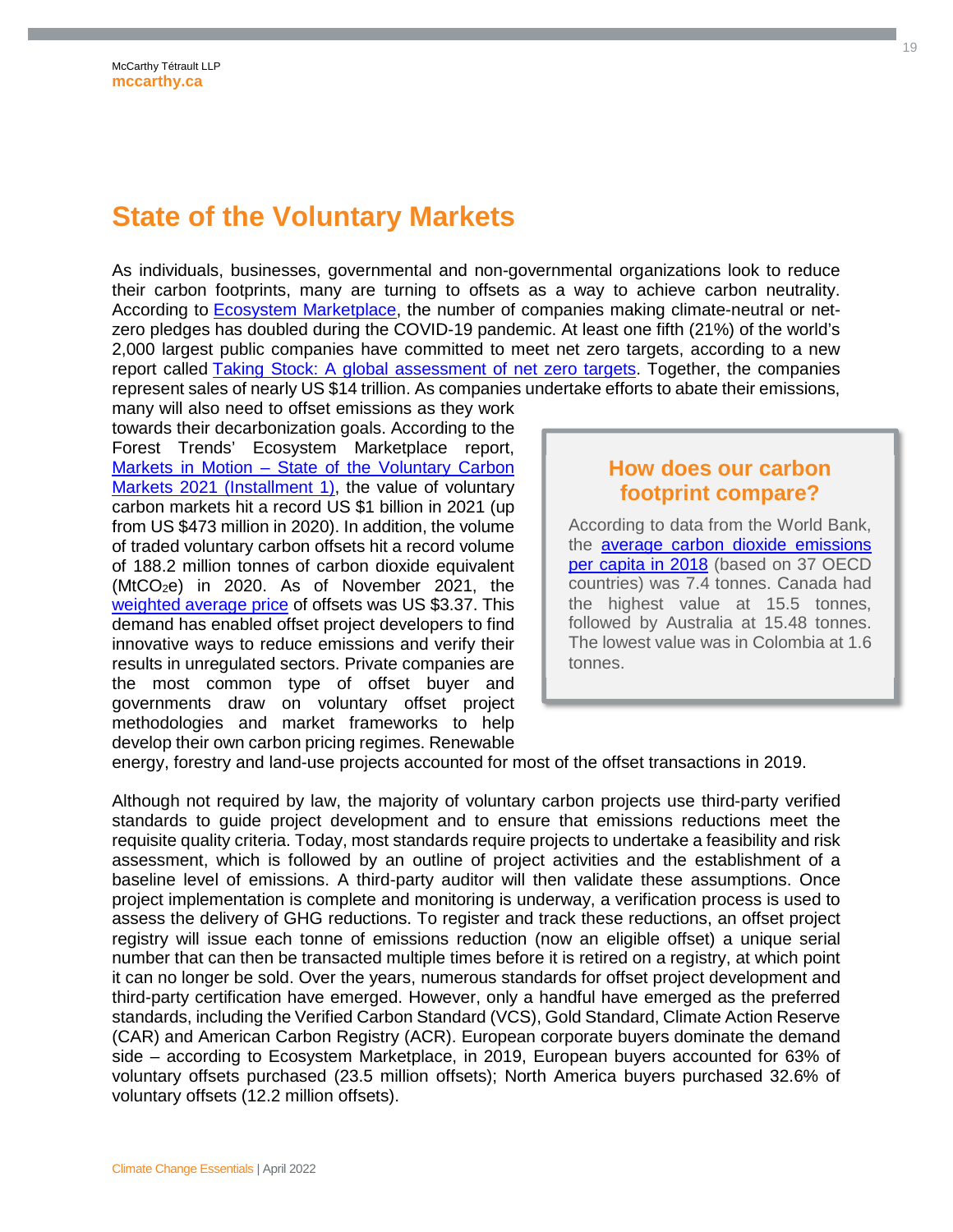# <span id="page-19-0"></span>**Quick Look: Carbon Pricing Around the World**

In its [State and Trends of Carbon Pricing 2021 Report](https://openknowledge.worldbank.org/handle/10986/35620), the World Bank estimates that approximately 45 countries and more than 34 cities, states and provinces currently use carbon pricing mechanisms or are planning to implement them. Carbon pricing initiatives cover about half of the emissions in these jurisdictions, which translates into approximately 21.5% of global  $CO<sub>2</sub>$  emissions. While climate policy in jurisdictions around the world tended to lag early on, recent developments have signaled a general move towards cap-and-trade as the preferred market tool for addressing climate change. In North America, both Québec and California launched cap-and-trade systems in January 2013 and linked their programs one year later, creating North America's largest carbon market. In January 2009, the Regional Greenhouse Gas Initiative (RGGI, comprising nine states in the US Northeast) began operating the first market-based regulatory program in the United States to cap and reduce  $CO<sub>2</sub>$  emissions from the power sector.

At the international level, the European Union Emissions Trading System (EU ETS) has been in operation since 2005 and represents the first, and still the largest, global system for trading emission permits. According to analysts at Refinitiv, the [value of traded global markets](https://money.usnews.com/investing/news/articles/2022-01-31/global-carbon-markets-value-surged-to-record-851-billion-last-year-refinitiv) for  $CO<sub>2</sub>$  permits grew by

#### **The Value of Shadow Carbon Pricing**

According to the **CDP**, internal carbon pricing has become standard operating practice in business planning. The prices used range from US \$6 to 89 per tonne of CO2e and companies use varying terminology such as "internal carbon price", "shadow price", "internal carbon fee", "carbon adder" or "carbon cost". Since most companies reporting to the CDP expect that some form of regulatory regime will be eventually implemented to address climate change, they have been preparing by using a carbon price as a planning tool to help identify revenue opportunities, risks, and as an incentive to drive maximum energy efficiencies to reduce costs and guide capital investment decisions.

164% to a record 760 billion euros (US \$851 billion) in 2021. Most of the increase came from the EU ETS, which accounted for 90% of the global value at 683 billion euros.

#### <span id="page-19-1"></span>**A Word on Corporate Carbon Pricing**

In recent years, companies have been working hard to reduce their carbon footprints and signal corporate support for the transition to a lower carbon economy. In particular, an increasing number of companies are setting emission reduction targets and taking action to address climate change impacts in both their own operations and their supply chain. Since many companies operate in jurisdictions where GHG emissions are subject to mandatory emission reduction program or carbon taxes, they are well attuned to carbon pricing issues as a response to the regulatory environments in which they operate. However, given the diversity in scope and timing of climate policies, companies have been faced with having to consider multiple carbon compliance costs in their business decisions. As a result, the private sector has been looking to governments to establish clear pricing and regulatory certainty to support climate-related investments and climate risk assessment efforts. In the meantime, companies have been managing their emissions, assessing risk and developing business plans based on a real or internal carbon price that is incorporated into their planning and investment decisions. This means that companies worldwide are already advanced in their use of carbon pricing and in planning for climate change risks, costs and opportunities.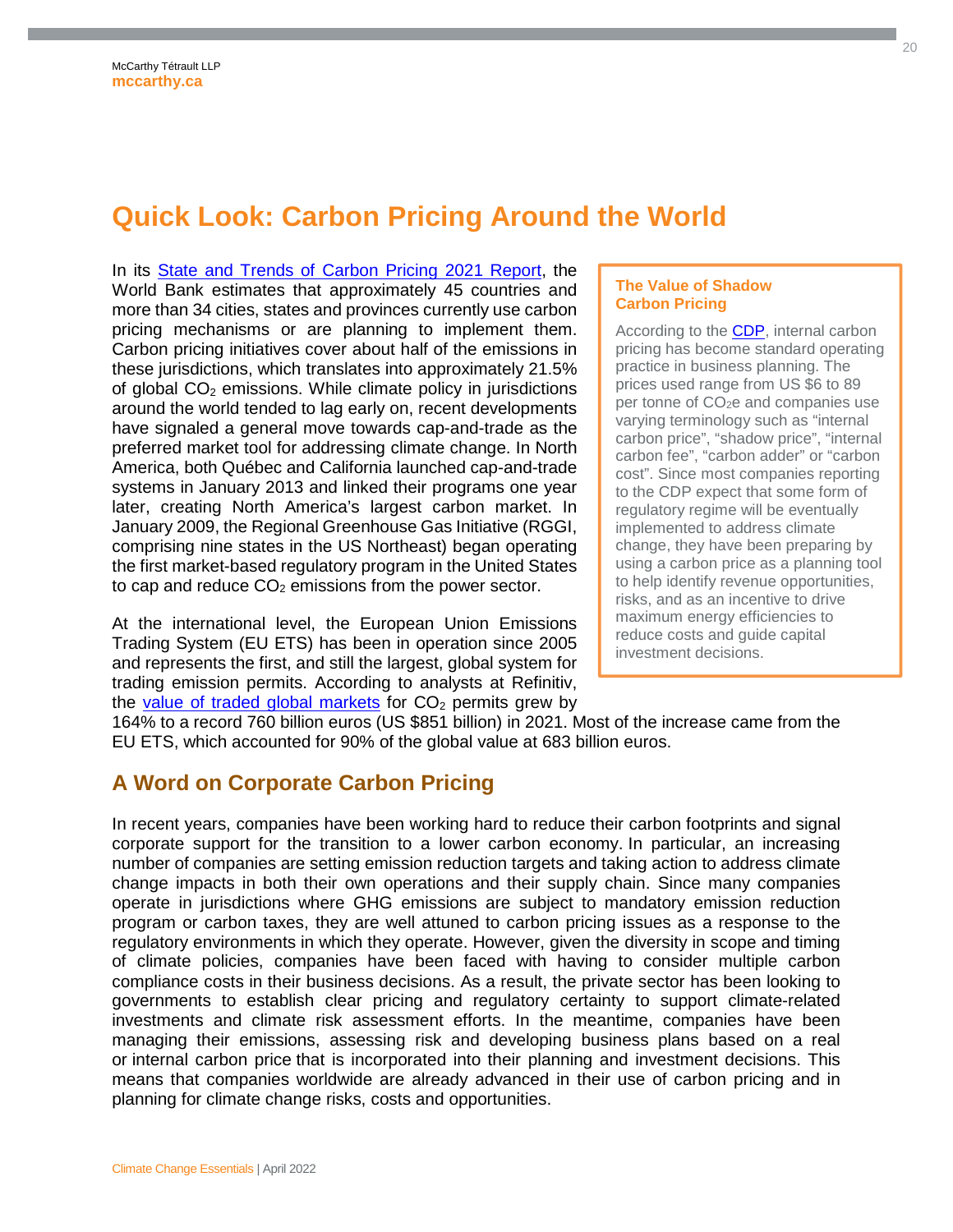According to the [World Bank](https://openknowledge.worldbank.org/handle/10986/35620), in 2021, nearly half of the largest 500 companies in the world by market cap report the use of an internal carbon price or the intention to use one within the next two years. Companies have adopted internal carbon pricing that ranges from US  $$6/1CO<sub>2</sub>e$  to US  $$918/tCO<sub>2</sub>e.$  While companies have traditionally used internal carbon pricing to evaluate risks from mandatory carbon pricing initiatives, they are now exploring new ways of using internal carbon pricing to manage long-term climate risks (e.g. driving low-carbon investment, energy efficiency and changing internal behaviour). Internal carbon pricing is also being driven by corporate climate governance initiatives such as TCFD.

On April 22, 2016, the United Nations Global Compact (UNGC) called for a [minimum internal](https://www.unglobalcompact.org/news/3381-04-22-2016)  carbon price level of US\$100 per tonne of  $CO<sub>2</sub>e$  by 2020, which UNGC believes is the minimum price needed to spur innovation, unlock investment and shift market signals in line with the 1.5 – 2°C pathway. Internal carbon pricing is currently used by a range of companies across a number of sectors, as illustrated in the table below:

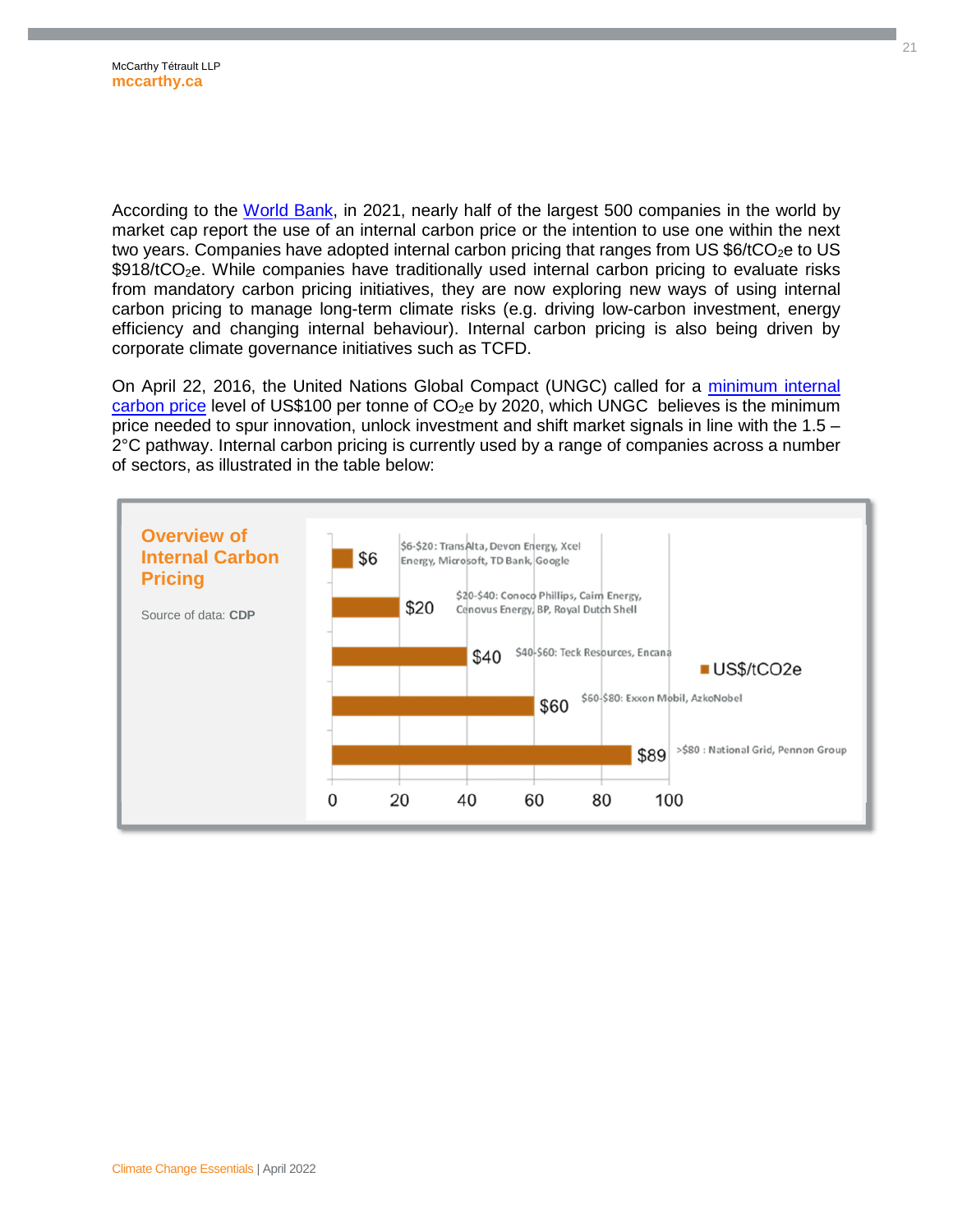#### <span id="page-21-0"></span>**Understanding the Social Cost of Carbon**

For policymakers, the "social cost of carbon" (SCC) is emerging as an important new instrument for pricing carbon. The **SCC**, which has its origins in US policy processes where new regulations are required to undergo a cost-benefit analysis, represents an estimate of the economic damages associated with a small increase in  $CO<sub>2</sub>$  emissions (usually one tonne) in a given year. In particular, it provides a measure of the marginal damage from  $CO<sub>2</sub>$  emissions, and thus the marginal benefit of abatement – i.e. the SCC is the monetized value of future worldwide economic damages associated with a one tonne increase in  $CO<sub>2</sub>$  emissions in a particular year discounted to the present. It is intended to be a comprehensive measure of climate change damages, which could take various forms including decreased agricultural yields, property damages from increased flood risk, harm to human health and lower worker productivity – all related to climate change. The purpose of the SCC is to allow government agencies to incorporate the social benefits of reducing  $CO<sub>2</sub>$  emissions into cost-benefit analyses of regulatory actions that impact cumulative emissions. While the SCC is meant to be a comprehensive estimate of climate change damages, current modeling and data limitations mean that the SCC does not include all important damages.

There are three main models for calculating the SCC, referred to as Integrated Assessment Models: (i) [Dynamic Integrated Climate Economy](https://cowles.yale.edu/sites/default/files/files/pub/d10/d1009.pdf) model (DICE), developed by William Nordhaus at Yale University; (ii) [Framework for Uncertainty, Negotiation and Distribution](http://www.fund-model.org/home) model (FUND), originally developed by Richard Tol at the Unversity of Sussex and now co-developed by Tol and David Anthoff at the University of California; and (iii) [Policy Analysis of the Greenhouse Effect](https://www.jbs.cam.ac.uk/fileadmin/user_upload/research/workingpapers/wp1104.pdf)  model (PAGE), developed by Chris Hope at the University of Cambridge. While all three models contain the same four basic "modules" – socioeconomic, climate, damages and discounting – there are significant differences in the way each model translates emissions into warming. As a result, estimates of the SCC vary because of different assumptions around future emission trends, how the climate will respond, potential impacts, and the way in which future damages are valued. Notwithstanding these limitations, the SCC is a useful measure to assess the benefits of CO<sub>2</sub> reductions. In 2021, the US government made policy based on the assumption that each tonne of  $CO<sub>2</sub> \text{costs } US $51$  (this value is currently under review by the Interagency Working Group on the Social Cost of Greenhouse Gases). However, [researchers](http://news.stanford.edu/news/2015/january/emissions-social-costs-011215.html) at Stanford University have estimated that at US \$220 per tonne, the SCC should actually be almost five times higher than the value that the US now uses to guide current policy decisions.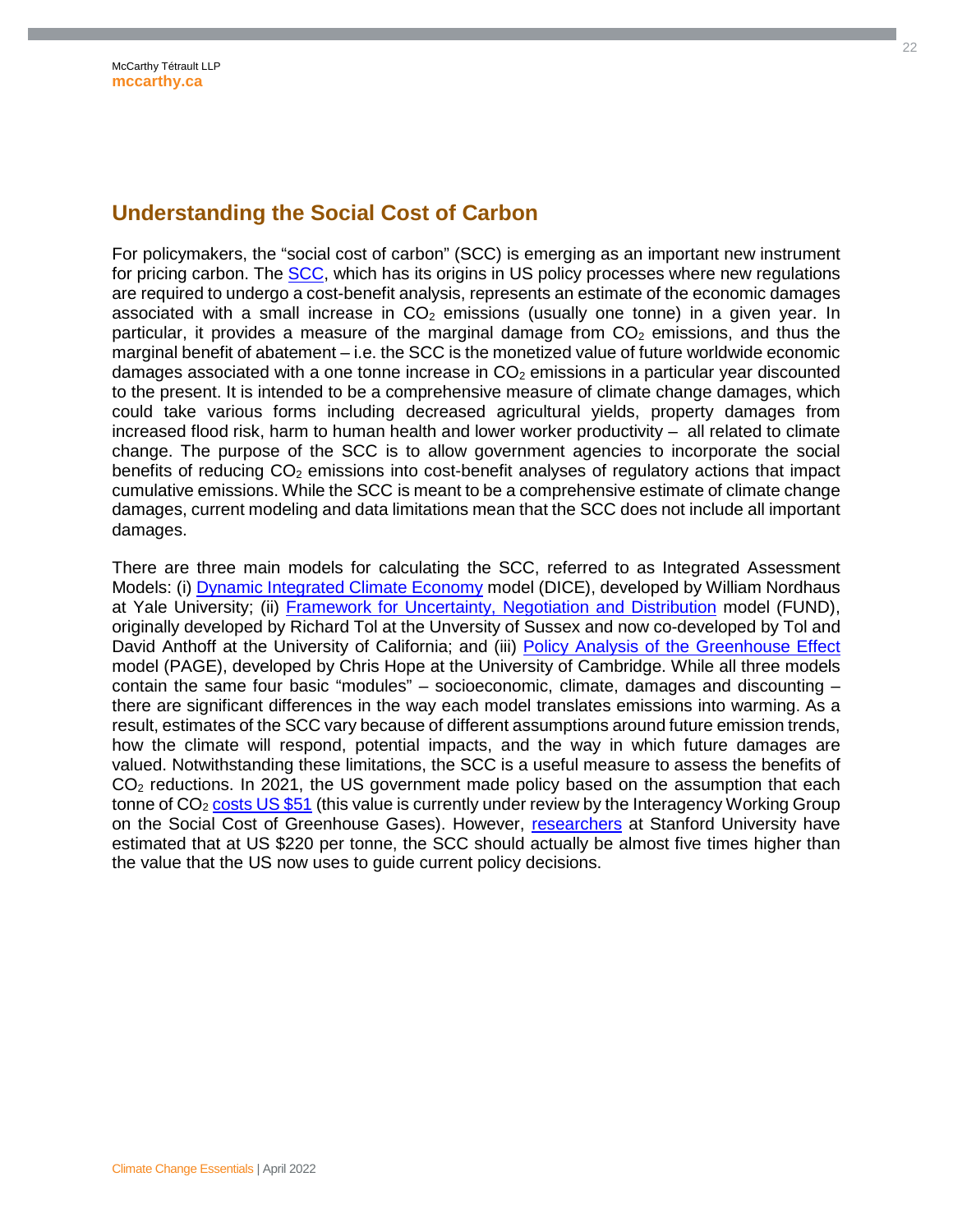# <span id="page-22-0"></span>**Current Climate Change Policy in Canada**

#### <span id="page-22-1"></span>**Federal**

In July 2021, Canada submitted an [updated Nationally](https://www4.unfccc.int/sites/ndcstaging/PublishedDocuments/Canada%20First/Canada%27s%20Enhanced%20NDC%20Submission1_FINAL%20EN.pdf)  [Determined Contribution \(NDC\) to the UNFCCC Secretariat,](https://www4.unfccc.int/sites/ndcstaging/PublishedDocuments/Canada%20First/Canada%27s%20Enhanced%20NDC%20Submission1_FINAL%20EN.pdf)  pledging a 40-45% reduction from 2005 levels – to approximately 406 to 443 million tonnes of carbon dioxide equivalent (Mt  $CO<sub>2</sub>$  eq) – by 2030. According to Canada's most recent [National Inventory Report,](https://unfccc.int/documents/271493) total national greenhouse emissions were 730 Mt  $CO<sub>2</sub>$  eq in 2019. The oil and gas and transportation sectors continue to be Canada's largest sectoral emissions sources, with buildings, heavy industry, and agriculture following closely behind. Canada's 2019 emissions were approximately 9 Mt  $CO<sub>2</sub>$  eq lower than in 2005. Since 2005, emissions in the oil and gas and transportation sectors have increased by 20% and 16%, respectively. While decreases in electricity (48%), heavy industry (12%) and waste and others (10%) have offset these increases, Canada's overall emissions have increased by more than 20% since 1990.

#### **What is an NDC?**

Countries participating in the United Nations Framework Convention on Climate Change (UNFCCC) process were asked to **publicly outline** what post-2020 climate actions they intend to take under the Paris Agreement. These actions are known as their **Nationally Determined Contributions** or NDCs. NDCs will determine whether the world achieves the goals of the Paris Agreement, all while reaching global peaking of GHG emissions as soon as possible and carbon neutrality by midcentury.

In March 2022, the federal government introduced [Canada's 2030 Emissions Reduction Plan](https://www.canada.ca/en/services/environment/weather/climatechange/climate-plan/climate-plan-overview/emissions-reduction-2030.html) (2030 Plan), which provides a roadmap to achieve Canada's 2030 emissions reduction target of 40-45% emissions reductions below 2005 levels. The 2030 Plan builds upon the actions outlined in the federal government's climate change plans: [A Healthy Environment and a Healthy Economy](https://www.canada.ca/en/services/environment/weather/climatechange/climate-plan/climate-plan-overview/healthy-environment-healthy-economy.html) (December 2020) and the [Pan-Canadian Framework on Clean Growth and Climate Change](https://publications.gc.ca/collections/collection_2017/eccc/En4-294-2016-eng.pdf) (2016). As part of the [Healthy Environment and a Healthy Economy Plan,](https://www.canada.ca/content/dam/eccc/documents/pdf/climate-change/climate-plan/healthy_environment_healthy_economy_plan.pdf) the federal government has announced that the carbon price will be increased annually at a rate of \$15 per tonne starting in 2023 until it reaches \$170 per tonne of  $CO<sub>2</sub>e$  in 2030.

The 2030 Plan includes \$9.1 billion in new investments, and reflects economy-wide measures such as carbon pricing and clean fuels, while also targeting sector-specific actions in a range of industries, from buildings and vehicles, to energy and agriculture. The 2030 Plan is the first Emissions Reduction Plan issued under the *Canadian Net-Zero Emissions Accountability Act*. Progress under the plan will be reviewed in reports produced in 2023, 2025, and 2027. The federal government has indicated that additional targets and plans will be developed for 2035 through to 2050. Canada's first [National Adaptation Strategy](https://www.canada.ca/en/services/environment/weather/climatechange/climate-plan/national-adaptation-strategy.html) will also be developed under the 2030 Plan.

#### <span id="page-22-2"></span>**Carbon Pricing**

Every province and territory in Canada has had a price on carbon since 2019. Under the federal government's approach to carbon pricing, provinces and territories can design their own carbon pricing system based on local needs, or they can choose the federal pricing system. The federal government has set minimum national stringency standards (referred to as the federal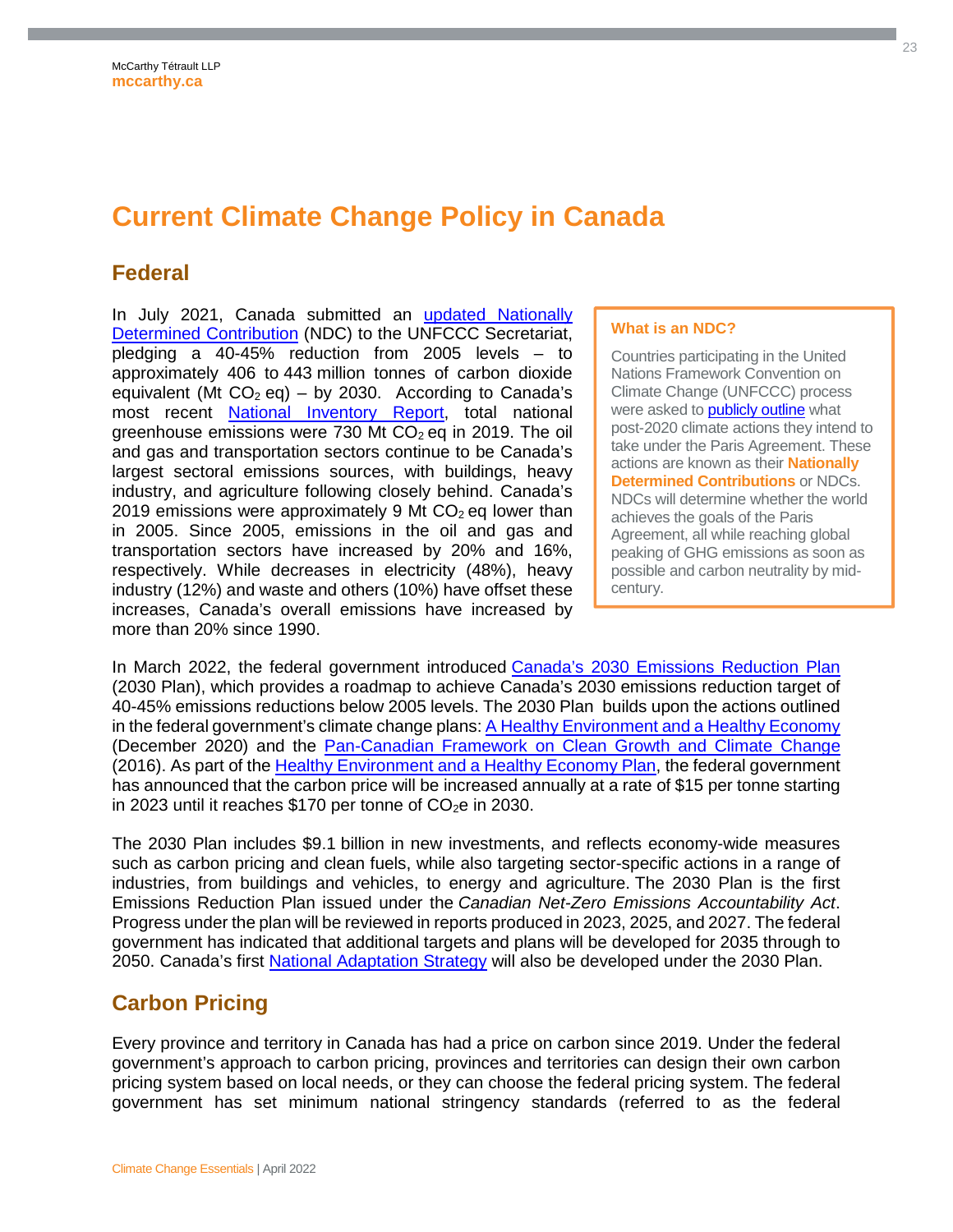benchmark) that all systems must meet to ensure they are comparable and effective in reducing GHG emissions. If a province or territory decides not to implement carbon pricing, or proposes a system that does not meet these standards, the federal system will be implemented. Under the Greenhouse Gas Pollution Pricing Act, the federal pricing system consists of two parts: (i) a regulatory charge on fossil fuels like gasoline and natural gas, known as [the fuel charge](https://www.canada.ca/en/revenue-agency/services/tax/excise-taxes-duties-levies/fuel-charge.html), and (ii) a performance-based system for industries, known as the [Output-Based Pricing System](https://www.canada.ca/en/environment-climate-change/services/climate-change/pricing-pollution-how-it-will-work/output-based-pricing-system.html) (OBPS).

As of April 2022, the federal fuel charge applies in Ontario, Manitoba, Yukon, Alberta, Saskatchewan and Nunavut. The federal OBPS applies in Manitoba, Prince Edward Island, Yukon, Nunavut, and partially in Saskatchewan. In Prince Edward Island, the federal OBPS applies alongside the provincial fuel charge. In Alberta, Saskatchewan and Ontario, as of January 1, 2022, provincial output-based performance standards systems apply alongside the federal fuel charge.

The carbon pricing systems in **Quebec, [Nova Scotia,](https://climatechange.novascotia.ca/nova-scotias-cap-trade-program) Newfoundland and Labrador**, the Northwest [Territories,](https://www.fin.gov.nt.ca/en/services/carbon-tax) [British Columbia](https://www2.gov.bc.ca/gov/content/environment/climate-change/clean-economy/carbon-tax) [and](https://www.fin.gov.nt.ca/en/services/carbon-tax) [New Brunswick](https://www2.gnb.ca/content/gnb/en/departments/elg/environment/content/climate_change/content/large_emitters.html) [continue to meet the federal benchmark](https://www.fin.gov.nt.ca/en/services/carbon-tax)  stringency requirements. Provincial systems in place in [Prince Edward](https://www.princeedwardisland.ca/en/information/finance/carbon-levy)  [Island,](https://www.princeedwardisland.ca/en/information/finance/carbon-levy) [Alberta](https://www.alberta.ca/technology-innovation-and-emissions-reduction-regulation.aspx)[,](https://www.princeedwardisland.ca/en/information/finance/carbon-levy) [Saskatchewan](https://www.saskatchewan.ca/climate-change#utm_campaign=q2_2015&utm_medium=short&utm_source=%2Fclimate-change) [and](https://www.princeedwardisland.ca/en/information/finance/carbon-levy) [Ontario](https://www.ontario.ca/page/emissions-performance-standards-program) [meet the federal benchmark stringency](https://www.princeedwardisland.ca/en/information/finance/carbon-levy)  requirements for the emission sources they cover. The federal backstop applies in these provinces to emission sources not covered by the provincial systems.

#### <span id="page-23-0"></span>**Greenhouse Gas Emissions Reporting Program (Federal)**

In March 2004, the federal government announced the introduction of the Greenhouse Gas Emissions Reporting Program (GHGRP), which applies to large industrial GHG emitters in Canada. Each year, ECCC publishes its updated requirements and step-by-step reporting instructions in the [Canada Gazette](https://www.gazette.gc.ca/accueil-home-eng.html) for the previous compliance year. Under the GHGRP, the reporting threshold is 10,000 tonnes of  $CO<sub>2</sub>e$ . Facilities in BC, Alberta and Ontario may submit their GHG reports online through Environment Canada's [Single Window](https://www.ec.gc.ca/gu-sw/default.asp?lang=En&n=B8773936-1) system, which connects to a series of reporting modules that support various partner programs including the GHGRP.

#### <span id="page-23-1"></span>**Provincial**

Provincial and territorial leaders have taken a leadership role on the climate change file and have recognized the importance of joint action to adapt to and combat climate change. At the Québec Summit on Climate Change held in April 2015, all of the provinces and territories issued a [joint](http://www.mddelcc.gouv.qc.ca/sommetClimat2015/pdf/Declaration-SommetCC-ANG.pdf)  declaration in which they committed to foster the transition to a lower-carbon economy and increase adaptation initiatives to build resiliency. A more detailed look at each of the climate change programs of each province and territory is set out below and is accompanied by a summary table which provides an overview of the key climate change legislation, policies, targets, GHG reporting requirements and carbon pricing mechanism of each provincial and territorial jurisdiction.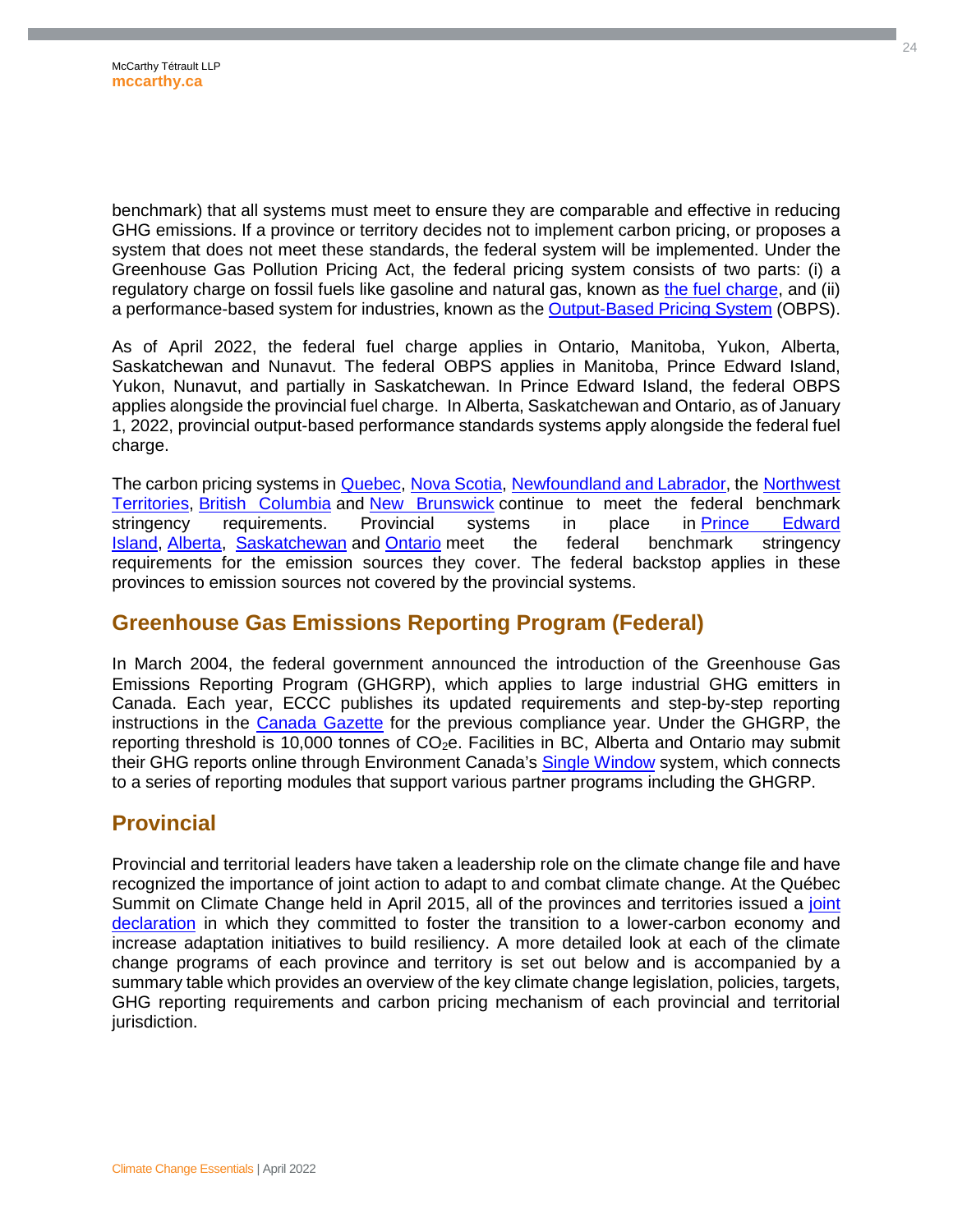#### <span id="page-24-0"></span>**Local Government Action**

Recognizing that climate change has immediate, tangible impacts on local infrastructure as well as public health and safety, local governments have been pro-active in building resilient communities and establishing the right conditions for climate change adaptation. While a consideration of local government climate change initiatives is outside the scope of this guide, the role of local governments will be key to ensuring that communities have the right resources to address the impacts of rising temperatures and increasingly frequent storm events on municipal services and infrastructure. The provinces are also recognizing the important role of local governments in addressing climate change and as a result, are providing much needed resources to local governments. For example in BC, the [Climate Action Toolkit](http://www.toolkit.bc.ca/) provides best practices, practical advice, information, and strategic guidance to help BC local governments successfully reduce their greenhouse gas emissions. In Alberta, the [Municipal Climate Change Action Centre](http://mccac.ca/) provides technical assistance, expertise, and funding programs to support Alberta municipalities in reducing their greenhouse gas emissions and improving energy efficiency. In the Atlantic region, over 50 Nova Scotian municipalities have developed [Municipal Climate Change Action Plans](http://www.novascotia.ca/dma/planning/climate-change.asp) to build knowledge and capacity at the local level so that local communities can effectively respond to climate change.

#### <span id="page-24-1"></span>**A Word on Regional Initiatives**

There has been a proliferation of regional climate initiatives to fill the void left by national inaction on climate change. Early regional initiatives such as the [Western Climate Initiative](http://www.wci-inc.org/) (WCI) and the [Regional Greenhouse Gas Initiative](http://www.rggi.org/) (RGGI), have given way to larger regional initiatives such as the [Under2 Coalition](https://www.theclimategroup.org/under2-coalition), which is the largest global network of state and regional governments committed to reducing emissions in line with the Paris Agreement. The Under2 Coalition brings together 260 governments representing 1.75 billion people and 50% of the global economy. Over 40 states and regions have committed to reach net zero emissions by 2050 or earlier.

Within the context of Canadian climate change policy, two regional initiatives have an important bearing on the direction of climate policy for both east and west coast provinces. The first is the [Pacific Coast Collaborative](https://pacificcoastcollaborative.org/) (PCC), which is a framework for co-operative climate action that was established in 2008 by BC, Washington, Oregon and California. The vision of PCC members is to dramatically reduce GHG emissions and create a low carbon regional economy by transforming energy systems, buildings, transportation, and food waste management. On the east coast, the [New England Governments/Eastern Canadian Premiers \(NEG/ECP\) Annual Conference](https://cap-cpma.ca/negecp/) (NEG/ECP Conference) has been instrumental in setting regional emission reduction targets for the Atlantic provinces. Since 1973, the NEG/ECP Conference has sought to advance the interests of five provinces (New Brunswick, Newfoundland and Labrador, Nova Scotia, Prince Edward Island, and Québec) and six states (Connecticut, Maine, Massachusetts, New Hampshire, Rhode Island, and Vermont) through the implementation of regional initiatives in the areas of trade, energy, economic development, environment, oceans, forestry, agriculture, fisheries, and transportation. On climate change, the [NEG-ECP Climate Change Action Plan 2001](https://www.novascotia.ca/nse/climate.change/docs/NEG-ECP.pdf) calls for a reduction in emissions to 1990 levels by 2010, at least 10% below 1990 levels by 2020, and a 75- 85% reduction of 2001 levels as a long-term goal. At the 39<sup>th</sup> conference in 2015, the NEG/ECP adopted [Resolution 39-1,](https://www.coneg.org/wp-content/uploads/2019/01/39-1-climate-change.pdf) which established a formal regional GHG reduction progress marker, i.e. 35-45% below 1990 emissions levels by 2030.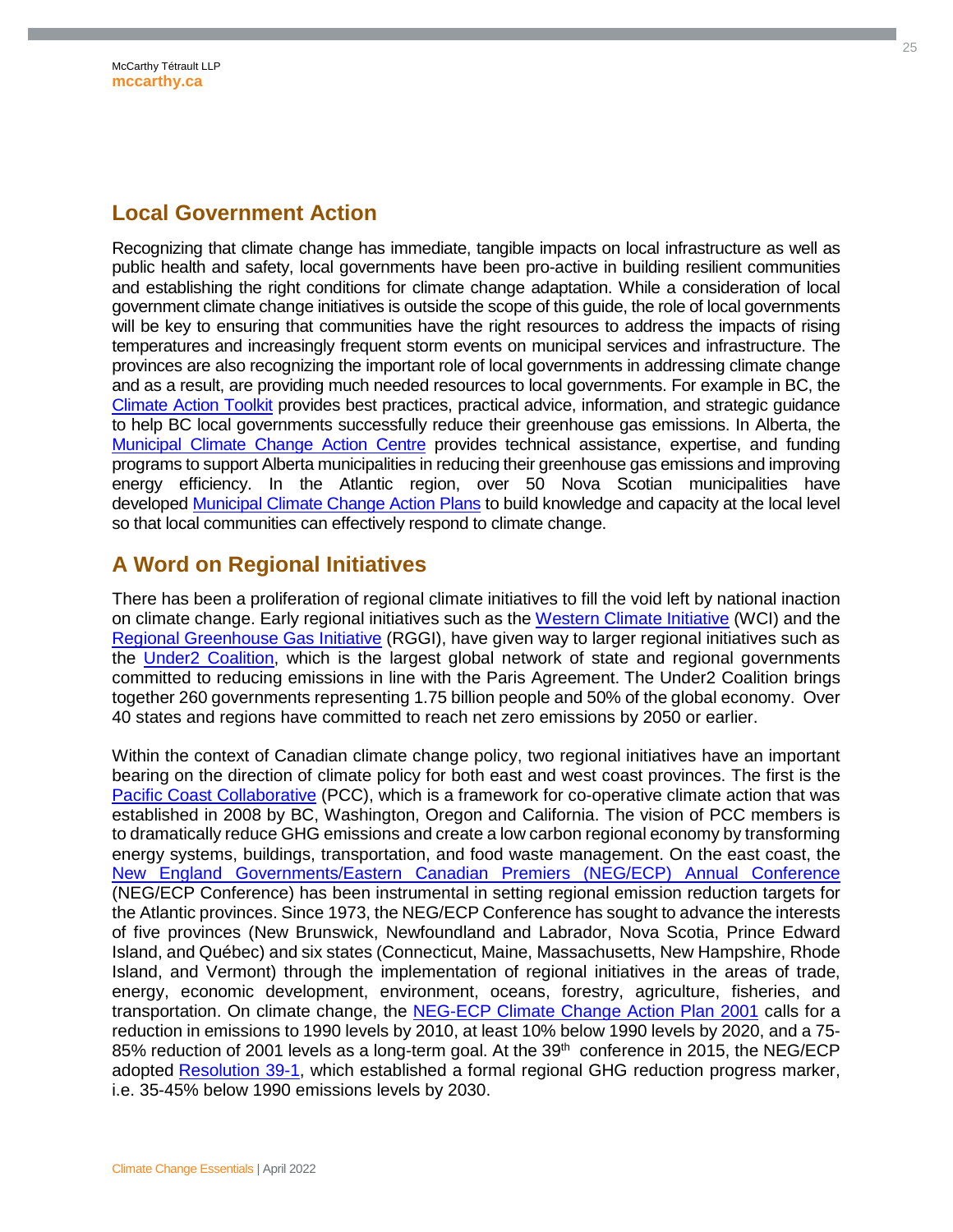# <span id="page-25-0"></span>**Overview of Provincial Frameworks for Climate Change Action**

#### <span id="page-25-1"></span>**British Columbia**

The BC government released its updated climate change plan in October 2021. The [CleanBC](https://www2.gov.bc.ca/assets/gov/environment/climate-change/action/cleanbc/cleanbc_roadmap_2030.pdf)  [Roadmap to 2030 builds on the](https://www2.gov.bc.ca/assets/gov/environment/climate-change/action/cleanbc/cleanbc_roadmap_2030.pdf) [CleanBC](https://www2.gov.bc.ca/assets/gov/environment/climate-change/action/cleanbc/cleanbc_2018-bc-climate-strategy.pdf) [plan released in 2018, and sets out policy plans to help](https://www2.gov.bc.ca/assets/gov/environment/climate-change/action/cleanbc/cleanbc_roadmap_2030.pdf)  BC achieve the province's emission reduction target for 2030 and to reach net-zero by 2050. The CleanBC Roadmap to 2030 includes a series of actions across a number of pathways, including increases to carbon pricing, requirements for new industry projects to have plans to achieve BC's sectoral targets and net zero by 2050, measures to reduce industrial methane emissions, a review of the oil and gas royalty system to ensure it aligns with BC's climate goals, requirements to make all new buildings zero-carbon by 2030, targets for adopting zero-emission vehicles (ZEVs), increased clean fuel and energy efficiency requirements; and support for innovation in areas like clean hydrogen, the forest-based bio-economy and negative emissions technology.

As part of its emission reduction efforts, the BC government is also targeting sector-specific emissions. In March 2021, it set sectoral GHG targets as part of its CleanBC plan. Sectoral targets for 2030 have been established for the following sectors (expressed as a percentage reduction from 2007 sector emissions): (i) transportation  $-27$  to 32%; (ii) industry  $-38$  to 43%; (iii) oil and gas – 33 to 38%; and (iv) buildings and communities – 59 to 64%. As part of legislated requirements, government will review the targets by 2025, with options to expand the number of sectors included and narrow the percentage ranges. To support emission reductions, the BC government launched a new round of applications for emission reduction projects for 2021 through the CleanBC Industry Fund, with temporary changes to increase the provincial share of funding up to 90% of project costs with a cap of \$25 million per project to encourage a greater number of proposals. In addition, a new stream of the CleanBC Industry Fund known as the Innovation Accelerator was announced to support industry projects that use advanced clean tech solutions for tough-to-solve emission problems.

In July 2021, BC became the first province in Canada to release a comprehensive hydrogen strategy. Part of the CleanBC plan, the [BC Hydrogen Strategy](https://www2.gov.bc.ca/assets/gov/farming-natural-resources-and-industry/electricity-alternative-energy/electricity/bc-hydro-review/bc_hydrogen_strategy_final.pdf) includes 63 actions for government, industry and innovators to undertake during the short term (2020-25), medium term (2025-30) and long term (2030 and beyond). Under the BC Hydrogen Strategy, immediate priorities include scaling up production of renewable hydrogen, establishing regional hydrogen hubs, and deploying medium- and heavy-duty fuel-cell vehicles. The provincial government is supporting the BC Hydrogen Strategy with further investments announced as part of Budget 2021, including \$10 million over three years to develop policy on reducing the carbon intensity of fuel and advancing the hydrogen economy. In addition, BC Hydro recently introduced a discounted electricity rate for renewable hydrogen production to attract new investment in clean industry.

One of the targets under the earlier 2008 Climate Action Plan was for the BC public sector to be carbon neutral by 2010. Under the *[Carbon Neutral Government Regulation](http://www.bclaws.ca/Recon/document/ID/freeside/392_2008)* (legislated under the [Climate Change Accountability Act](https://www2.gov.bc.ca/gov/content/environment/climate-change/planning-and-action/legislation#ccaa)), all public sector organizations are required to follow a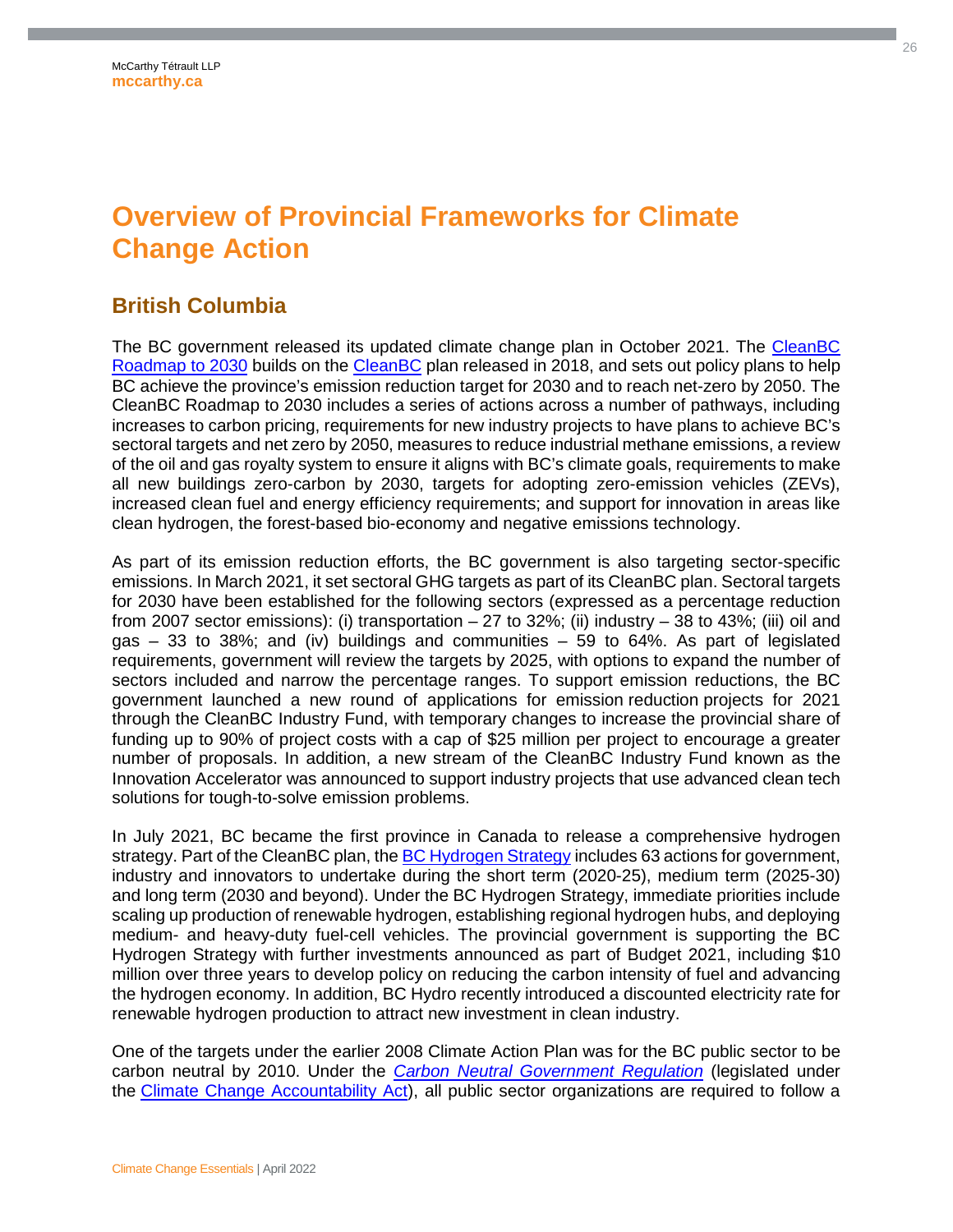prescribed process for becoming carbon neutral. In 2021, BC reported that it achieved carbon neutrality across its provincial public sector for the eleventh consecutive year, as confirmed in the [2020 Carbon Neutral Government Year in Review](https://www2.gov.bc.ca/assets/gov/environment/climate-change/cng/yir/2020-cng.pdf) summary.

Along with California, BC was the first to implement a low carbon fuel standard beginning in 2010. Transportation emissions account for approximately 37% of the province's emissions, which represents the largest source of emissions. BC's *[Renewable and Low Carbon Fuel Requirements](http://www.bclaws.ca/Recon/document/ID/freeside/00_08016_01)  Regulation* [sets increasingly stringent carbon intensity reduction targets each year, and requires](http://www.bclaws.ca/Recon/document/ID/freeside/00_08016_01)  a 5% annual average renewable content in gasoline and 4% renewable content in diesel. As part of the 2018 CleanBC plan, BC announced an increase of the carbon intensity target to 20% by 2030.

BC also has mandatory GHG reporting requirements, which were introduced in 2009 and requires facilities in BC emitting 10,000 tonnes or more of  $CO<sub>2</sub>e$  per year to report their emissions. Those reporting operations with emissions of 25,000 tonnes or greater are required to have emissions reports verified by a third party. Under the *Greenhouse Gas Industrial Reporting and Control Act* (discussed in further detail below), the previous *[Reporting Regulation](http://www.bclaws.ca/Recon/document/ID/freeside/272_2009)* has been replaced by the *[Greenhouse Gas Emission Reporting Regulation](http://www.bclaws.ca/civix/document/id/lc/statreg/249_2015)* (which came into force on January 1, 2016).

BC's *[Greenhouse Gas Industrial Reporting and Control Act](http://www.bclaws.ca/civix/document/id/complete/statreg/14029_01)* (the Act) came into force on January 1, 2016. The Act was originally passed by the BC legislature in November 2014 and enables performance standards to be established for industrial facilities or sectors. The Act currently sets a GHG emissions benchmark for liquefied natural gas (LNG) facilities, along with an emissions benchmark for coal-based electricity generation operations. Performance standards for other industrial facilities and sectors will likely be added later on. The Act also streamlines several aspects of existing GHG legislation into a single legislative and regulatory system, including the GHG reporting framework established under the *Greenhouse Gas Reduction (Cap and Trade) Act*. Three regulations necessary to implement the Act also came into effect on January 1, 2016:

- *[Greenhouse Gas Emission Reporting Regulation](http://www2.gov.bc.ca/assets/gov/environment/climate-change/policy-legislation-and-responses/legislation-and-regulations/249_2015.pdf)*, which replaces the existing *Reporting Regulation* and adds compliance reporting requirements.
- **[Greenhouse Gas Emission Control Regulation](https://www.bclaws.gov.bc.ca/civix/document/id/lc/statreg/250_2015)**, which establishes the **BC Carbon Registry** to track compliance unit transactions and sets criteria for developing emission offsets issued by the BC government. The regulation also establishes a price of \$25 for funded units issued under the Act that will be put towards a technology fund to support the development of clean technologies. Regulated operations will purchase offsets from the market or funded units from government to meet emission limits.
- *[Greenhouse Gas Emission Administrative Penalties and Appeals Regulation](https://www.bclaws.gov.bc.ca/civix/document/id/lc/statreg/248_2015)*, which establishes the process for when, how much, and under what conditions administrative penalties may be levied for non-compliance with the Act or regulations.

This legislation represents BC's efforts to keep its emissions in check as the province strives to achieve its legislated GHG emission reduction targets of 40% below 2007 levels by 2030, 60% by 2040, and 80% by 2050.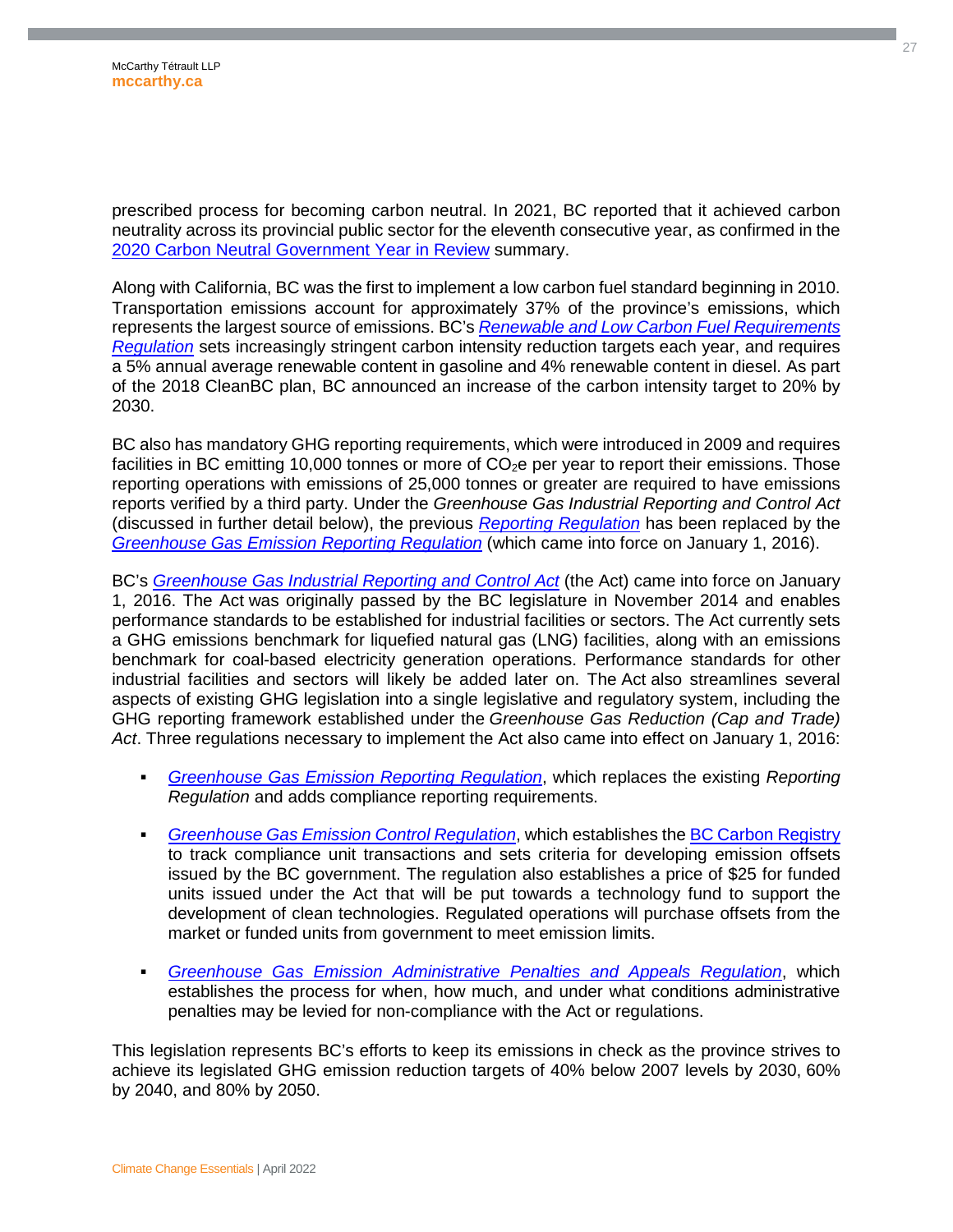### <span id="page-27-0"></span>**Alberta**

The *[Technology Innovation and Emissions Reduction Regulation](https://open.alberta.ca/publications/2019_133)* (TIER) provides the foundation for Alberta's industrial GHG emissions pricing program and emissions trading system. Facilities regulated under TIER must reduce emissions to meet facility benchmarks. TIER, which replaced the *[Carbon Competitiveness Incentive Regulation](https://www.alberta.ca/carbon-competitiveness-incentive-regulation.aspx)* (CCIR) on January 1, 2020, applies to approximately 60% of Alberta's emissions. Facilities that reduce emissions beyond their benchmark can generate emissions performance credits. Facilities that do not directly meet their benchmark can comply in one of three ways:

- 1. submit [Alberta Emission Offsets](https://www.alberta.ca/alberta-emission-offset-system.aspx) generated from qualifying emissions reductions outside of regulated facilities;
- 2. submit emissions performance credits; or
- 3. obtain fund credits by paying the [prescribed price](https://open.alberta.ca/dataset/702d8346-ee7c-4018-9713-c7eb3a06a8e8/resource/dcb31650-ccab-46fd-aa6d-6515a3c6380b/download/aep-ministerial-order-87-2021.pdf) into the TIER fund.

TIER facilities are exempt from paying the federal fuel charge. The TIER regulation applies to facilities that emitted 100,000 tonnes of carbon dioxide equivalent  $CO<sub>2</sub>e$  or more per year of greenhouse gases in 2016, or a subsequent year. A facility with less than 100,000 tonnes  $CO<sub>2</sub>e$ per year may be eligible to opt-in to the TIER if it competes against a facility regulated under the TIER regulation, or emits 10,000 tonnes  $CO<sub>2</sub>e$  or more per year and belongs to a sector with high emissions intensity and trade exposure.

Emissions from Alberta's oil sands sector (which account for approximately one-quarter of Alberta's annual emissions) have been capped at 100 Mt per year. The Alberta government has indicated that this cap will be legislated.

Under Alberta's *[Specified Gas Reporting Regulation](https://open.alberta.ca/publications/2004_251)*, facilities emitting 10,000 tonnes of CO<sub>2</sub>e or more must submit a specified gas report to Alberta Climate Change Office via ECCC's SWIM reporting system.

#### <span id="page-27-1"></span>**Saskatchewan**

Since launching its climate change strategy in December 2017 – [Prairie Resilience: A Made-in-](http://publications.gov.sk.ca/documents/66/104890-2017%20Climate%20Change%20Strategy.pdf)[Saskatchewan Climate Change Strategy \(the Strategy\) – the Saskatchewan government has](http://publications.gov.sk.ca/documents/66/104890-2017%20Climate%20Change%20Strategy.pdf)  been working on implementing the Strategy, which sets out 40 commitments based on the principles of readiness and climate resilience, curbing GHG emissions, and preparing for changing conditions such as extreme weather, drought or wildfire. The Strategy relies on the following pieces of provincial legislation and regulation:

- *[The Management and Reduction of Greenhouse Gases Act](https://publications.saskatchewan.ca/#/products/88509)*, which provides authority for the output-based emissions management framework.
- *[The Management and Reduction of Greenhouse Gases \(General and Electricity Producer\)](https://publications.saskatchewan.ca/#/products/88541)  Regulations*[, which provides for an equivalency agreement with the federal government](https://publications.saskatchewan.ca/#/products/88541)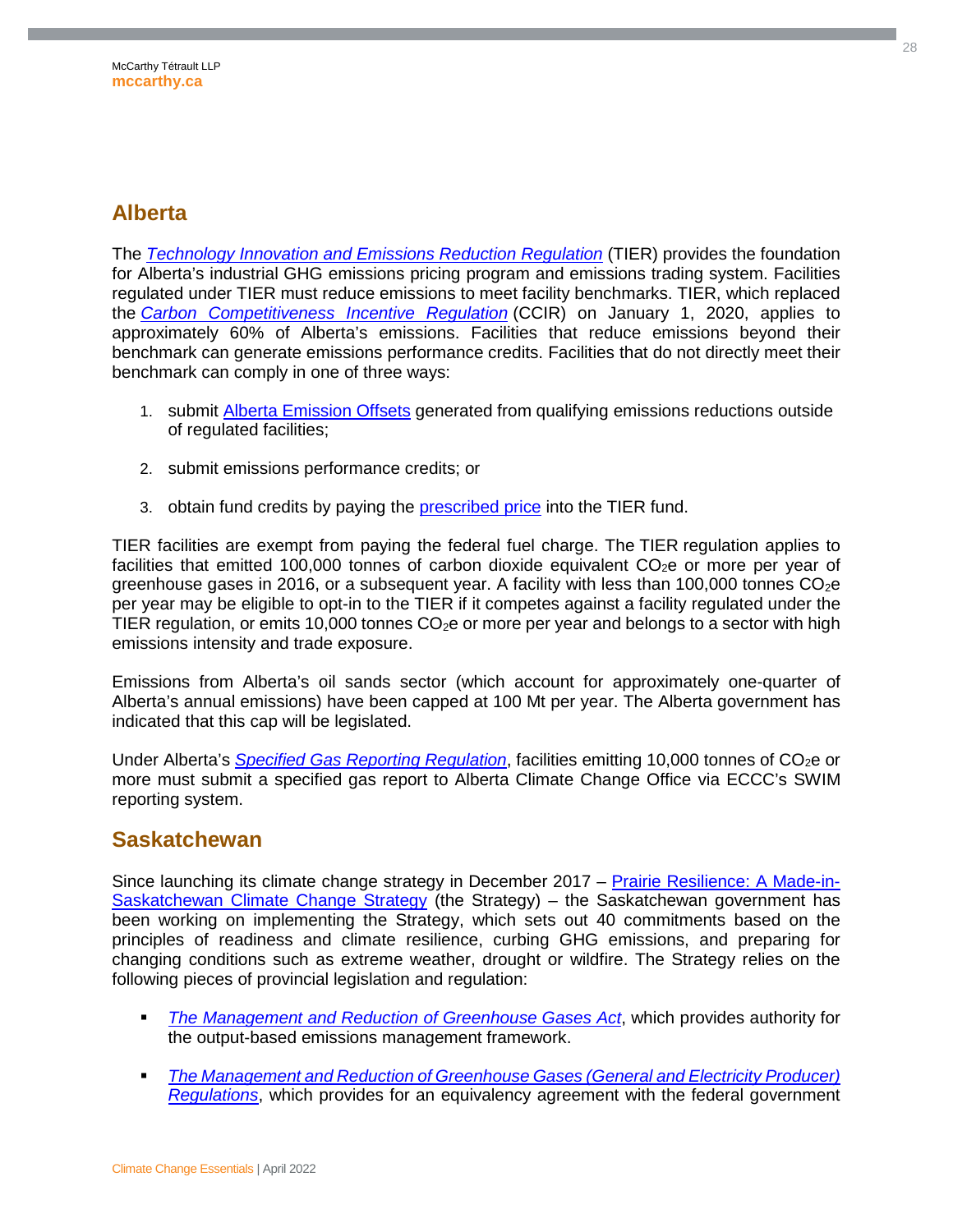on coal-fired electricity, enabling Saskatchewan to regulate its own emissions from SaskPower's coal-fired power plants.

- **The Management and Reduction of Greenhouse Gases (Reporting and General)** *Regulations*[, which requires facilities emitting more than 10,000 tonnes of GHG emissions](https://publications.saskatchewan.ca/#/products/90973)  per year to report those emissions.
- **The Management and Reduction of Greenhouse Gases (Standards and Compliance)** *Regulations*[, which provide parameters for mandatory GHG reductions through output](https://publications.saskatchewan.ca/#/products/92803)based performance standards for industry.
- *[The Oil and Gas Emissions Management Regulations](https://publications.saskatchewan.ca/#/products/92804)*, which regulates flared and vented methane emissions in the upstream oil and gas sector and aims for a projected emission reduction of 40-45% by 2025.

In November 2018, Saskatchewan released its [Climate Resilience Measurement Framework](https://publications.saskatchewan.ca/api/v1/products/92479/formats/109479/download) (the Framework), which uses 25 science-based indicators to monitor resilience-related progress in five key areas: (i) natural systems (including our land, water and forests), (ii) physical infrastructure, (iii) economic sustainability, (iv) community preparedness, and (v) the well-being of people to adapt and prosper in a changing environment. The Framework was followed up with its [first report](https://pubsaskdev.blob.core.windows.net/pubsask-prod/110800/110438-Climate%252BResilience%252Bin%252BSaskatchewan%252B-%252B2019%252BReport.pdf)  [in 2019 and a](https://pubsaskdev.blob.core.windows.net/pubsask-prod/110800/110438-Climate%252BResilience%252Bin%252BSaskatchewan%252B-%252B2019%252BReport.pdf) [second report](https://pubsaskdev.blob.core.windows.net/pubsask-prod/118976/Climate%252BResilience%252Bin%252BSaskatchewan%252B-%252B2020%252BReport.pdf) [in 2020. Eighteen measures in the 2020 report were classified as](https://pubsaskdev.blob.core.windows.net/pubsask-prod/110800/110438-Climate%252BResilience%252Bin%252BSaskatchewan%252B-%252B2019%252BReport.pdf)  good, an increase from 15 in the 2019 report.

Saskatchewan has also identified technology as a key driver of emission reductions, including carbon capture use and storage as well as renewable energy. In 2015, SaskPower set a target of doubling its percentage of electricity capacity from renewable energy sources, i.e. to have 50% of the province's power sourced from renewables by 2030.

#### <span id="page-28-0"></span>**Manitoba**

In October 2017, Manitoba released its [Made-in-Manitoba Climate and Green Plan](https://www.gov.mb.ca/asset_library/en/climatechange/climategreenplandiscussionpaper.pdf) (the Plan), which focuses on four main pillars for sustainable growth: (i) climate; (ii) jobs; (iii) water; and (iv) nature. The province's *[Climate and Green Plan Implementation Act, 2018](https://web2.gov.mb.ca/bills/41-3/b016re.php)* (the Act) introduced a Carbon Savings Account (CSA), which sets cumulative emissions reduction goals for five-year periods and is supported by accountability features and process, including an independent expert advisory body, compulsory government action plans, and regular monitoring and reporting. The Act also sets out Manitoba emission reduction goals for 2018 to 2022, which is 1 Mt of  $CO<sub>2</sub>e$ relative to a forecast of the total GHG emissions that would have occurred in that period. More specifically, the Government of Manitoba established a [cumulative GHG emissions reduction goal](https://manitoba.ca/asset_library/en/eac/direction-letter.pdf) of 1 Mt for the 2018 to 2022 CSA period, based on the recommendations of the independent [Expert Advisory Council](https://manitoba.ca/eac/)*.* The CSA is Manitoba's approach to setting, tracking, and reporting GHG emission reductions. Key features that distinguish the CSA approach of setting reduction targets are:

 shorter five-year GHG emission reduction goals, rather than temporarily distant targets (e.g., 2030 or 2050), to ensure governments are accountable to achieve the target it sets;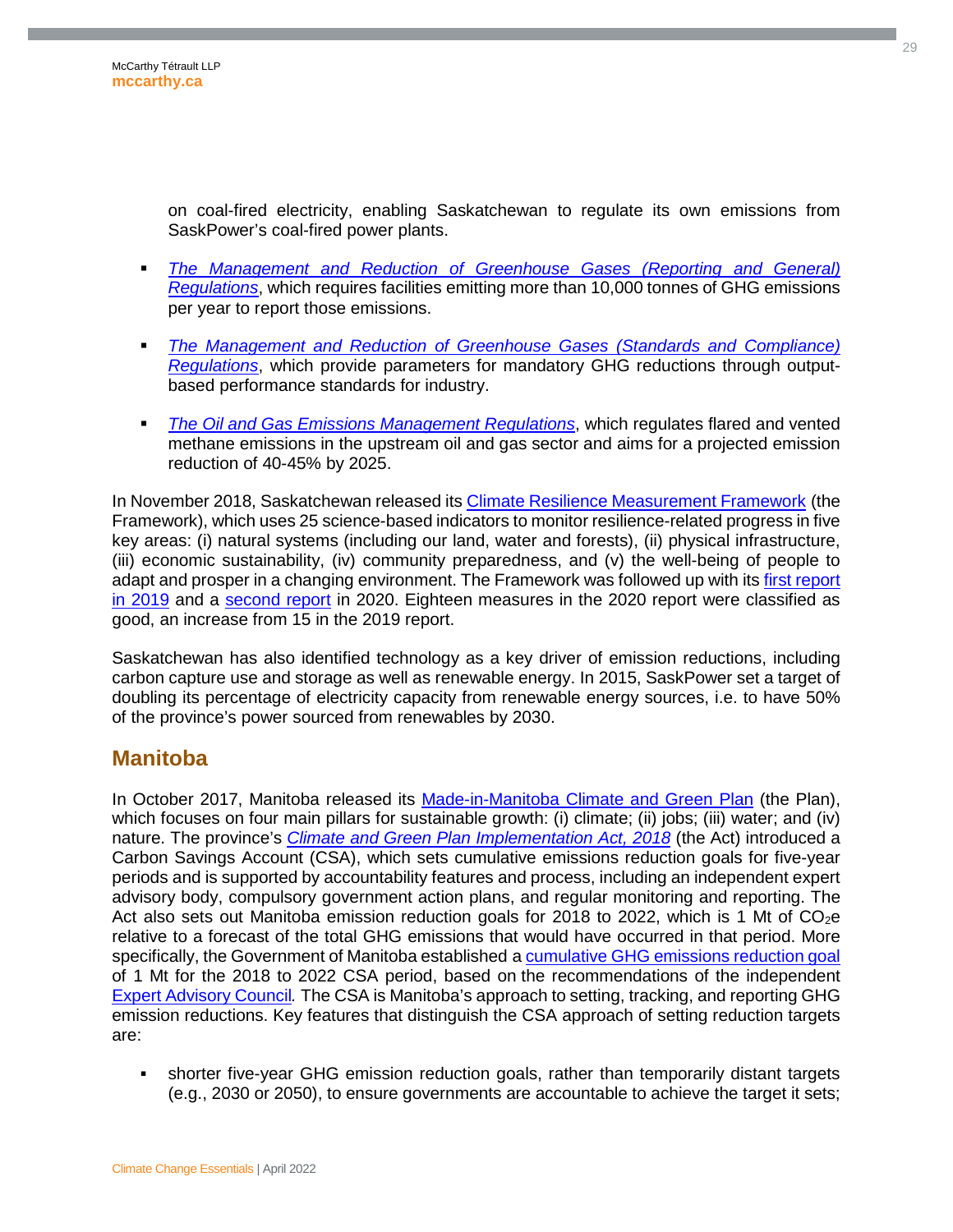- measuring cumulative GHG emission reductions, rather than GHG emission reductions in a single year to more effectively address the 'stockpiling' of  $CO<sub>2</sub>e$  in the atmosphere overtime; and
- a debit feature requires any emission reductions shortfall at the end of a CSA period to be made up in the following CSA period.

Under the federal [Low Carbon Economy Fund](https://www.canada.ca/en/environment-climate-change/services/climate-change/low-carbon-economy-fund.html), Manitoba is using funds to target emissions from the transportation sector, in particular emissions from heavy-duty vehicles which account for approximately 11% of the province's emissions. Manitoba's [Efficient Trucking Program](https://www.rrc.ca/vtec/efficient-trucking-program/) supports retrofits in the transportation sector through fuel-saving devices and technologies, reducing energy consumption, and providing environmental benefits.

In January 2012, Manitoba introduced a tax on coal emissions through the *[Emissions Tax on Coal](http://faolex.fao.org/docs/pdf/mn115217.pdf)*  Act. All coal tax revenues are being redirected to the Manitoba Agriculture, Food and Rural Development's Biomass Energy Support Program in order to support the conversion to biomass energy. Manitoba has also banned the use of coal and petroleum coke for space heating and taxing petroleum coke used for non-space heating purposes (which was phased-in beginning January 1, 2014).

#### <span id="page-29-0"></span>**Ontario**

The Ontario government's climate strategy is outlined in its 2018 [Made in Ontario Environment](https://www.ontario.ca/page/made-in-ontario-environment-plan)  Plan [\(the Plan\). The Plan addresses initiatives to protect air, land and water resources, as well](https://www.ontario.ca/page/made-in-ontario-environment-plan)  as climate change. In April 2022, Ontario [updated its forecast](https://ero.ontario.ca/notice/019-5316#supporting-materials) to meet the province's 2030 emission reduction target. The updated forecast shows some departures from the Plan, including the omission of reductions from a greater uptake of electric vehicles and the Ontario Carbon Trust, which had been previously touted as a significant source of emission reductions.

In 2019, the Ontario government created the Ontario Emission Performance Standards (EPS) as an alternative to the federal government's output based pricing system (OBPS) for industrial emitters. Both the EPS and OBPS programs regulate emissions from industrial facilities by setting industry-specific emission standards for regulated facilities. Although the administrative requirements of the Ontario EPS program came into effect in 2019, the substantive requirements were dormant as the federal government's OBPS was in force in Ontario. In September 2021, the federal and Ontario governments finalized their agreement to have the EPS apply in Ontario effective January 1, 2022 and to remove the application of the federal OBPS on the same date. The EPS program requires regulated facilities to meet an annual baseline amount of greenhouse gas emissions that is calculated using a an industry-specific performance standard. If a regulated facility exceeds this baseline emissions limit, it will have to pay a carbon price for the emissions output that is in excess. The emissions performance standards, and thus the emissions limits for regulated facilities, are expected to become more stringent over time, and the price on carbon is expected to rise annually. The Ontario government has indicated that it will design the next phase of the EPS program (for the period from 2023-2030) to meet the updated federal benchmark and ensure that the EPS program continues to apply in Ontario for the 2023-2030 period.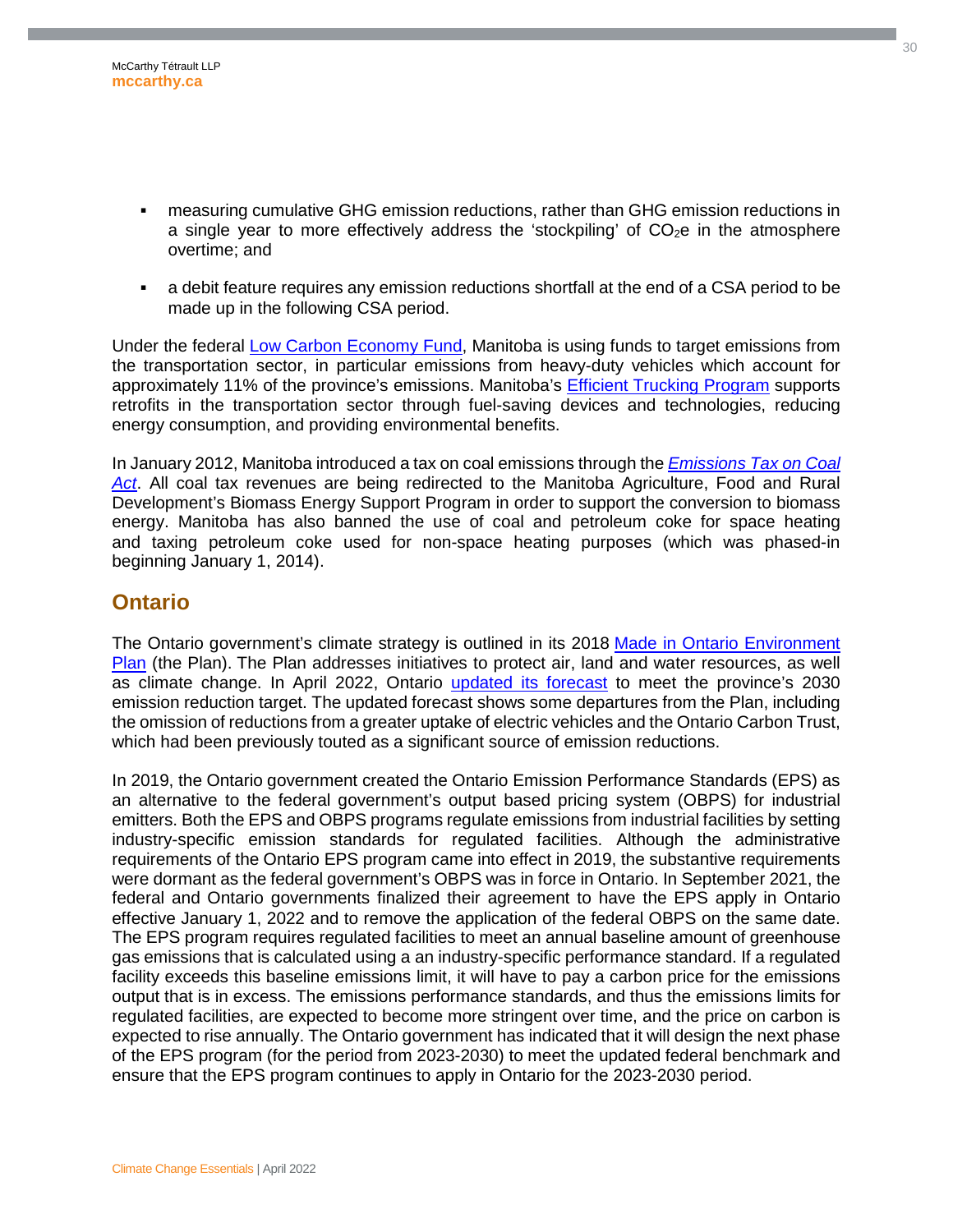#### <span id="page-30-0"></span>**Québec**

Following the adoption of the Kyoto Protocol, Québec set out province's climate change commitments in its [2006-2012 Climate Change Action Plan](http://www.mddelcc.gouv.qc.ca/changements/plan_action/2006-2012_en.pdf) (CCAP 2006-2012). The CCAP 2006- 2012 was followed by the [2013-2020 Climate Change Action Plan](http://www.mddelcc.gouv.qc.ca/changements/plan_action/pacc2020-en.pdf) (CCAP 2013-2020), which establishes measures for every GHG-emitting sector in Québec, including the transportation, industry, and construction sectors. Several measures were also put into place to support adaptation efforts under the 2013-2020 Government Strategy for Climate Change [Adaptation, include initiatives relating to land use management, research and innovation, public](http://www.mddelcc.gouv.qc.ca/changements/plan_action/stategie-adaptation2013-2020-en.pdf)  awareness, production methods, consumption habits and organization of local communities.

One of Québec's key climate change initiatives is its cap-and-trade system, which was officially launched on January 1, 2013. Québec's cap-and-trade program, which covers close to 85% of the province's emissions, was linked to California's cap-and-trade program on January 1, 2014. Revenue generated by the carbon market is allocated to the [Green Fund](http://www.mddelcc.gouv.qc.ca/ministere/fonds-vert/index-en.htm) and reinvested in full for the implementation of the CCAP 2013-2020.

Québec has also released its [2030 Plan for a Green Economy](https://cdn-contenu.quebec.ca/cdn-contenu/adm/min/environnement/publications-adm/plan-economie-verte/plan-economie-verte-2030-en.pdf?1635262991), which is the province's first electrification and climate change policy framework. The plan is designed to help achieve Québec's 2030 GHG reduction target of a 37.5% reduction compared with 1990 levels, and the province's goal to reach carbon neutrality by 2050.

#### MECHANICS OF QUÉBEC'S CAP & TRADE SYSTEM

The Québec government has set a cap on the number of emission units that are put into circulation each year, which began gradually declining in 2015. Businesses emitting 25,000 tonnes or more of  $CO<sub>2</sub>e$  per year are subject to the capand-trade system. To participate, businesses must be

**The Québec government** has adopted a mid-term GHG emissions reduction target of 37.5% below 1990 levels by 2030.

registered with the Compliance Instrument Tracking System Service (CITSS), a management and tracking system for accounts and compliance instruments issued through participating WCI capand-trade programs. Administered by the Western Climate Initiative, Inc., CITSS tracks compliance instruments (emissions allowances and offsets) from the point of issuance by jurisdictional governments, to ownership, transfer by regulated greenhouse gas emitters and other voluntary or general market participants, and to final compliance retirement.

For the first compliance period (2013-2014), only the industrial and electricity sectors were subject to the system. However, during the second and third compliance periods (2015-2017 and 2018-2020), fossil fuel distributors will also be included in the system. In addition, the cap-andtrade system is open to individuals and other non-regulated entities that would like to participate in the carbon market. In 2013 and 2014, industrial emitters exposed to foreign competition received most of the emission units they needed free of charge in order to prevent carbon leakage (that is, the movement of companies to other jurisdictions with less stringent or no emission reduction requirements). Starting in 2015, however, the number of units allocated free of charge to these emitters will generally drop about 1% to 2% a year (notably for combustion emissions).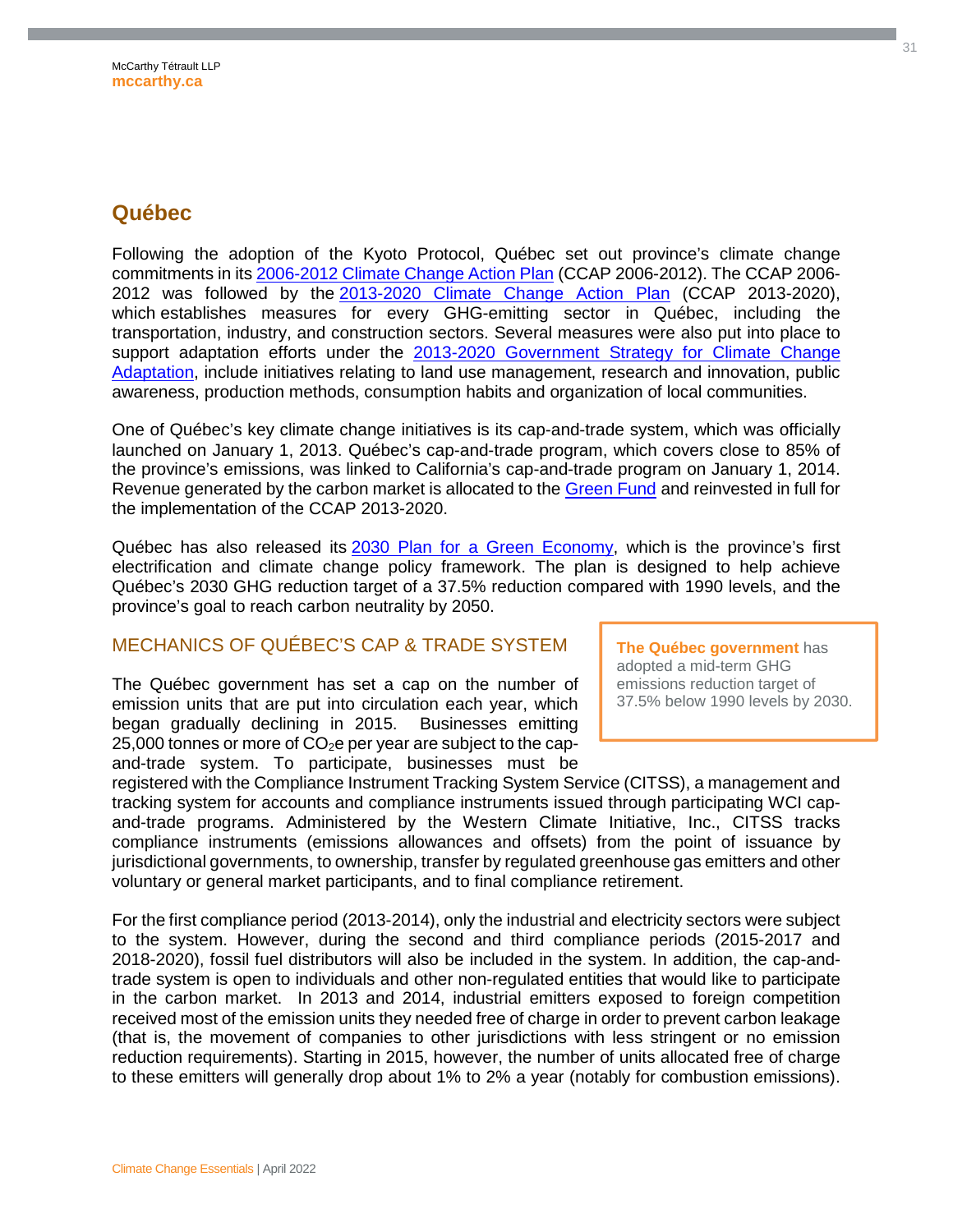Subject to certain exceptions, electricity producers and fossil fuel distributors do not receive free allocations.

Emission units not allocated free of charge are auctioned off by the government four times a year. A minimum price of \$10.75 was set for 2013, which increases at a rate of 5% plus inflation every year until 2020. For joint auctions with California, the minimum price is set by retaining the higher of the two system's minimum prices at the exchange rate prevailing at the time of the auction. Auctions are open to all emitters and other participants registered with CITSS. The final sale price of each emission unit is the lowest price bid for which the last available unit is awarded. The government may also organize sales of emission units for emitters that may have difficulty acquiring enough of them to meet their compliance obligations (sales by mutual agreement). All auction proceeds go to the Québec Green Fund. For [2022 vintage allowances,](https://www.environnement.gouv.qc.ca/changements/carbone/ventes-encheres/budget-unites-emissions2022-EN.pdf) the auction reserve price was set at CAD \$18.69.

At the end of each compliance period, all covered emitters must have sufficient GHG emission allowances in their account to cover their total reported and audited GHG emissions for the period in question. Several compliance options are available to these emitters, including the ability to acquire emission allowances during government auctions, purchasing emission allowances from other participants or purchasing emission offsets. However, the system sets holding limits to prevent market manipulation and provides for sanctions in case of non-compliance.

#### <span id="page-31-0"></span>**New Brunswick**

In December 2016, New Brunswick released an updated climate action plan entitled [Transitioning to a Low-carbon](http://www2.gnb.ca/content/dam/gnb/Departments/env/pdf/Climate-Climatiques/TransitioningToALowCarbonEconomy.pdf)  [Economy \(the Action Plan\), which includes 118 actions to](http://www2.gnb.ca/content/dam/gnb/Departments/env/pdf/Climate-Climatiques/TransitioningToALowCarbonEconomy.pdf)  address climate change. A [progress report](https://www2.gnb.ca/content/dam/gnb/Departments/env/pdf/Climate-Climatiques/nb-climate-change-action-plan-progress-report-2020.pdf) released in 2020 shows the progress that the province has made so far on its commitments in the Action Plan. The provincial government has also established its own provincial GHG targets, which are included as action 31 in the Action Plan and were made part of the *[Climate Change Act](https://www.canlii.org/en/nb/laws/stat/snb-2018-c-11/latest/snb-2018-c-11.html)* in 2018. These include targets for 2020, 2030 and 2050 that reflect a total output of: 14.8 Mt by 2020; 10.7 Mt by 2030; and 5 Mt by 2050.

The *[Reduction of Greenhouse Gas Emissions Regulation](http://laws.gnb.ca/en/showdoc/cr/2021-43)*, under the *Climate Change Act*, came into force on January 1, 2021 and sets out specific requirements for New Brunswick's output-based carbon pricing system for large industrial

#### **Atlantic Premiers Sets Mid-Term Target**

At the 39th annual conference of New England Governors and Eastern Canadian Premiers held in August 2015, Eastern premiers and New England governors set a target of decreasing GHG emissions by between 35-45% below 1990 levels by 2030. The new target is meant to orient the provinces and states in their long-term goal, to reach 75-85% of 2001 emission levels by 2050.

emitters. The Regulation's requirements apply to owners or "operators" (the person responsible for an industrial facility's operations) of a "regulated facility": (i) any industrial facility that produces emissions of 50,000 tonnes or more of GHG on an annual basis; or (ii) facilities that "opt in" to the regime (available to any facility emitting less than 50,000, but more than 10,000, tonnes of GHG). Any facility that does not meet the standard set by the NB OBPS will have a compliance obligation, which it can meet by: (i) reducing its emissions to meet the performance standard; (ii) purchasing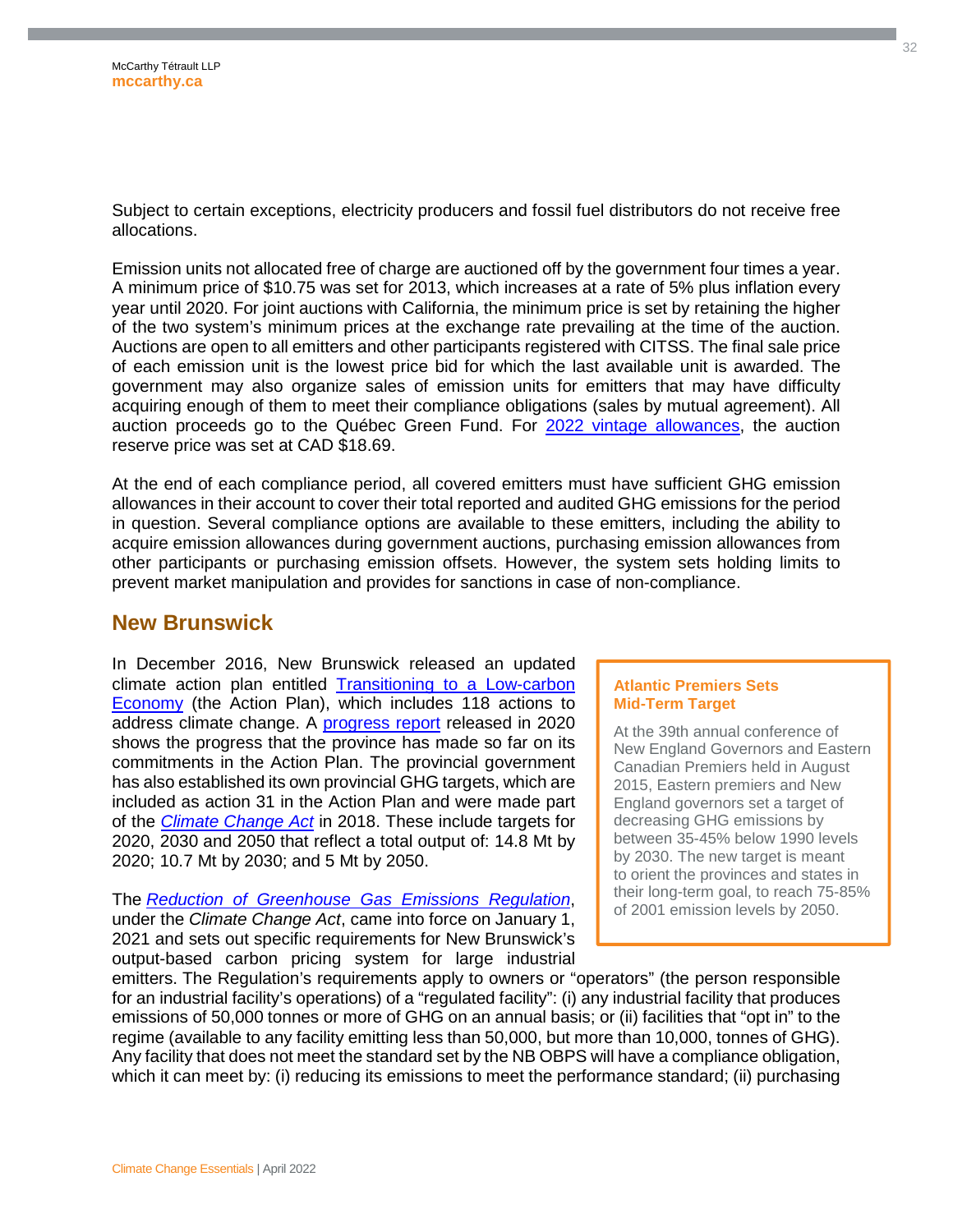performance credits; (iii) contributing to the provincial Climate Change Fund, or (iv) purchasing offset credits.

#### <span id="page-32-0"></span>**Prince Edward Island**

In May 2018, PEI released its five-year [Climate Change Action Plan](https://www.princeedwardisland.ca/sites/default/files/publications/climatechange2018_f8.pdf) 2018-2023. This plan details 5 action areas that PEI pledges to address within the five-year window: (i) adapting to climate change; (ii) reducing GHG emissions; (iii) carbon sequestration; (iv) education and capacity building; and (v) research and knowledge building. PEI published the first [Climate Change Action](https://www.princeedwardisland.ca/en/publication/climate-change-action-plan-progress-report-2018-2019)  [Plan Progress Report \(2018-2019\) in October 2019.](https://www.princeedwardisland.ca/en/publication/climate-change-action-plan-progress-report-2018-2019) 

In December 2020, PEI passed the *[Net-Zero Carbon Act](https://docs.assembly.pe.ca/download/dms?objectId=b8f96ea4-04c9-4ce3-8dc2-5de2a24d9c69&fileName=bill-127.pdf)*, which establishes the following targets for the purpose of reducing PEI's emissions:

- by 2030 and for each subsequent calendar year, PEI's greenhouse gas emissions will be less than 1.2 Mt  $CO<sub>2</sub>e$  per year; and
- by 2040 and for each subsequent year, PEI's greenhouse gas emissions will be net-zero.

The province's net-zero goal is also supported by the [2040 Net Zero Framework.](https://www.princeedwardisland.ca/en/publication/2040-net-zero-framework) The plan also aims to reach "net zero energy" by 2030, which means emissions produced through energy are either reduced or are offset completely by other means.

#### <span id="page-32-1"></span>**Nova Scotia**

Nova Scotia's [Climate Change Action Plan](https://climatechange.novascotia.ca/sites/default/files/Climate_Change_Action_Plan_2009.pdf) outlines the actions the province is taking to address climate change, including reducing GHG emissions and adapting to climate impacts. Nova Scotia reported on its progress so far in the [Climate Change Progress Report](https://climatechange.novascotia.ca/sites/default/files/Climate-Change-Progress-Report-October-2019.pdf) (October 2019). *[The](https://nslegislature.ca/legc/bills/64th_1st/3rd_read/b057.htm)  [Environmental Goals and Climate Change Reduction Act](https://nslegislature.ca/legc/bills/64th_1st/3rd_read/b057.htm)* provides the framework for Nova Scotia's targets to reduce GHG emissions by 53% below 2005 levels by 2030, and to achieve net-zero emissions by 2050.

In October 2017, Nova Scotia amended the *[Environment Act](https://nslegislature.ca/sites/default/files/legc/PDFs/annual%20statutes/2017%20Fall/c010.pdf)* to implement its cap-and-trade program. In 2018, the *[Cap-and-Trade Program Regulations](https://www.novascotia.ca/just/regulations/regs/envcapandtrade.htm)* were made under Section 112Q of the *Environment Act.* Nova Scotia's cap-and-trade program took effect on January 1, 2019. The [regulatory framework](https://climatechange.novascotia.ca/sites/default/files/Nova-Scotia-Cap-and-Trade-Regulatory-Framework.pdf) of the cap-and-trade program sets yearly limits on the total amount of GHG emissions allowed in Nova Scotia from 2019-2022. The following companies are required to register, report their GHG emissions, have them verified by a third party, and participate in the cap-and-trade program:

- facilities that generate 50,000 tonnes of GHG emissions or more per year from one or more specified activities;
- petroleum product suppliers that first place 200 litres of fuel or more per year on the Nova Scotia Market for in-province consumption;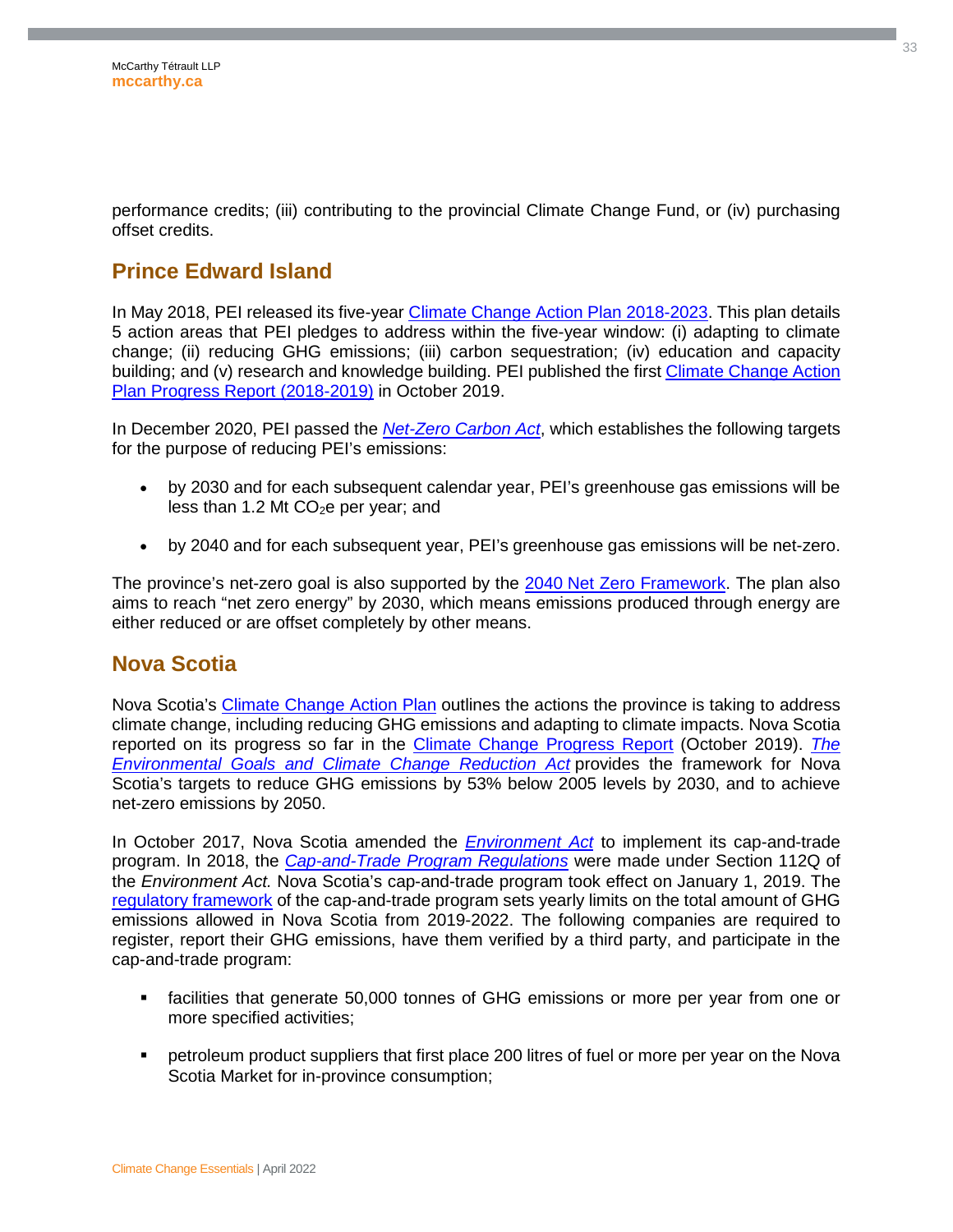- natural gas distributors that deliver natural gas for in-province consumption that produces 10,000 tonnes of GHG emissions or more per year; and
- **EXECTER IMPORTER** importers that import electricity for in-province consumption and whose greenhouse gas emission from the generation of the electricity imported is greater than 10,000 tonnes of GHG per year.

In 2009, the *[Greenhouse Gas Emissions Regulations](https://www.novascotia.ca/JUST/REGULATIONS/regs/envgreenhouse.htm)* established greenhouse gas emission caps on the electricity sector. These regulations require the electricity sector to reduce its greenhouse gas emissions by 25% by 2020 and 55% by 2030.

Nova Scotia's [Renewable Electricity Plan](https://energy.novascotia.ca/sites/default/files/renewable-electricity-plan.pdf) sets targets for renewable electricity generation like wind, tidal, biomass, and hydro. In 2015, we surpassed our target of 25% of electricity from renewables, and we are on track to reach 40% by 2020.

#### <span id="page-33-0"></span>**Newfoundland & Labrador**

The government of Newfoundland & Labrador has committed to pursuing the regional GHG reduction targets of the Conference of New England Governors and Eastern Canadian Premiers:

- **reducing GHG emissions to 1990 levels by 2010;**
- reducing GHG emission to 10% below 1990 levels by 2020; and
- **•** reducing GHG emissions to 75-85% below 2001 levels by 2050.

In 2015, in recognition of the importance of tracking progress between 2020 and 2050, the province joined other members of the Conference of New England Governors and Eastern Canadian Provinces in adopting a regional GHG reduction marker for 2030, i.e. to reduce regional GHG emissions by 35-45% below the 1990 regional GHG emissions level.

Newfoundland and Labrador's updated climate change action plan, [The Way Forward: On](https://www.gov.nl.ca/ecc/files/publications-the-way-forward-climate-change.pdf)  [Climate Change in Newfoundland and Labrador, was released in 2019. The five-year plan guide](https://www.gov.nl.ca/ecc/files/publications-the-way-forward-climate-change.pdf)  provincial action on climate change and to support implementation of the federal *[Pan Canadian](https://www.canada.ca/en/services/environment/weather/climatechange/pan-canadian-framework.html)  [Framework on Clean Growth and Climate Change](https://www.canada.ca/en/services/environment/weather/climatechange/pan-canadian-framework.html)*.

In June 2016, the government passed the *[Management of Greenhouse Gas Act](http://www.assembly.nl.ca/legislation/sr/tablestatutes/tableofpublicstatutes_m01-001.htm)*, which establishes a legislative framework for reducing GHG emissions by industrial emitters in the province (i.e. those industrial facilities emitting 15,000 tonnes of CO2e per year). The legislation provides for two years of emissions monitoring to help set reduction targets that will apply to large industrial facilities emitting 25,000 tonnes of  $CO<sub>2</sub>e$  per year, and establishes a fund to support emissions reduction technology, which will be fully funded by industry. In addition, the *[Management of Greenhouse Gas Reporting Regulations](http://www.assembly.nl.ca/Legislation/sr/Regulations/rc170014.htm)* require facilities meeting the 15,000 tonne threshold to report annually on GHG emissions.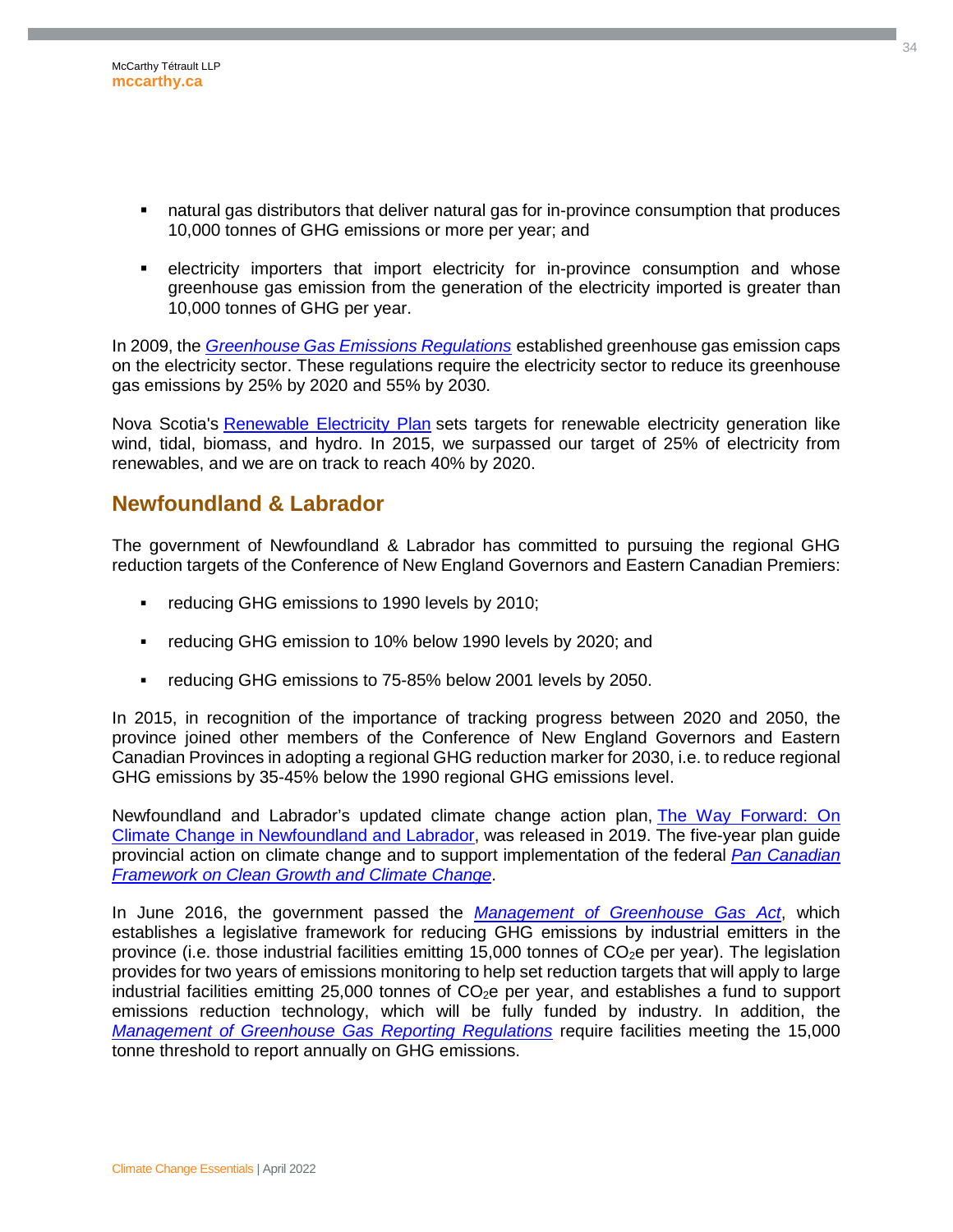#### <span id="page-34-0"></span>**Nunavut**

Nunavut's approach to climate change was first articulated in its 2003 Climate Change Strategy, which established goals and associated actions over a ten-year period to (i) control and reduce greenhouse gas emissions, (ii) identify and monitor climate change impacts, and (iii) develop adaptation strategies. Nunavut has since identified adaptation as a high priority in its climate policy. To further adaptation planning, the Government of Nunavut subsequently released [Upagiaqtavut – Setting the Course: Climate Change Impacts and Adaptation in Nunavut](http://www.gov.nu.ca/sites/default/files/3154-315_climate_english_sm.pdf), which sets the strategic direction for climate change adaptation in Nunavut. In particular, the Upagiaqtavut document establishes a framework for climate change impacts and adaptation initiatives in Nunavut. The adaptation approach outlined in Upagiaqtavut is organized around four main components, or napuit, each with a set of corresponding objectives. These napuit centre around partnership building, research and monitoring, education and outreach, and government planning and policy.

#### <span id="page-34-1"></span>**Northwest Territories**

In May 2018, the NWT government released the [2030 NWT Climate Change Strategic](https://www.enr.gov.nt.ca/sites/enr/files/resources/128-climate_change_strategic_framework_web.pdf)  [Framework. The framework addressed the following goals: \(i\) transitioning to a lower carbon](https://www.enr.gov.nt.ca/sites/enr/files/resources/128-climate_change_strategic_framework_web.pdf)  economy; (ii) improving knowledge of climate change impacts; and (iii) building resilience and adapting to a changing climate. Together with the Department of Infrastructure's [2030 Energy](https://www.inf.gov.nt.ca/sites/inf/files/resources/gnwt_inf_7272_energy_strategy_web-eng.pdf)  Strategy, the framework sets out the targets that will reduce the territory's GHG emissions in line with Canada's national targets. Implementation of the 2030 Energy Strategy will see the NWT reduce GHG emissions from electricity generation in diesel-powered communities by an average of 25% and transportation by 10% per capita, while increasing the share of renewable energy used for space heating by 40% and increasing residential, commercial, and government building energy efficiency by 15%. The framework was followed up with the [2019-2023 Action Plan](https://www.enr.gov.nt.ca/sites/enr/files/resources/128-climate_change_ap_proof.pdf), which provides the NWT with a roadmap for addressing climate change. The 2019-2023 Action Plan is the first of two plans to support the implementation of the framework.

#### <span id="page-34-2"></span>**Yukon**

Yukon's climate change plan is set out in [Our Clean Future: A Yukon strategy for climate change,](https://yukon.ca/en/our-clean-future-yukon-strategy-climate-change-energy-and-green-economy)  energy and a green economy. The strategy sets out a number of goals, including:

- reducing Yukon's GHG emissions from transportation, heating, electricity generation and other areas by 45% compared to 2010 levels by 2030;
- reducing GHG emissions from the Yukon's mines per unit of material produced;
- generating 97% of the electricity on the Yukon's main grid from renewable sources by 2030 on average;
- ensuring the Yukon is highly resilient to the impacts of climate change by 2030; and
- building a sustainable green economy.

The Yukon government has also indicated that it will aim for the territory to have net-zero emissions by 2050.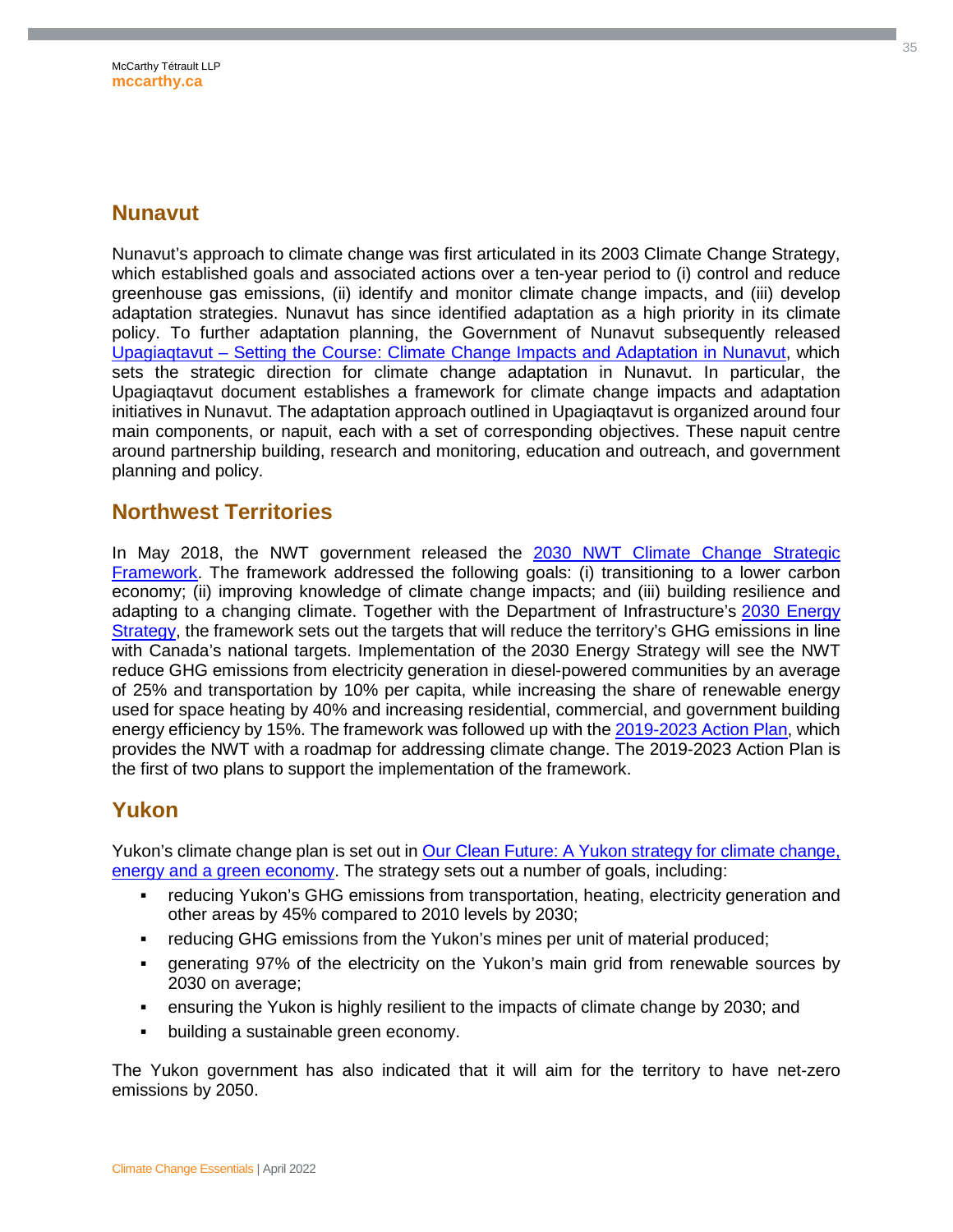# <span id="page-35-0"></span>**Quick Summary Table – Federal, Provincial and Territorial Climate Change Frameworks**[1](#page-35-1)

| <b>Jurisdiction</b> | <b>Key Climate</b><br>Change<br><b>Legislation</b>                                                                                                                                                                                                                                                                                                                                                                                                                                                                                                              | <b>Key Policy</b><br><b>Documents</b>                                                                                                                                                                                                         | <b>Emission</b><br><b>Reduction</b><br><b>Targets</b>                                                                                                           | <b>Mandatory</b><br><b>GHG Reporting</b><br><b>Requirements</b>                                                                                                                                                                                        | <b>Carbon</b><br><b>Pricing</b><br><b>Mechanism</b>                                                                                                                                                                                                                                                                                                                                                                                                                                                                                                                                                                                                                                                                                                                 |
|---------------------|-----------------------------------------------------------------------------------------------------------------------------------------------------------------------------------------------------------------------------------------------------------------------------------------------------------------------------------------------------------------------------------------------------------------------------------------------------------------------------------------------------------------------------------------------------------------|-----------------------------------------------------------------------------------------------------------------------------------------------------------------------------------------------------------------------------------------------|-----------------------------------------------------------------------------------------------------------------------------------------------------------------|--------------------------------------------------------------------------------------------------------------------------------------------------------------------------------------------------------------------------------------------------------|---------------------------------------------------------------------------------------------------------------------------------------------------------------------------------------------------------------------------------------------------------------------------------------------------------------------------------------------------------------------------------------------------------------------------------------------------------------------------------------------------------------------------------------------------------------------------------------------------------------------------------------------------------------------------------------------------------------------------------------------------------------------|
| <b>Federal</b>      | • Canadian<br>Environmental<br><b>Protection Act,</b><br>1999<br>• Passenger<br>Automobile and<br><b>Light Truck</b><br><b>Greenhouse Gas</b><br><b>Emission</b><br><b>Regulations</b><br>Heavy-duty<br><b>Vehicle and</b><br>Engine<br><b>Greenhouse Gas</b><br><b>Emission</b><br><b>Regulations</b><br>Renewable Fuels<br><b>Regulations</b><br>Reduction of<br><b>Carbon Dioxide</b><br><b>Emissions from</b><br><b>Coal-fired</b><br><b>Generation of</b><br>Electricity<br><b>Regulations</b><br><b>Greenhouse Gas</b><br><b>Pollution Pricing</b><br>Act | Pan-Canadian<br><b>Framework on Clean</b><br><b>Growth and Climate</b><br>Change (December<br>2016)<br>A Healthy<br>Environment and a<br><b>Healthy Economy</b><br>(December 2020)<br>2030 Emissions<br><b>Reduction Plan</b><br>(March 2022) | ■ 40-45% below 2005<br>levels by 2030.<br>$\blacksquare$<br>Net-zero by 2050.                                                                                   | Greenhouse Gas<br><b>Emissions Reporting</b><br>Program (GHGRP)<br>requires facilities<br>emitting $\geq 10,000$<br>tonnes of CO <sub>2</sub> e per<br>year are required to<br>submit a report to<br><b>Environment Canada</b><br>by June 1 each year. | • Minimum price on<br>carbon starting at \$20<br>per tonne of CO <sub>2</sub> e in<br>2019, which will<br>increase by \$10 per<br>year until it reaches<br>\$50 per tonne of<br>CO <sub>2</sub> e by 2022.<br>$\blacksquare$ From 2023, the<br>carbon price will rise<br>by \$15 per tonne<br>annually until it<br>reaches \$170 per<br>tonne in 2030.<br><b>Each province and</b><br>territory is required to<br>implement carbon<br>pricing in its<br>jurisdiction, whether<br>in the form of a<br>carbon tax or a cap-<br>and-trade system; in<br>the absence of a<br>minimum carbon<br>price, the federal<br>government will step<br>in and impose a<br>carbon price that<br>makes up the<br>difference and return<br>the revenue to the<br>province/territory. |
| <b>BC</b>           | Greenhouse Gas   CleanBC Plan<br><b>Reduction</b><br><b>Targets Act</b><br><b>Carbon Tax Act</b><br><b>Carbon Neutral</b><br><b>Government</b><br><b>Regulation</b><br><b>Greenhouse Gas</b><br>Emission<br><b>Reporting</b><br>Regulation                                                                                                                                                                                                                                                                                                                      | (October 2021)<br><b>CleanBC Roadmap</b><br>to 2030 (October<br>2021)                                                                                                                                                                         | ■ 40% below 2007<br>levels by 2030, 60%<br>by 2040, and 80% by<br>2050.<br>The Province also<br>has an interim target<br>to reduce<br>emissions 16% by<br>2025. | • Facilities emitting<br>$\geq$ 10,000 tonnes of<br>CO <sub>2</sub> e per year are<br>required to report<br>total annual GHG<br>emissions.<br>Large industrial<br>emitters are also<br>required to report<br>under federal<br>GHGRP.                   | • Carbon tax<br>implemented on July<br>1, 2008; currently set<br>at CAD \$50 per tonne<br>of CO <sub>2</sub> e.<br>• From 2023 to 2030,<br>BC's carbon tax will<br>increase by \$15 per<br>tonne of CO <sub>2</sub> e per<br>year until it reaches<br>\$170 in 2030 (in line                                                                                                                                                                                                                                                                                                                                                                                                                                                                                        |

<span id="page-35-1"></span>1 As of April 15, 2022.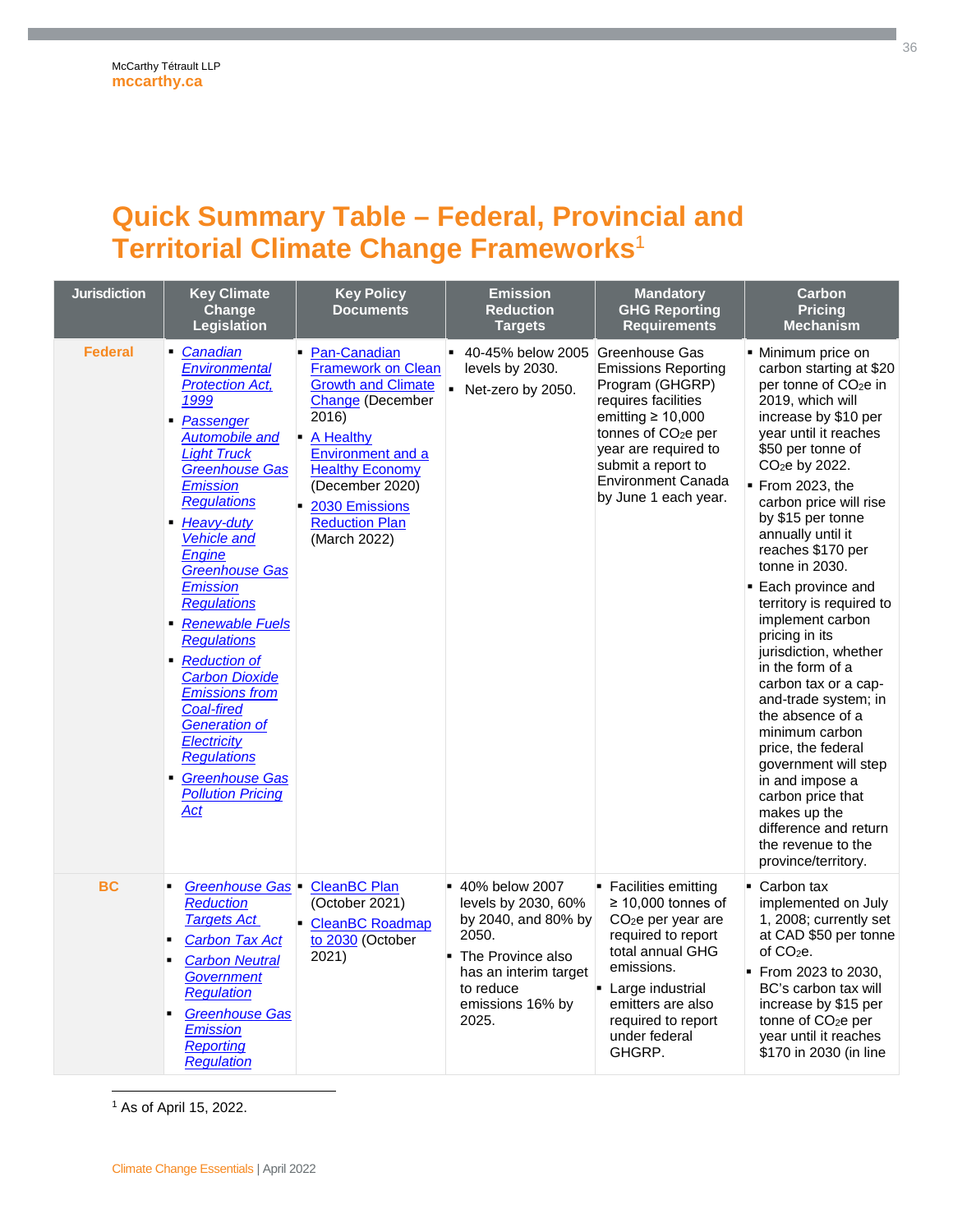| <b>Jurisdiction</b> | <b>Key Climate</b><br>Change<br>Legislation                                                                                                                                                                                                                                                                                                                                                                                                                                                                                                                                                                                    | <b>Key Policy</b><br><b>Documents</b>                    | <b>Emission</b><br><b>Reduction</b><br><b>Targets</b>                                                                                                      | <b>Mandatory</b><br><b>GHG Reporting</b><br><b>Requirements</b>                                                                                                                                                                                                                                                                                                                                                                      | Carbon<br><b>Pricing</b><br><b>Mechanism</b>                                                                                                                                                                                        |
|---------------------|--------------------------------------------------------------------------------------------------------------------------------------------------------------------------------------------------------------------------------------------------------------------------------------------------------------------------------------------------------------------------------------------------------------------------------------------------------------------------------------------------------------------------------------------------------------------------------------------------------------------------------|----------------------------------------------------------|------------------------------------------------------------------------------------------------------------------------------------------------------------|--------------------------------------------------------------------------------------------------------------------------------------------------------------------------------------------------------------------------------------------------------------------------------------------------------------------------------------------------------------------------------------------------------------------------------------|-------------------------------------------------------------------------------------------------------------------------------------------------------------------------------------------------------------------------------------|
|                     | <b>Greenhouse Gas</b><br><b>Emission Control</b><br><b>Regulation</b><br><b>Greenhouse Gas</b><br><b>Emission</b><br><b>Administrative</b><br><b>Penalties and</b><br><b>Appeals</b><br><b>Regulation</b><br><b>Greenhouse Gas</b><br><b>Reduction</b><br>(Renewable and<br><b>Low Carbon Fuel</b><br><b>Requirements)</b><br>Act<br>Local<br>٠<br><b>Government</b><br>(Green<br><b>Communities</b> )<br><b>Statutes</b><br><b>Amendment Act</b><br><b>Greenhouse Gas</b><br><b>Industrial</b><br><b>Reporting and</b><br><b>Control Act</b><br><b>Climate Change</b><br><b>Accountability</b><br>Act<br><b>Zero-Emission</b> |                                                          |                                                                                                                                                            | • BC participates in<br>Environment<br>Canada's Single<br><b>Window GHG</b><br>reporting system.                                                                                                                                                                                                                                                                                                                                     | with the federal<br>carbon pricing plan).                                                                                                                                                                                           |
| <b>Alberta</b>      | <b>Vehicles Act</b><br>• Emissions<br><b>Management and</b><br><b>Climate</b><br><b>Resilience Act</b><br><b>Technology</b><br>٠<br><b>Innovation</b> and<br><b>Emissions</b><br>Reduction<br><b>Regulation</b><br>(TIER)<br>• Specified Gas<br><b>Reporting</b><br>Regulation                                                                                                                                                                                                                                                                                                                                                 | <b>Alberta Climate</b><br>٠<br><b>Change Initiatives</b> | • Alberta has not<br>established anv<br>emission reduction<br>targets; however the<br>oil sands sector will<br>face a cap of<br>100,000 Mt in any<br>year. | • Industrial facilities<br>that emit 100,000<br>tonnes or more per<br>year are subject to<br>TIER and must<br>reduce emissions to<br>meet facility<br>benchmarks.<br>• TIER applies to<br>about 60% of<br>Alberta's emissions.<br>Facilities that reduce<br>emissions beyond<br>their benchmark can<br>generate emissions<br>performance credits.<br>Facilities that do not<br>directly meet their<br>benchmark can<br>comply by (i) | • The federal fuel<br>charge applies in<br>Alberta.<br>• TIER meets the<br>federal benchmark<br>stringency<br>requirements for the<br>emission sources it<br>covers, so the<br>federal OBPS<br>system does not<br>apply in Alberta. |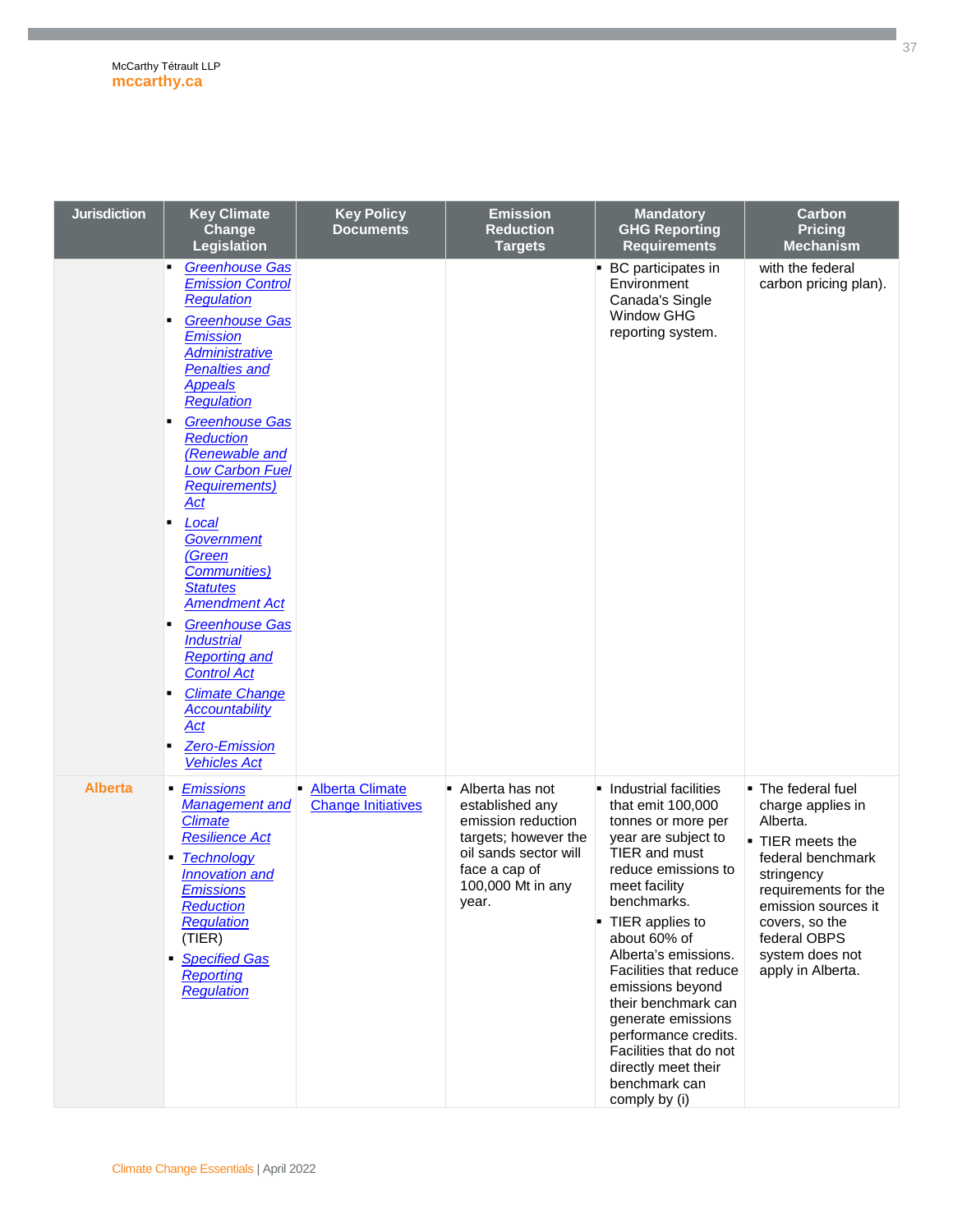| <b>Jurisdiction</b> | <b>Key Climate</b><br>Change<br><b>Legislation</b>                                                                                                                                                                                                                                                                                                       | <b>Key Policy</b><br><b>Documents</b>                                                                                                                                       | <b>Emission</b><br><b>Reduction</b><br><b>Targets</b>                                                                                                             | <b>Mandatory</b><br><b>GHG Reporting</b><br><b>Requirements</b>                                                                                                                                                                                                                                                                                                                                                                                                                                                                                              | Carbon<br><b>Pricing</b><br><b>Mechanism</b>                                                                                                                                                                                                                                                                                                                 |
|---------------------|----------------------------------------------------------------------------------------------------------------------------------------------------------------------------------------------------------------------------------------------------------------------------------------------------------------------------------------------------------|-----------------------------------------------------------------------------------------------------------------------------------------------------------------------------|-------------------------------------------------------------------------------------------------------------------------------------------------------------------|--------------------------------------------------------------------------------------------------------------------------------------------------------------------------------------------------------------------------------------------------------------------------------------------------------------------------------------------------------------------------------------------------------------------------------------------------------------------------------------------------------------------------------------------------------------|--------------------------------------------------------------------------------------------------------------------------------------------------------------------------------------------------------------------------------------------------------------------------------------------------------------------------------------------------------------|
|                     |                                                                                                                                                                                                                                                                                                                                                          |                                                                                                                                                                             |                                                                                                                                                                   | submitting emission<br>offsets, (ii) submitting<br>emissions<br>performance credits,<br>and (iii) paying into<br>the TIER fund.                                                                                                                                                                                                                                                                                                                                                                                                                              |                                                                                                                                                                                                                                                                                                                                                              |
|                     |                                                                                                                                                                                                                                                                                                                                                          |                                                                                                                                                                             |                                                                                                                                                                   | A facility with less<br>than 100,000 tonnes<br>$CO2e$ per year may<br>be eligible to opt-in<br>to the TIER if it<br>competes against a<br>facility regulated<br>under the TIER<br>regulation, or emits<br>10,000 tonnes CO <sub>2</sub> e<br>or more per year and<br>belongs to a sector<br>with high emissions<br>intensity and trade<br>exposure.<br>• Large industrial<br>emitters are also<br>required to report<br>under the federal<br>GHGRP.<br>• Alberta participates<br>in Environment<br>Canada's Single<br><b>Window GHG</b><br>reporting system. |                                                                                                                                                                                                                                                                                                                                                              |
| <b>Saskatchewan</b> | <b>The Management</b><br>and Reduction of<br><b>Greenhouse Gases</b><br>Act (the Act)<br><b>The Management</b><br>and Reduction of<br>Greenhouse Gases<br>(General and<br><b>Electricity Producer)</b><br><b>Regulations</b><br><b>The Management</b><br>and Reduction of<br><b>Greenhouse Gases</b><br>(Reporting and<br>General)<br><b>Regulations</b> | <b>Prairie Resilience: A</b><br>Made-in-<br>Saskatchewan<br><b>Climate Change</b><br>Strategy (2017)<br><b>Climate Resilience</b><br><b>Measurement</b><br><b>Framework</b> | • The Act governs the<br>output-based<br>emissions<br>management system<br>for large emitters,<br>including compliance<br>options such as the<br>technology fund. | Any provincial facility<br>that emits more than<br>10,000 tonnes per year<br>to report those<br>emissions.                                                                                                                                                                                                                                                                                                                                                                                                                                                   | • The federal fuel<br>charge applies in<br>Saskatchewan.<br>• Saskatchewan's<br>output-based<br>emissions<br>management system<br>partially meets the<br>federal benchmark<br>stringency<br>requirements for the<br>emission sources it<br>covers, so the<br>federal OBPS only<br>applies to emission<br>sources not covered<br>by the provincial<br>system. |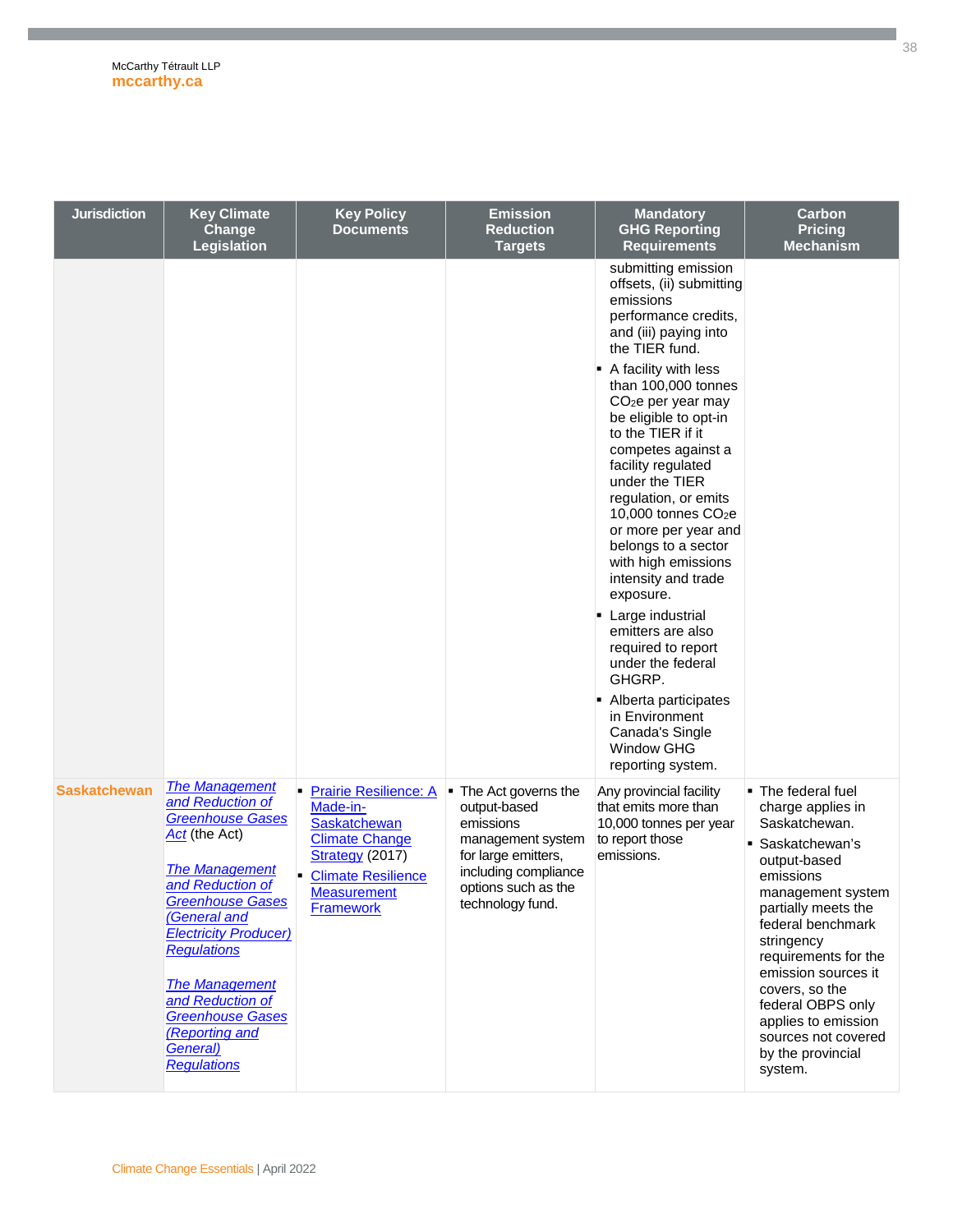| <b>Jurisdiction</b> | <b>Key Climate</b><br>Change<br><b>Legislation</b>                                                                                                                                                                                                    | <b>Key Policy</b><br><b>Documents</b>                                 | <b>Emission</b><br><b>Reduction</b><br><b>Targets</b>                                                                                                                                                                                               | <b>Mandatory</b><br><b>GHG Reporting</b><br><b>Requirements</b>                                                                                                                                                                                                                                                                                                                                                                                              | Carbon<br><b>Pricing</b><br><b>Mechanism</b>                                                                                                                                                                                                                     |
|---------------------|-------------------------------------------------------------------------------------------------------------------------------------------------------------------------------------------------------------------------------------------------------|-----------------------------------------------------------------------|-----------------------------------------------------------------------------------------------------------------------------------------------------------------------------------------------------------------------------------------------------|--------------------------------------------------------------------------------------------------------------------------------------------------------------------------------------------------------------------------------------------------------------------------------------------------------------------------------------------------------------------------------------------------------------------------------------------------------------|------------------------------------------------------------------------------------------------------------------------------------------------------------------------------------------------------------------------------------------------------------------|
|                     | <b>The Management</b><br>and Reduction of<br><b>Greenhouse Gases</b><br>(Standards and<br>Compliance)<br><b>Regulations</b>                                                                                                                           |                                                                       |                                                                                                                                                                                                                                                     |                                                                                                                                                                                                                                                                                                                                                                                                                                                              |                                                                                                                                                                                                                                                                  |
| <b>Manitoba</b>     | <b>The Climate and</b><br><b>Green Plan Act</b><br><b>Climate and Green</b><br><b>Plan Implementation</b><br>Act, 2018                                                                                                                                | A Made-in-Manitoba<br><b>Climate and Green</b><br>Plan (October 2017) | • Manitoba's GHG<br>emissions reduction<br>goal for the January<br>1, 2018 to December<br>31, 2022 period is 1<br>Mt of CO <sub>2</sub> e relative<br>to a forecast of the<br>total GHG emissions<br>that would have<br>occurred in that<br>period. | Large industrial<br>emitters report under and OBPS apply in<br>the federal GHGRP.                                                                                                                                                                                                                                                                                                                                                                            | The federal fuel change<br>Manitoba.                                                                                                                                                                                                                             |
| <b>Ontario</b>      | <b>Environmental</b><br><b>Protection Act</b><br><b>Greenhouse Gas</b><br>٠<br><b>Emissions:</b><br><b>Quantification,</b><br><b>Reporting and</b><br>Verification<br>Regulation<br><b>Emissions</b><br>Performance<br><b>Standards</b><br>Regulation | <b>Made-in-Ontario</b><br><b>Environment Plan</b>                     | 30% below 2005<br>levels by 2030                                                                                                                                                                                                                    | ■ Facilities emitting $≥$<br>10,000 tonnes of<br>CO <sub>2</sub> e to annually<br>report GHG<br>emissions. Facilities<br>that are required to<br>register under the<br>Emissions<br>Performance<br><b>Standards Regulation</b><br>must have their<br>reports verified.<br>Large industrial<br>emitters also<br>required to report<br>under federal<br>GHGRP.<br>Ontario participates<br>in Environment<br>Canada's Single<br>Window GHG<br>reporting system. | • The federal fuel<br>charge applies in<br>Ontario.<br>- Ontario's output-<br>based system meets<br>the federal<br>benchmark<br>stringency<br>requirements for the<br>emission sources it<br>covers, so the federal<br>OBPS system does<br>not apply in Ontario. |
| <b>Québec</b>       | Regulation<br>٠<br>respecting a cap-<br>and-trade system<br>for greenhouse<br>gas emission<br>allowances<br>Regulation<br>٠<br>respecting<br>mandatory<br>reporting of                                                                                | • 2030 Plan for a<br><b>Green Economy</b>                             | ■ 37.5% below 1990<br>levels by 2030.<br>$\blacksquare$ Net-zero by 2050.                                                                                                                                                                           | • The Regulation<br>respecting<br>mandatory reporting<br>of certain emissions<br>of contaminants into<br>the atmosphere<br>requires Québec<br>facilities emitting ≥<br>10,000 tonnes of<br>CO <sub>2</sub> e per year to                                                                                                                                                                                                                                     | Cap-and-trade<br>system.<br>٠<br>Auction reserve price<br>for 2022/2025 vintage<br>allowances: CAD<br>\$18.69.                                                                                                                                                   |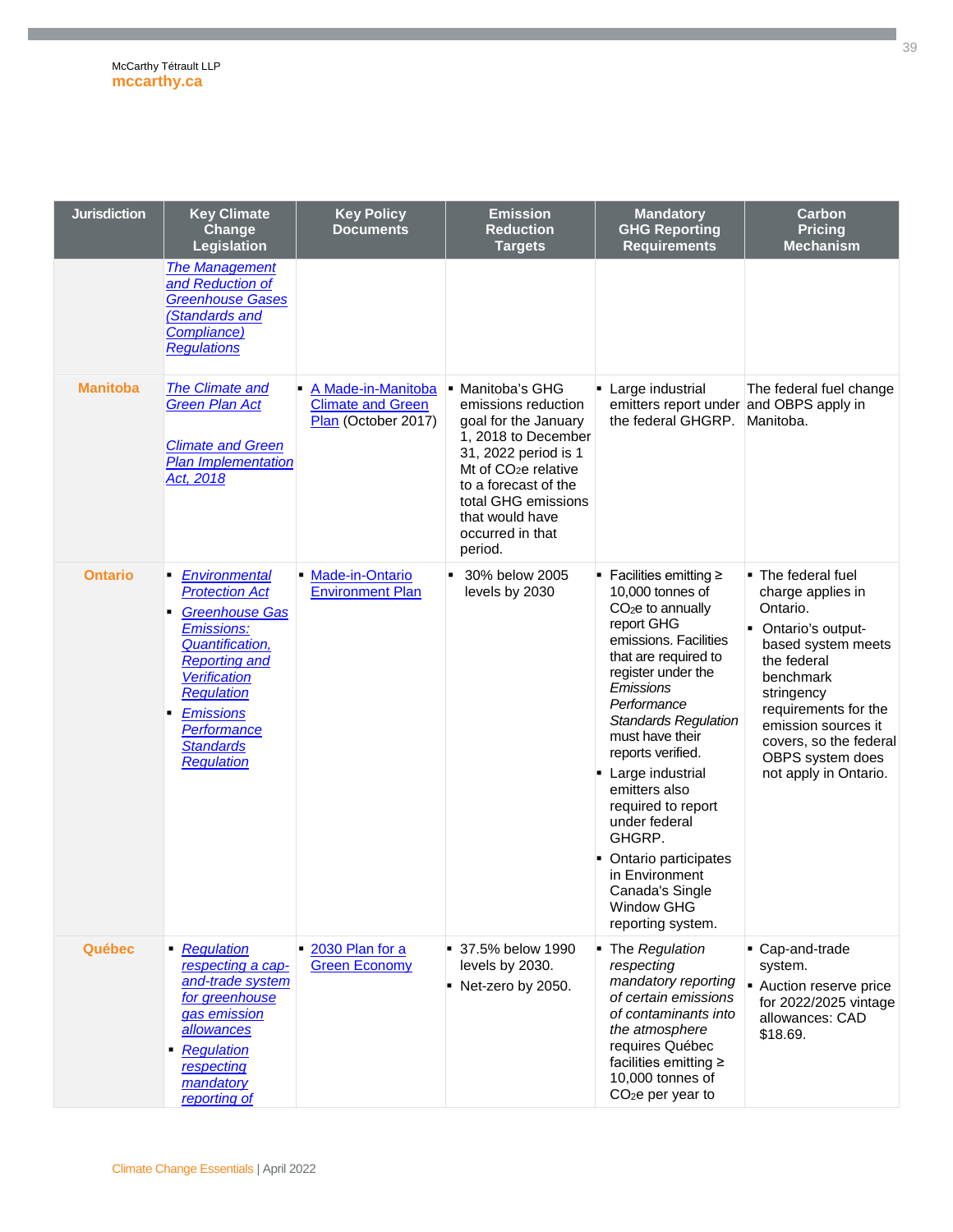| <b>Jurisdiction</b>                             | <b>Key Climate</b><br>Change<br>Legislation                                                                         | <b>Key Policy</b><br><b>Documents</b>                                                                                                                                                                                                                      | <b>Emission</b><br><b>Reduction</b><br><b>Targets</b>                                                                                                                                                                                                                                                                                                                                                                                                                   | <b>Mandatory</b><br><b>GHG Reporting</b><br><b>Requirements</b>                                                                     | Carbon<br><b>Pricing</b><br><b>Mechanism</b>                                                                                                                                                                                                                                                                                                                       |
|-------------------------------------------------|---------------------------------------------------------------------------------------------------------------------|------------------------------------------------------------------------------------------------------------------------------------------------------------------------------------------------------------------------------------------------------------|-------------------------------------------------------------------------------------------------------------------------------------------------------------------------------------------------------------------------------------------------------------------------------------------------------------------------------------------------------------------------------------------------------------------------------------------------------------------------|-------------------------------------------------------------------------------------------------------------------------------------|--------------------------------------------------------------------------------------------------------------------------------------------------------------------------------------------------------------------------------------------------------------------------------------------------------------------------------------------------------------------|
|                                                 | certain emissions<br>of contaminants<br>into the<br>atmosphere                                                      |                                                                                                                                                                                                                                                            |                                                                                                                                                                                                                                                                                                                                                                                                                                                                         | report total annual<br><b>GHG</b> emissions<br>• Large industrial<br>emitters also<br>required to report<br>under federal<br>GHGRP. |                                                                                                                                                                                                                                                                                                                                                                    |
|                                                 | New Brunswick Climate Change<br>Act<br><b>Reduction of</b><br>٠<br>Greenhouse Gas<br><b>Emissions</b><br>Regulation | <b>Transitioning to a</b><br>Low-carbon<br>Economy (2016)<br><b>New Brunswick's</b><br><b>Climate Change</b><br><b>Action Plan Progress</b><br>Report 2020                                                                                                 | $\blacksquare$ 14.8 Mt by 2020.<br>$\blacksquare$ 10.7 Mt by 2030.<br>5 Mt by 2050.<br>■ Regional GHG<br>reduction target for<br>2030 of 35-45%<br>below the 1990<br>regional GHG<br>emissions level (as<br>adopted by<br><b>Conference of New</b><br><b>England Governors</b><br>and Eastern<br>Canadian<br>Provinces).                                                                                                                                                | Large industrial<br>emitters report under<br>federal GHGRP.                                                                         | • New Brunswick has<br>implemented a tax on<br>gasoline, motive fuel<br>and carbon emitting<br>products. The tax is<br>levied at a rate of \$50<br>per tonne as of April<br>1, 2022.<br>New Brunswick also<br>regulates emissions<br>of large emitters<br>though an output-<br>based pricing system,<br>so the federal OBPS<br>does not apply in<br>New Brunswick. |
| <b>Prince</b><br><b>Edward</b><br><b>Island</b> | • Climate<br><b>Leadership Act</b><br>- Climate<br>Leadership<br><b>Regulations</b><br>• Net-Zero Carbon<br>Act     | <b>Climate Change</b><br><b>Action Plan (May</b><br>2018)<br><b>Climate Change</b><br>Action Plan 2018-<br>2023(2018)<br><b>Climate Change</b><br><b>Action Plan Progress</b><br>Report (2018-2019)<br>(October 2019)<br>2040 Net Zero<br><b>Framework</b> | By 2030 and for<br>each subsequent<br>calendar year, PEI<br><b>GHG emissions will</b><br>be less than 1.2 Mt<br>CO <sub>2</sub> e per year.<br>By 2040 and for<br>each subsequent<br>year, PEI GHG<br>emissions will be<br>net zero.<br>Regional GHG<br>reduction target for<br>2030 of 35-45%<br>below the 1990<br>regional GHG<br>emissions level (as<br>adopted by<br><b>Conference of New</b><br><b>England Governors</b><br>and Eastern<br>Canadian<br>Provinces). | Large industrial<br>emitters report under<br>federal GHGRP.                                                                         | The federal fuel<br>charge and OBPS<br>apply in PEI.                                                                                                                                                                                                                                                                                                               |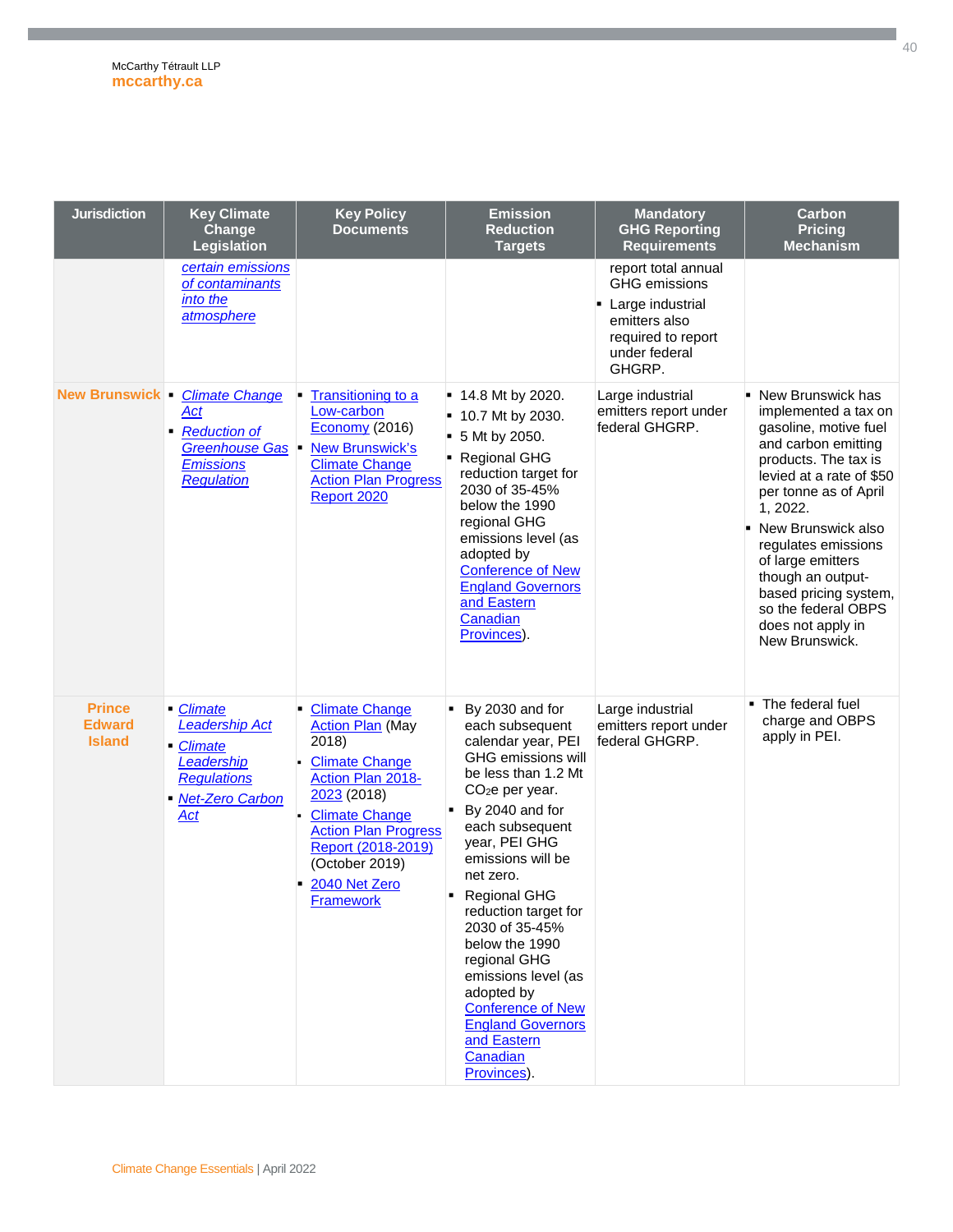| <b>Jurisdiction</b>          | <b>Key Climate</b><br>Change<br>Legislation                                                                                                                                                                                                                                                                                               | <b>Key Policy</b><br><b>Documents</b>                                                                                                                                                         | <b>Emission</b><br><b>Reduction</b><br><b>Targets</b>                                                                                                                                                                                                                                              | <b>Mandatory</b><br><b>GHG Reporting</b><br><b>Requirements</b>                                                                                                                                                                                               | Carbon<br><b>Pricing</b><br><b>Mechanism</b>                                                                                                                                                                                                                                                                                                                                                                                                                                                                                                                                                                                                                                |
|------------------------------|-------------------------------------------------------------------------------------------------------------------------------------------------------------------------------------------------------------------------------------------------------------------------------------------------------------------------------------------|-----------------------------------------------------------------------------------------------------------------------------------------------------------------------------------------------|----------------------------------------------------------------------------------------------------------------------------------------------------------------------------------------------------------------------------------------------------------------------------------------------------|---------------------------------------------------------------------------------------------------------------------------------------------------------------------------------------------------------------------------------------------------------------|-----------------------------------------------------------------------------------------------------------------------------------------------------------------------------------------------------------------------------------------------------------------------------------------------------------------------------------------------------------------------------------------------------------------------------------------------------------------------------------------------------------------------------------------------------------------------------------------------------------------------------------------------------------------------------|
| <b>Nova Scotia</b>           | <b>Environmental</b><br><b>Goals and</b><br><b>Climate Change</b><br><b>Reduction Act</b><br><b>Greenhouse Gas</b><br><b>Emissions</b><br><b>Regulations</b><br><b>Environment Act</b><br>• Cap-and-Trade<br>Program<br><b>Regulations</b><br><b>Quantification,</b><br><b>Reporting and</b><br><b>Verification</b><br><b>Regulations</b> | <b>Toward a Greener</b><br><b>Future: Nova</b><br><b>Scotia's Climate</b><br><b>Change Action Plan</b><br>(January 2009)<br><b>Climate Change</b><br><b>Progress Report</b><br>(October 2019) | ■ 53% below 2005<br>levels by 2030.<br>Net-zero by 2050.<br><b>Regional GHG</b><br>reduction target for<br>2030 of 35-45%<br>below the 1990<br>regional GHG<br>emissions level (as<br>adopted by<br><b>Conference of New</b><br><b>England Governors</b><br>and Eastern<br>Canadian<br>Provinces). | • Large industrial<br>emitters report under<br>federal GHGRP.<br>• For the electricity<br>sector, the<br>Greenhouse Gas<br>Emissions<br>Regulations require<br>an annual GHG<br>emissions report to<br>be filed by March 31<br>each year.                     | • Nova Scotia's cap-<br>and-trade program<br>sets annual limits on<br>the total amount of<br><b>GHG</b> emissions<br>allowed in the<br>province for the<br>years 2019-2022.                                                                                                                                                                                                                                                                                                                                                                                                                                                                                                 |
| Newfoundland -<br>& Labrador | <b>Management of</b><br><b>Greenhouse Gas</b><br>Act<br>Management of<br><b>Greenhouse Gas</b><br><b>Reporting</b><br><b>Regulations</b><br>Revenue<br><b>Administration</b><br><u>Act</u>                                                                                                                                                | • The Way Forward on<br><b>Climate Change in</b><br>Newfoundland and<br>Labrador                                                                                                              | 30% below 2005<br>levels by 2030.<br>• Regional GHG<br>reduction target for<br>2030 of 35-45%<br>below the 1990<br>regional GHG<br>emissions level (as<br>adopted by<br><b>Conference of New</b><br><b>England Governors</b><br>and Eastern<br>Canadian<br>Provinces).                             | • Large industrial<br>emitters report under<br>federal GHGRP.<br>• Management of<br>Greenhouse Gas<br>Reporting<br>Regulations require<br>facilities emitting<br>≥15,000 tonnes of<br>CO <sub>2</sub> e to file annual<br>GHG reports by<br>June 1 each year. | • Newfoundland has<br>implemented a<br>"hybrid" carbon<br>pricing program,<br>which came into<br>effect on January 1,<br>2019. It consists of<br>two elements:<br>1) a carbon tax<br>applied to<br>combusted fossil<br>fuels across the<br>economy; and<br>2)<br>a performance<br>standard system<br>for both onshore<br>and offshore large<br>industrial facilities<br>and large-scale<br>electricity<br>generation that<br>emit more than<br>25,000 tonnes of<br>CO <sub>2</sub> e annually.<br>Large industrial<br>facilities and<br>large-scale<br>electricity<br>generation are<br>required to reduce<br>their GHG<br>emissions by 10%<br>in 2021, and 12%<br>in 2022. |